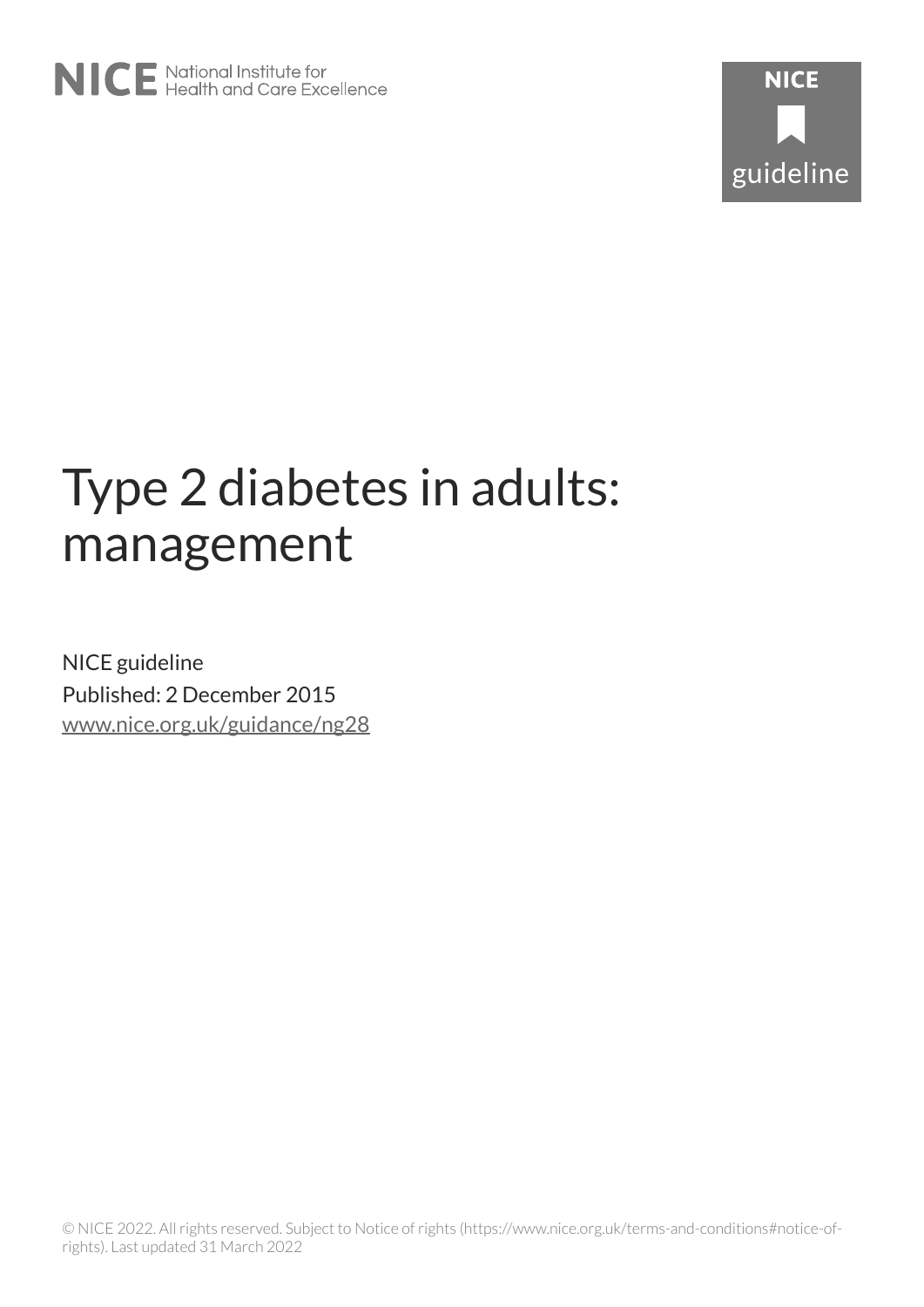# Your responsibility

The recommendations in this guideline represent the view of NICE, arrived at after careful consideration of the evidence available. When exercising their judgement, professionals and practitioners are expected to take this guideline fully into account, alongside the individual needs, preferences and values of their patients or the people using their service. It is not mandatory to apply the recommendations, and the guideline does not override the responsibility to make decisions appropriate to the circumstances of the individual, in consultation with them and their families and carers or guardian.

Local commissioners and providers of healthcare have a responsibility to enable the guideline to be applied when individual professionals and people using services wish to use it. They should do so in the context of local and national priorities for funding and developing services, and in light of their duties to have due regard to the need to eliminate unlawful discrimination, to advance equality of opportunity and to reduce health inequalities. Nothing in this guideline should be interpreted in a way that would be inconsistent with complying with those duties.

Commissioners and providers have a responsibility to promote an environmentally sustainable health and care system and should [assess and reduce the environmental impact of implementing](https://www.nice.org.uk/about/who-we-are/sustainability)  [NICE recommendations](https://www.nice.org.uk/about/who-we-are/sustainability) wherever possible.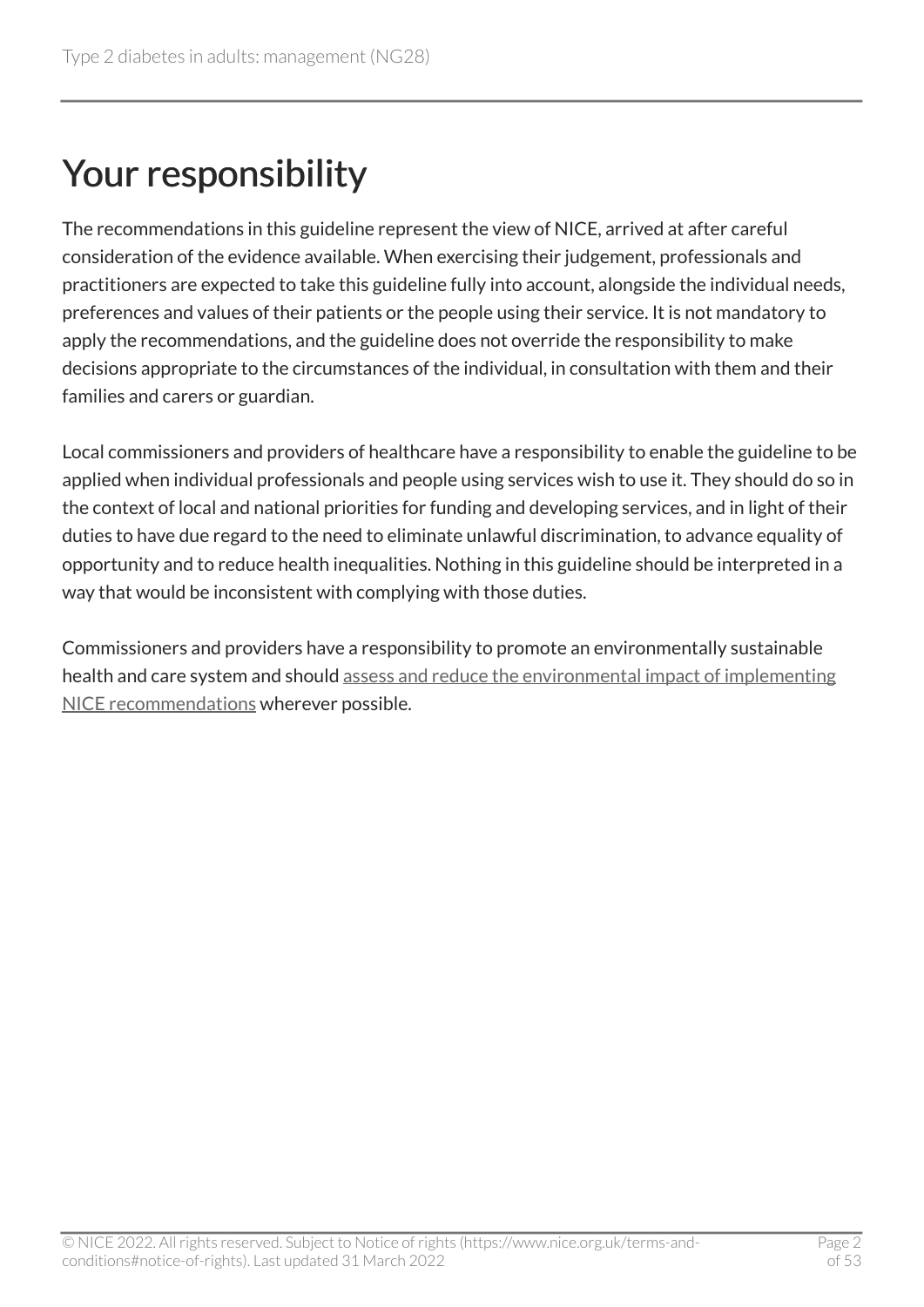# **Contents**

| $\overline{4}$ |
|----------------|
| 4              |
| 5              |
| 5              |
| 5              |
| 7              |
| 8              |
| 8              |
| 8              |
|                |
|                |
|                |
|                |
|                |
|                |
|                |
|                |
|                |
|                |
|                |
|                |
|                |
|                |
|                |
|                |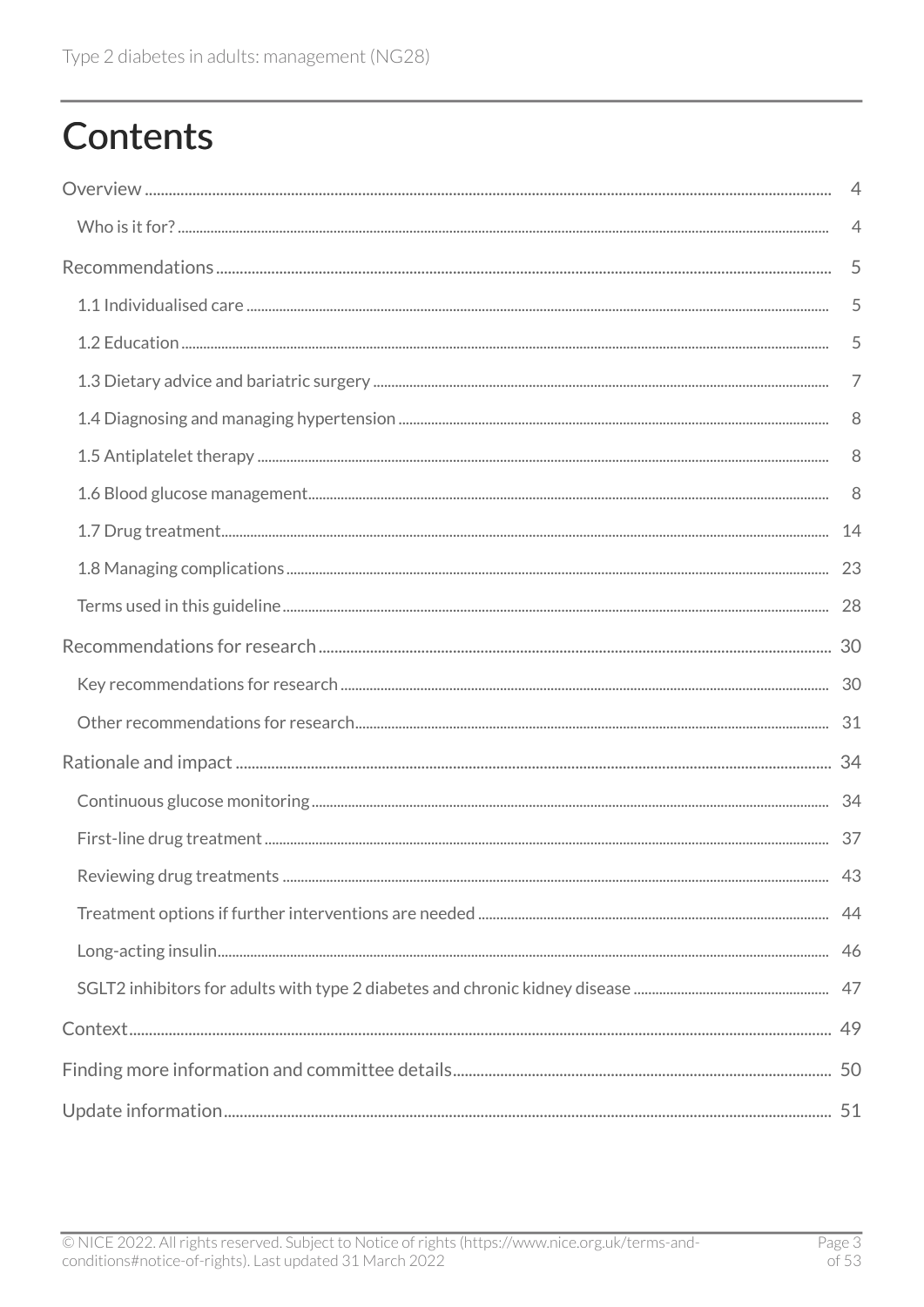This guideline replaces CG87, TA203, TA248, CG66, ESNM20, ESNM26 and ESNM59.

This guideline is partially replaced by NG136.

This guideline is the basis of QS6.

# <span id="page-3-0"></span>**Overview**

This guideline covers care and management for adults (aged 18 and over) with type 2 diabetes. It focuses on patient education, dietary advice, managing cardiovascular risk, managing blood glucose levels, and identifying and managing long-term complications.

## <span id="page-3-1"></span>Who is it for?

- Healthcare professionals
- Commissioners and providers
- Adults with type 2 diabetes, and their families and carers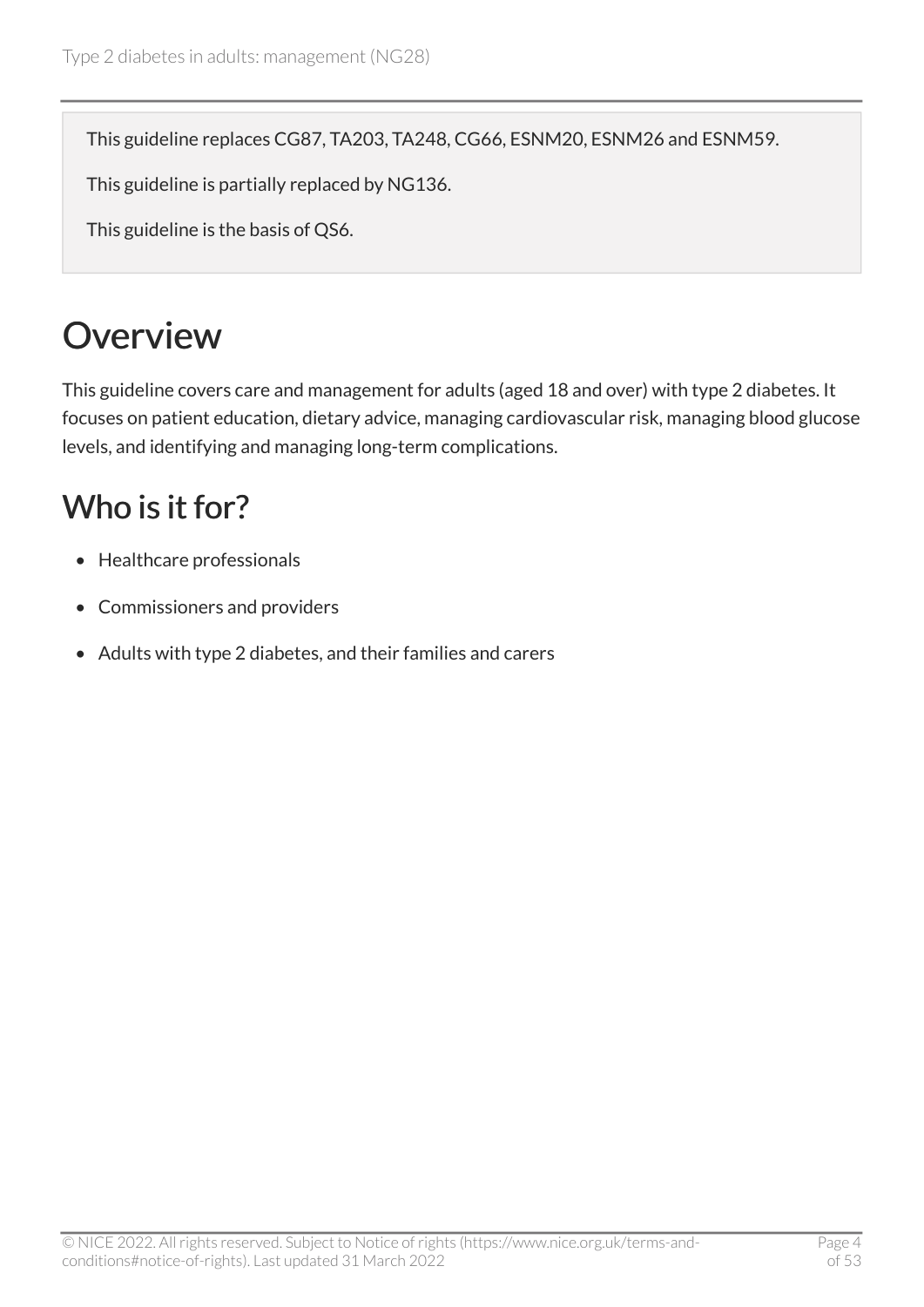# <span id="page-4-0"></span>Recommendations

People have the right to be involved in discussions and make informed decisions about their care, as described in [making decisions about your care.](http://www.nice.org.uk/about/nice-communities/public-involvement/your-care)

[Making decisions using NICE guidelines](http://www.nice.org.uk/about/what-we-do/our-programmes/nice-guidance/nice-guidelines/using-NICE-guidelines-to-make-decisions) explains how we use words to show the strength (or certainty) of our recommendations, and has information about prescribing medicines (including off-label use), professional guidelines, standards and laws (including on consent and mental capacity), and safeguarding.

## <span id="page-4-1"></span>1.1 Individualised care

- 1.1.1 Adopt an individualised approach to diabetes care that is tailored to the needs and circumstances of adults with type 2 diabetes, taking into account their personal preferences, comorbidities and risks from polypharmacy, and their likelihood of benefiting from long-term interventions. Such an approach is especially important in the context of multimorbidity. [2015, amended 2022]
- 1.1.2 Reassess the person's needs and circumstances at each review and think about whether to stop any medicines that are not effective. [2015]
- 1.1.3 Take into account any disabilities, including visual impairment, when planning and delivering care for adults with type 2 diabetes. [2015]

## <span id="page-4-2"></span>1.2 Education

- 1.2.1 Offer structured education to adults with type 2 diabetes and their family members or carers (as appropriate) at the time of diagnosis, with annual reinforcement and review. Explain to people that structured education is an integral part of diabetes care. [2009]
- 1.2.2 Ensure that any structured education programme for adults with type 2 diabetes:
	- is evidence-based, and suits the needs of the person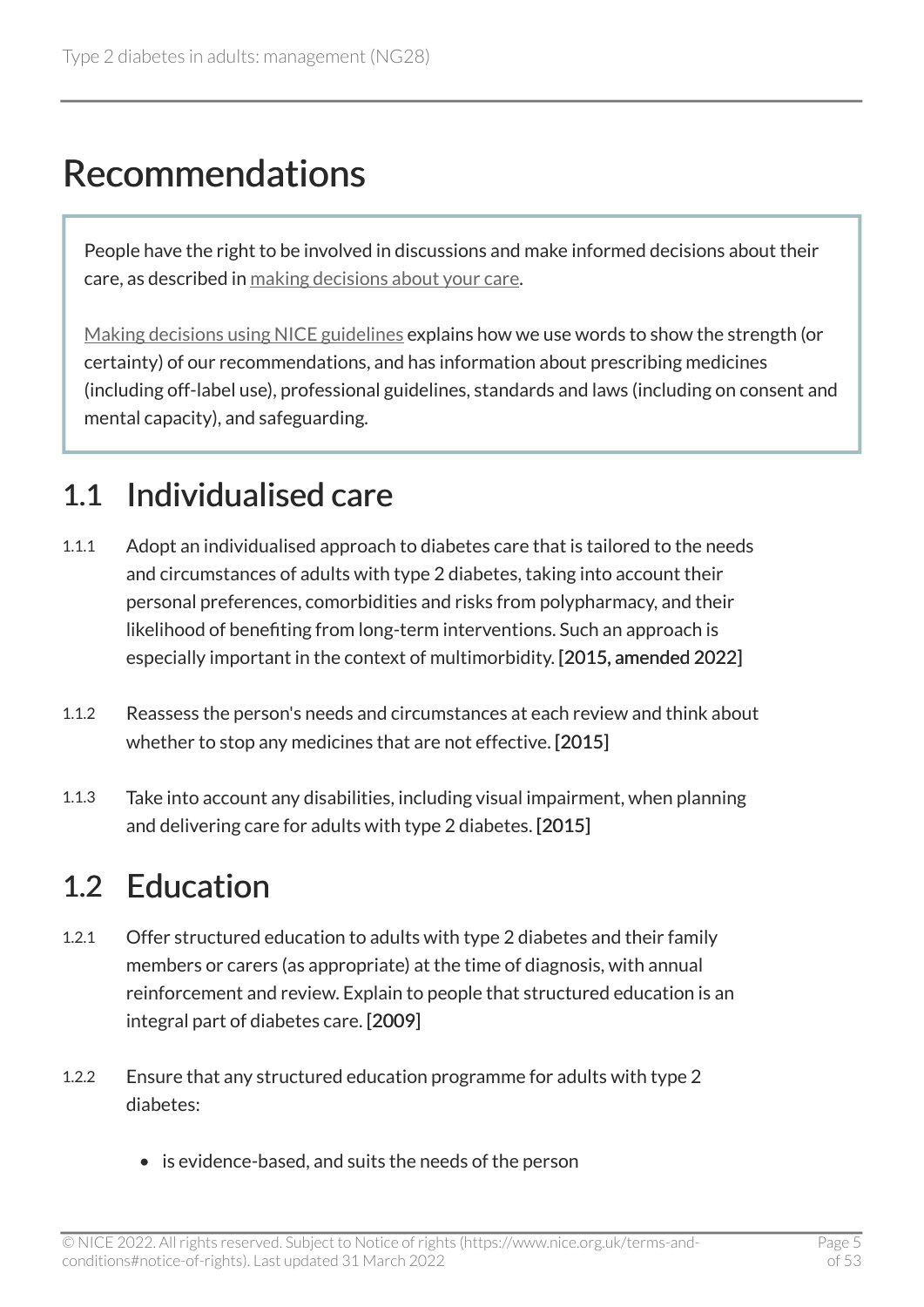- has specific aims and learning objectives, and supports the person and their family members and carers to develop attitudes, beliefs, knowledge and skills to self-manage diabetes
- has a structured curriculum that is theory driven, evidence-based and resourceeffective, has supporting materials and is written down
- is delivered by trained educators who:
- have an understanding of educational theory appropriate to the age and needs of the person
- are trained and competent to deliver the principles and content of the programme
- is quality assured, and reviewed by trained, competent, independent assessors who measure it against criteria that ensure consistency
- has outcomes that are audited regularly. [2015]
- 1.2.3 Ensure that education programmes for adults with type 2 diabetes provide the necessary resources to support the educators, and that educators are properly trained and given time to develop and maintain their skills. [2009]
- 1.2.4 Offer adults with type 2 diabetes group education programmes as the preferred option. Provide an alternative of equal standard for people who are unable or prefer not to take part in group education. [2009]
- 1.2.5 Ensure that education programmes for adults with type 2 diabetes meet the cultural, linguistic, cognitive and literacy needs of people in the local area. [2009]
- 1.2.6 Ensure that all members of the diabetes healthcare team are familiar with the education programmes available locally for adults with type 2 diabetes, and that these programmes are integrated with the rest of the care pathway. [2009]
- 1.2.7 Ensure that adults with type 2 diabetes and their family members and carers (as appropriate) have the opportunity to contribute to the design and provision of local education programmes for adults with type 2 diabetes. [2009]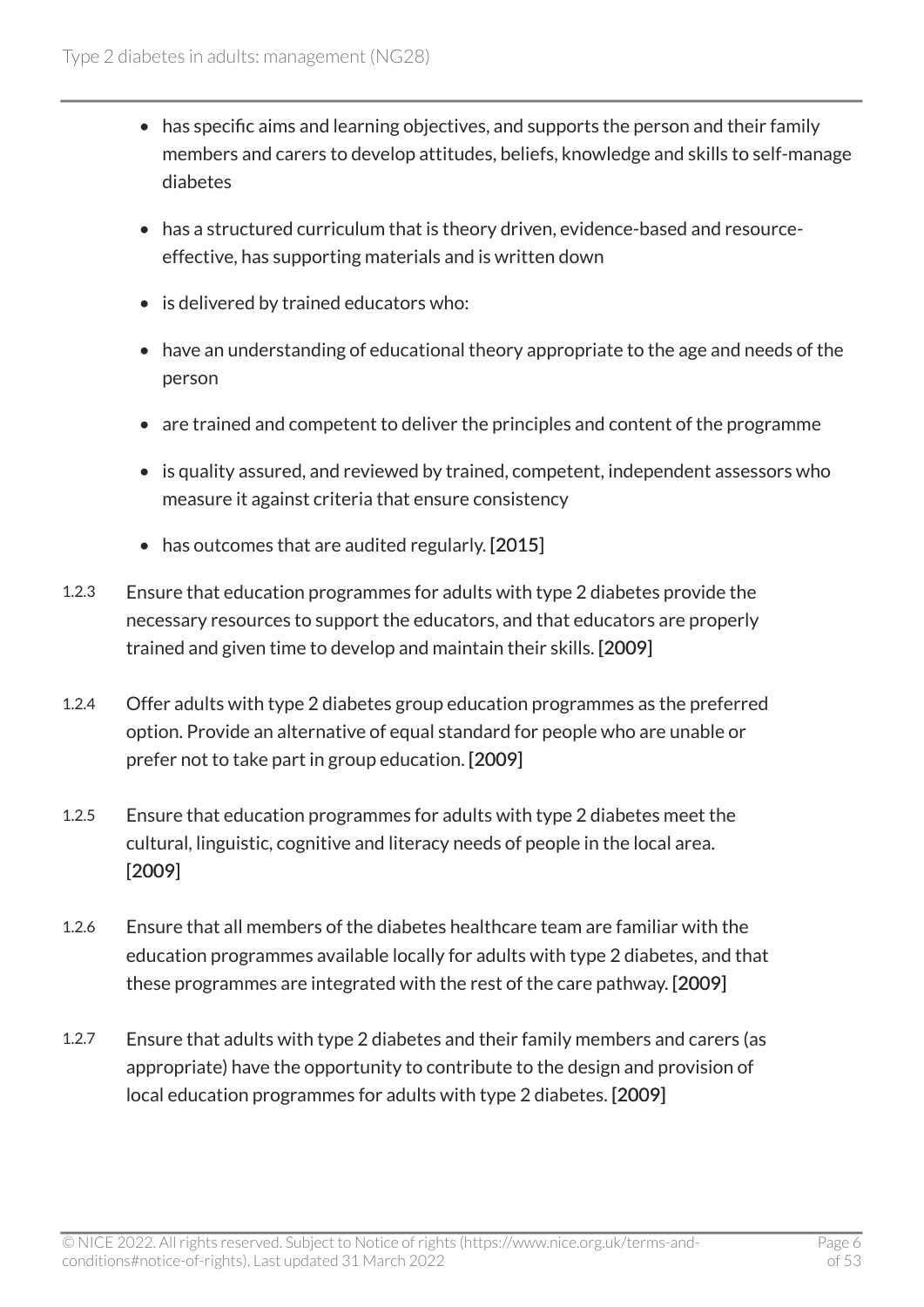## <span id="page-6-0"></span>1.3 Dietary advice and bariatric surgery

- 1.3.1 Provide individualised and ongoing nutritional advice from a healthcare professional with specific expertise and competencies in nutrition. [2009]
- 1.3.2 Provide dietary advice in a form sensitive to the person's needs, culture and beliefs, being sensitive to their willingness to change and the effects on their quality of life. [2009]
- 1.3.3 Encourage adults with type 2 diabetes to follow the same healthy eating advice as the general population, which includes:
	- eating high-fibre, low-glycaemic-index sources of carbohydrate, such as fruit, vegetables, wholegrains and pulses
	- choosing low-fat dairy products
	- eating oily fish
	- controlling their intake of saturated and trans fatty acids. [2009]
- 1.3.4 Integrate dietary advice with a personalised diabetes management plan, including other aspects of lifestyle modification such as increasing physical activity and losing weight. [2009]
- 1.3.5 For adults with type 2 diabetes who are overweight, discuss and agree an initial body weight loss target of 5% to 10%. Remember that a small amount of weight loss may still be beneficial, and a larger amount will have advantageous metabolic impact in the long term. [2009]
- 1.3.6 Individualise recommendations for carbohydrate and alcohol intake, and meal patterns. Make reducing the risk of hypoglycaemia a particular aim for people using insulin or an insulin secretagogue. [2009]
- 1.3.7 Advise adults with type 2 diabetes that they can substitute a limited amount of sucrose-containing foods for other carbohydrate in the meal plan but should take care to avoid excess energy intake. [2009]
- 1.3.8 Discourage adults with type 2 diabetes from using foods marketed specifically for people with diabetes. [2009]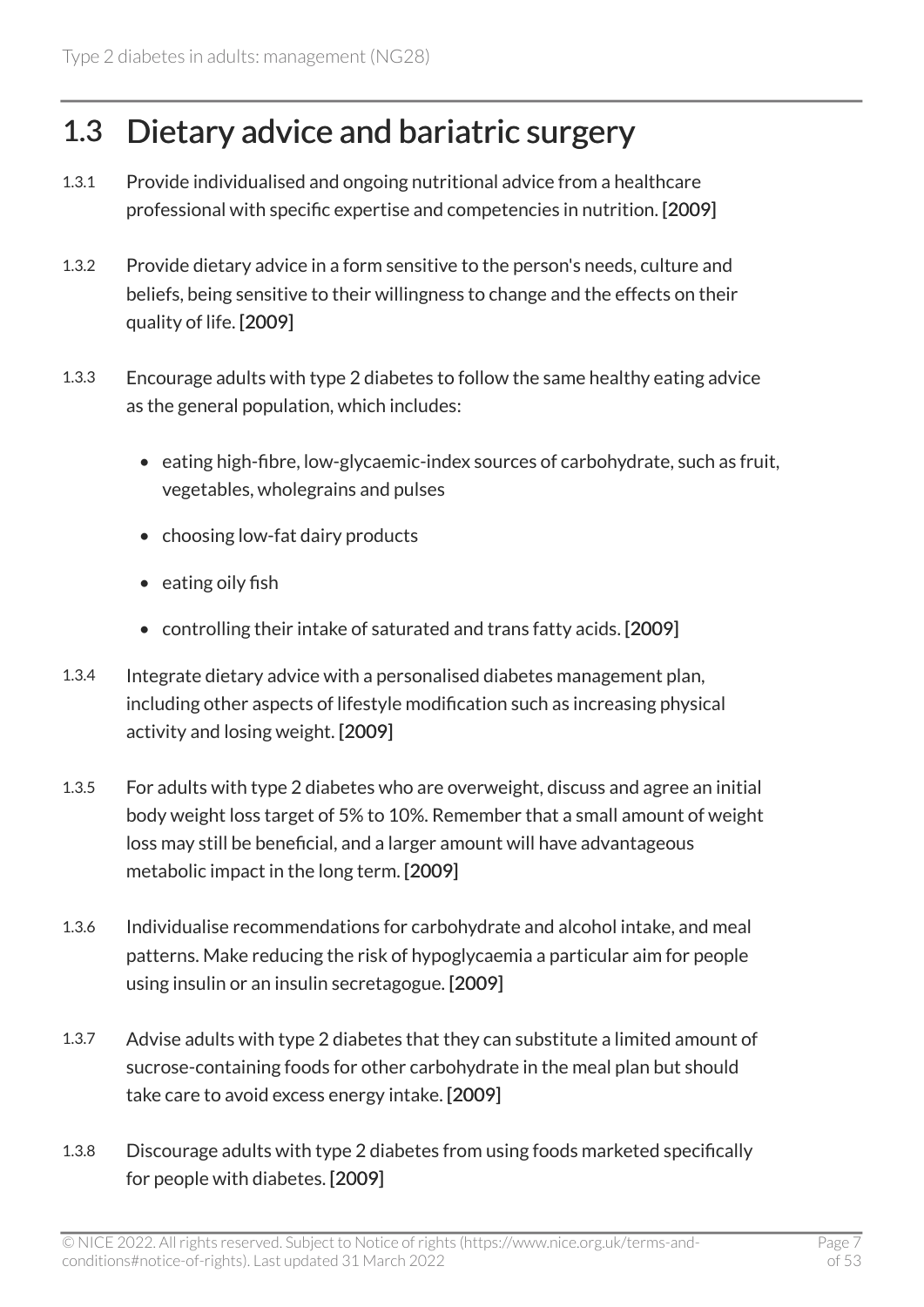- 1.3.9 When adults with type 2 diabetes are admitted as inpatients to hospital or any other care setting, implement a meal planning system that provides consistency in the carbohydrate content of meals and snacks. [2009]
- 1.3.10 For recommendations on lifestyle advice, see the [NICE guidelines on preventing](https://www.nice.org.uk/guidance/ng7) [excess weight gain,](https://www.nice.org.uk/guidance/ng7) [weight management](https://www.nice.org.uk/guidance/ph53), [obesity](https://www.nice.org.uk/guidance/cg189), [physical activity](https://www.nice.org.uk/guidance/ph44) and [tobacco.](https://www.nice.org.uk/guidance/ng209) [2015]
- 1.3.11 For recommendations on bariatric surgery for people with recent-onset type 2 diabetes, see the [section on bariatric surgery for people with recent-onset type](https://www.nice.org.uk/guidance/cg189/chapter/1-recommendations#bariatric-surgery-for-people-with-recent-onset-type-2-diabetes) [2 diabetes in the NICE guideline on obesity](https://www.nice.org.uk/guidance/cg189/chapter/1-recommendations#bariatric-surgery-for-people-with-recent-onset-type-2-diabetes). [2015]

## <span id="page-7-0"></span>1.4 Diagnosing and managing hypertension

The recommendations on diagnosing and managing hypertension have been removed. For recommendations on hypertension in people with type 2 diabetes, see the [NICE guideline on](https://www.nice.org.uk/guidance/ng136)  [hypertension in adults](https://www.nice.org.uk/guidance/ng136). Diagnosis, treatment and monitoring of hypertension is broadly the same for people with type 2 diabetes as for other people. When a different approach is needed for people with type 2 diabetes, this is specified in the hypertension guideline.

## <span id="page-7-1"></span>1.5 Antiplatelet therapy

- 1.5.1 Do not offer antiplatelet therapy (aspirin or clopidogrel) to adults with type 2 diabetes without cardiovascular disease. [2015]
- 1.5.2 For guidance on the primary and secondary prevention of cardiovascular disease in adults with type 2 diabetes, see the [NICE guidelines on cardiovascular](https://www.nice.org.uk/guidance/cg181) [disease](https://www.nice.org.uk/guidance/cg181) and [acute coronary syndromes](https://www.nice.org.uk/guidance/ng185). [2015]

## <span id="page-7-2"></span>1.6 Blood glucose management

#### HbA1c measurement and targets

#### **Measurement**

- 1.6.1 Measure HbA1c levels in adults with type 2 diabetes every:
	- 3 to 6 months (tailored to individual needs) until HbA1c is stable on unchanging therapy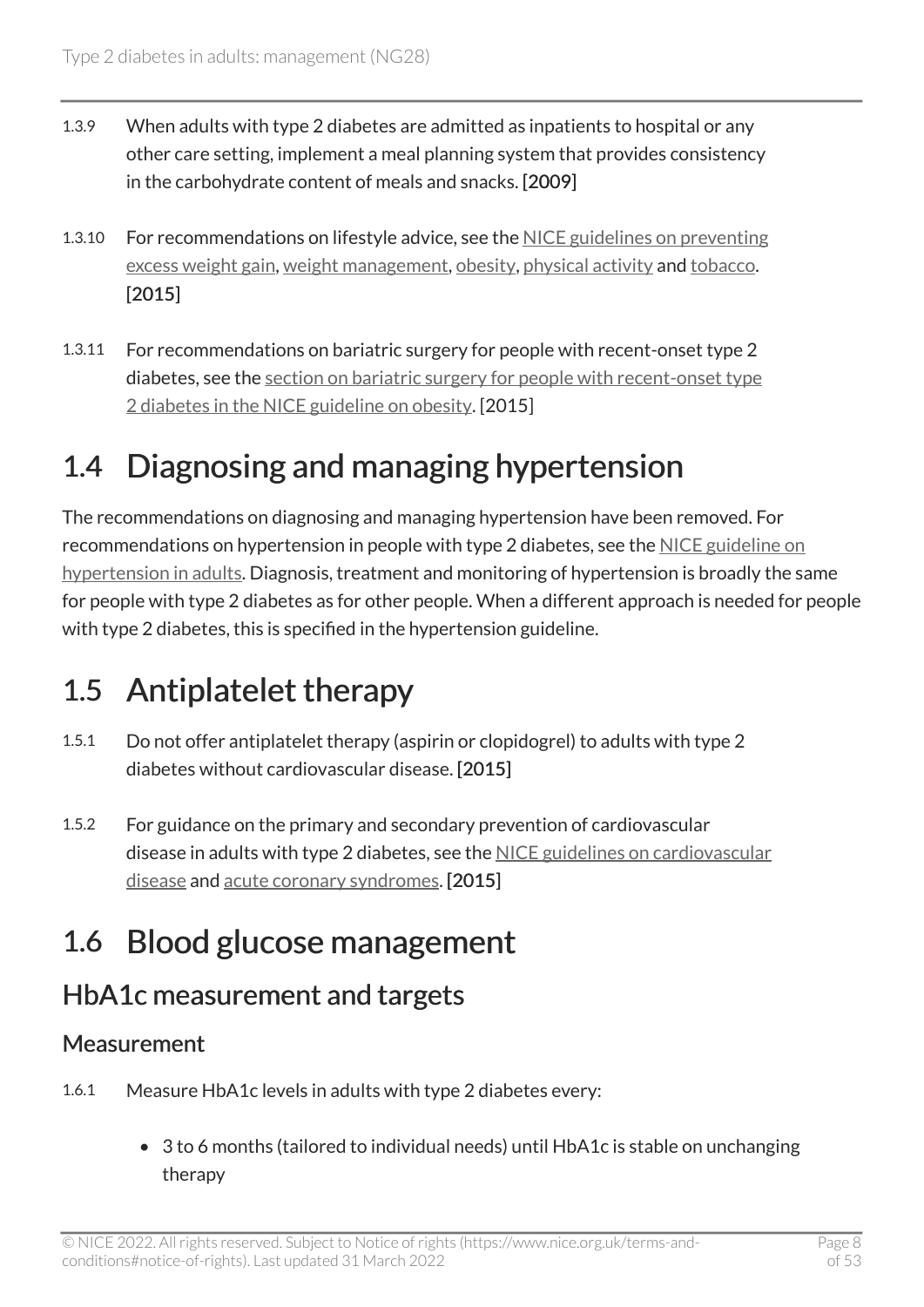- 6 months once the HbA1c level and blood glucose lowering therapy are stable. [2015]
- 1.6.2 Measure HbA1c using methods calibrated according to International Federation of Clinical Chemistry (IFCC) standardisation. [2015]
- 1.6.3 If HbA1c monitoring is invalid because of disturbed erythrocyte turnover or abnormal haemoglobin type, estimate trends in blood glucose control using one of the following:
	- quality-controlled plasma glucose profiles
	- total glycated haemoglobin estimation (if abnormal haemoglobins)
	- fructosamine estimation. [2015]
- 1.6.4 Investigate unexplained discrepancies between HbA1c and other glucose measurements. Seek advice from a team with specialist expertise in diabetes or clinical biochemistry. [2015]

#### **Targets**

NICE has produced a [patient decision aid on agreeing HbA1c targets,](https://www.nice.org.uk/guidance/ng28/resources/patient-decision-aid-2187281197) which also covers factors to weigh up when discussing HbA1c targets with patients.

- 1.6.5 Discuss and agree an individual HbA1c target with adults with type 2 diabetes (see recommendations 1.6.6 to 1.6.10). Encourage them to reach their target and maintain it, unless any resulting adverse effects (including hypoglycaemia), or their efforts to achieve their target impair their quality of life. Think about using the NICE patient decision aid on weighing up HbA1c targets to support these discussions. [2015, amended 2022]
- 1.6.6 Offer lifestyle advice and drug treatment to support adults with type 2 diabetes to reach and maintain their HbA1c target (see [the sections on dietary advice](#page-6-0) [and bariatric surgery](#page-6-0) and [choosing drug treatments\)](#page-13-1). For more information about supporting adherence, see the [NICE guideline on medicines adherence](https://www.nice.org.uk/guidance/cg76). [2015]
- 1.6.7 For adults whose type 2 diabetes is managed either by lifestyle and diet, or lifestyle and diet combined with a single drug not associated with hypoglycaemia, support them to aim for an HbA1c level of 48 mmol/mol (6.5%).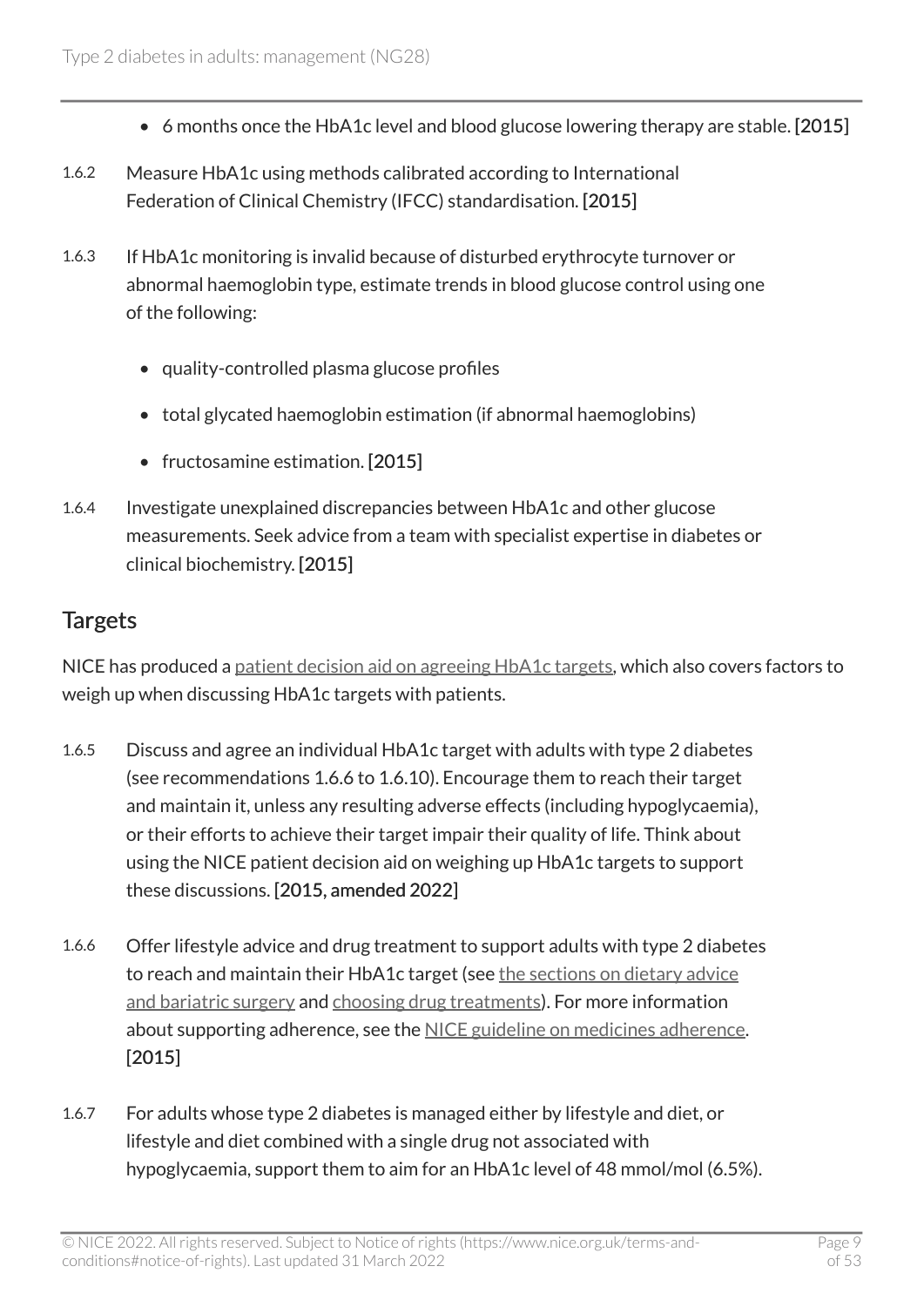For adults on a drug associated with hypoglycaemia, support them to aim for an HbA1c level of 53 mmol/mol (7.0%). [2015]

- 1.6.8 In adults with type 2 diabetes, if HbA1c levels are not adequately controlled by a single drug and rise to 58 mmol/mol (7.5%) or higher:
	- reinforce advice about diet, lifestyle and adherence to drug treatment and
	- support the person to aim for an HbA1c level of 53 mmol/mol (7.0%) and
	- intensify drug treatment. [2015]
- 1.6.9 Consider relaxing the target HbA1c level (see recommendations 1.6.7 and 1.6.8 and [NICE's patient decision aid\)](https://www.nice.org.uk/guidance/ng28/resources/patient-decision-aid-2187281197) on a case-by-case basis and in discussion with adults with type 2 diabetes, with particular consideration for people who are older or frailer, if:
	- they are unlikely to achieve longer-term risk-reduction benefits, for example, people with a reduced life expectancy
	- tight blood glucose control would put them at high risk if they developed hypoglycaemia, for example, if they are at risk of falling, they have impaired awareness of hypoglycaemia, or they drive or operate machinery as part of their job
	- intensive management would not be appropriate, for example if they have significant comorbidities. [2015, amended 2022]
- 1.6.10 If adults with type 2 diabetes reach an HbA1c level that is lower than their target and they are not experiencing hypoglycaemia, encourage them to maintain it. Be aware that there are other possible reasons for a low HbA1c level, for example deteriorating renal function or sudden weight loss. [2015]
- 1.6.11 For guidance on HbA1c targets for women with type 2 diabetes who are pregnant or planning to become pregnant, see the [NICE guideline on diabetes in](https://www.nice.org.uk/guidance/ng3) [pregnancy](https://www.nice.org.uk/guidance/ng3). [2015]

#### Self-monitoring of capillary blood glucose

These recommendations relate to self-monitoring by capillary blood glucose monitoring.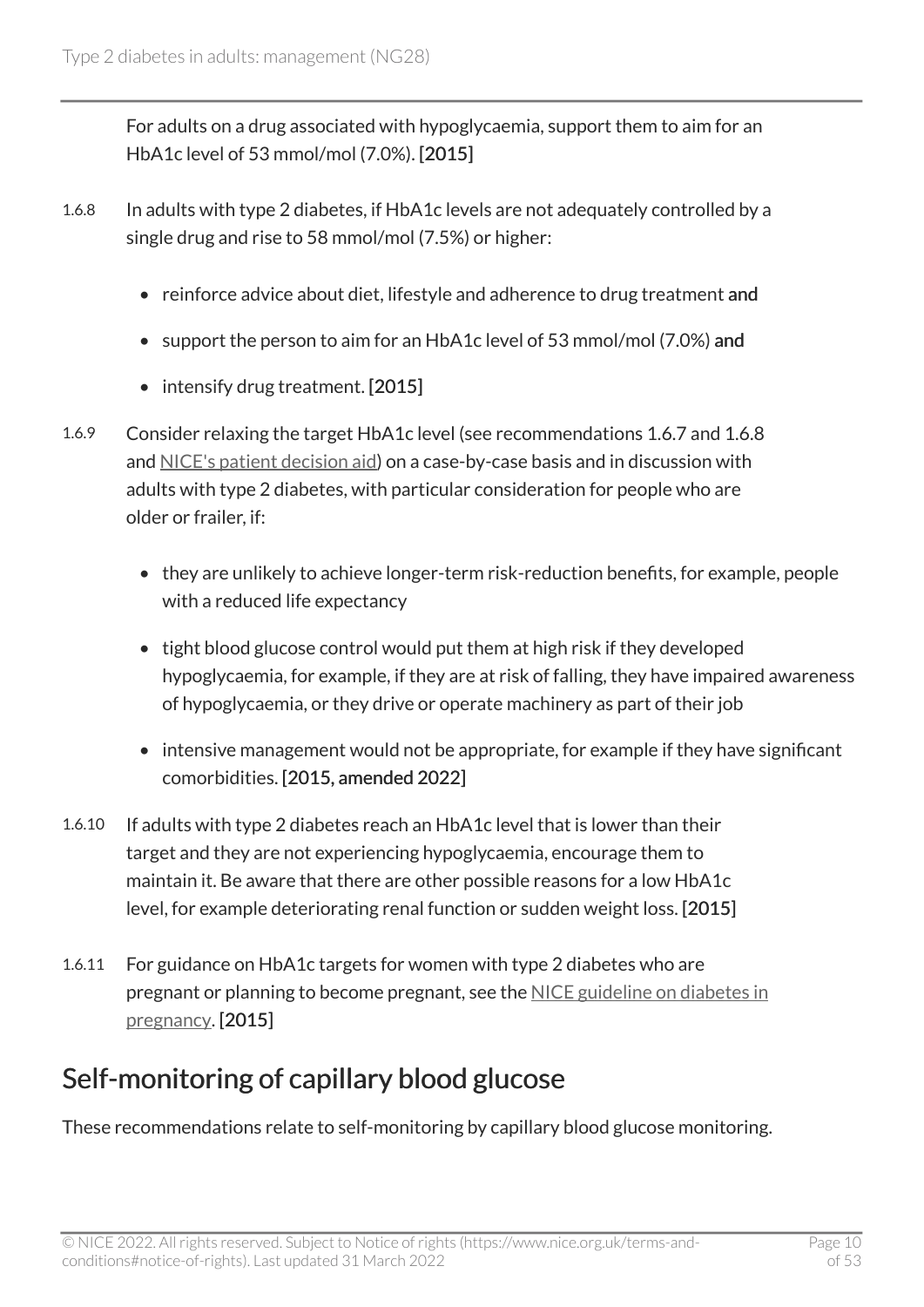- 1.6.12 Take the Driver and Vehicle Licensing Agency (DVLA)'s Assessing fitness to [drive: a guide for medical professionals](http://www.gov.uk/government/publications/at-a-glance) into account when offering self-monitoring of capillary blood glucose levels for adults with type 2 diabetes. [2015, amended 2022]
- 1.6.13 Do not routinely offer self-monitoring of capillary blood glucose levels for adults with type 2 diabetes unless:
	- the person is on insulin or
	- there is evidence of hypoglycaemic episodes or
	- the person is on oral medication that may increase their risk of hypoglycaemia while driving or operating machinery or
	- the person is pregnant or is planning to become pregnant (see the [NICE guideline on](https://www.nice.org.uk/guidance/ng3) [diabetes in pregnancy\)](https://www.nice.org.uk/guidance/ng3). [2015, amended 2022]
- 1.6.14 Consider short-term self-monitoring of capillary blood glucose levels in adults with type 2 diabetes, reviewing treatment as necessary:
	- when starting treatment with oral or intravenous corticosteroids or
	- to confirm suspected hypoglycaemia. [2015, amended 2022]
- 1.6.15 Be aware that adults with type 2 diabetes who have acute intercurrent illness are at risk of worsening hyperglycaemia. Review treatment as necessary. [2015]
- 1.6.16 If adults with type 2 diabetes are self-monitoring their capillary blood glucose levels, carry out a structured assessment at least annually. The assessment should include:
	- the person's self-monitoring skills
	- the quality and frequency of testing
	- checking that the person knows how to interpret the blood glucose results and what action to take
	- the impact on the person's quality of life
	- the continued benefit to the person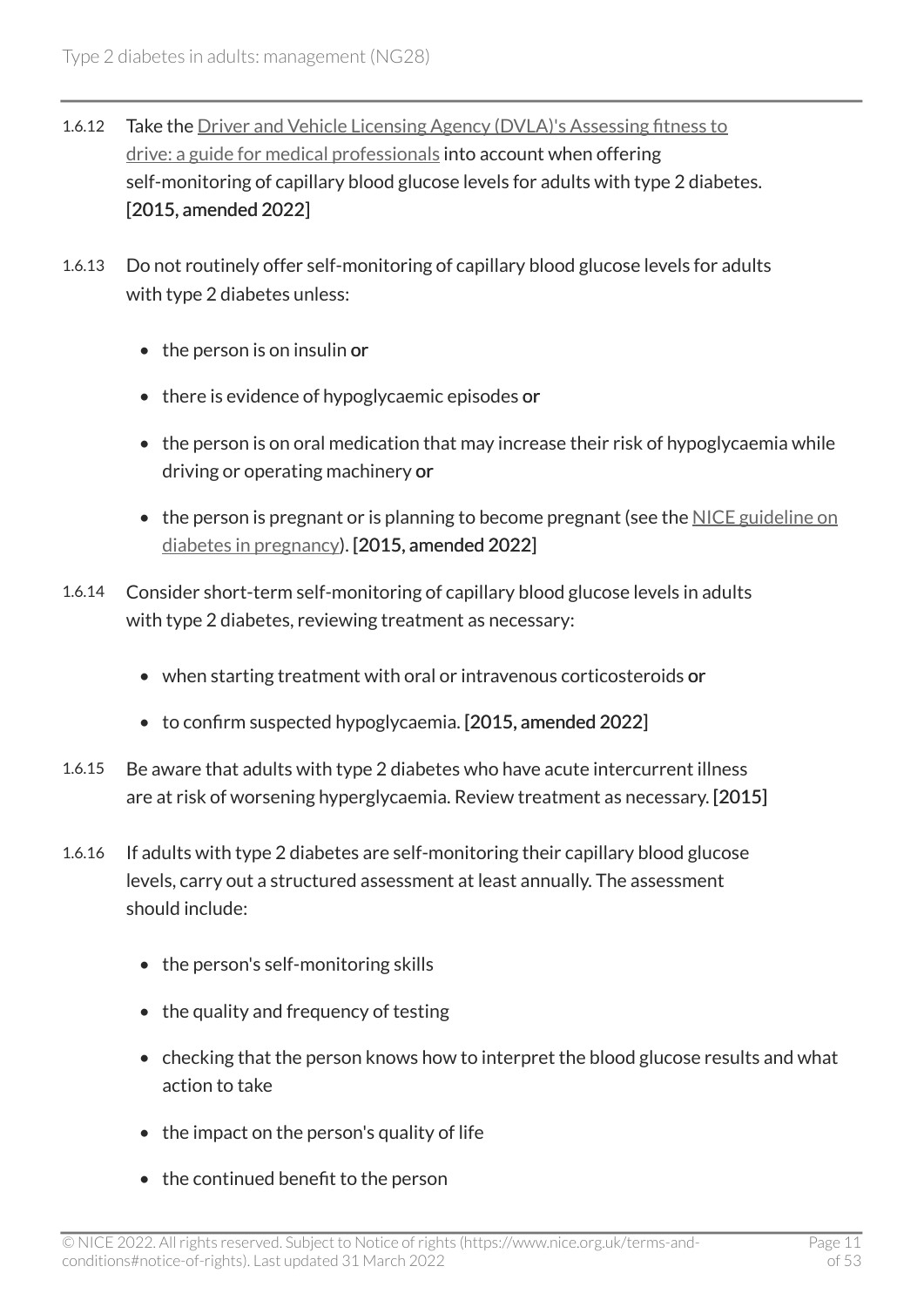• the equipment used. [2015, amended 2022]

### <span id="page-11-0"></span>Continuous glucose monitoring

- 1.6.17 Offer intermittently scanned [continuous glucose monitoring](#page-27-1) (isCGM, commonly referred to as 'flash') to adults with type 2 diabetes on [multiple daily insulin](#page-28-0)  [injections](#page-28-0) if any of the following apply:
	- they have [recurrent hypoglycaemia](#page-28-1) or severe hypoglycaemia
	- they have impaired hypoglycaemia awareness
	- they have a condition or disability (including a learning disability or cognitive impairment) that means they cannot self-monitor their blood glucose by capillary blood glucose monitoring but could use an isCGM device (or have it scanned for them)
	- they would otherwise be advised to self-measure at least 8 times a day.

For guidance on [continuous glucose monitoring](#page-27-1) (CGM) for pregnant women, see the [NICE guideline on diabetes in pregnancy](https://www.nice.org.uk/guidance/ng3). [2022]

- 1.6.18 Offer isCGM to adults with insulin-treated type 2 diabetes who would otherwise need help from a care worker or healthcare professional to monitor their blood glucose. [2022]
- 1.6.19 Consider real-time [continuous glucose monitoring](#page-27-1) (rtCGM) as an alternative to isCGM for adults with insulin-treated type 2 diabetes if it is available for the same or lower cost. [2022]
- 1.6.20 CGM should be provided by a team with expertise in its use, as part of supporting people to self-manage their diabetes. [2022]
- 1.6.21 Advise adults with type 2 diabetes who are using CGM that they will still need to take capillary blood glucose measurements (although they can do this less often). Explain that is because:
	- they will need to use capillary blood glucose measurements to check the accuracy of their CGM device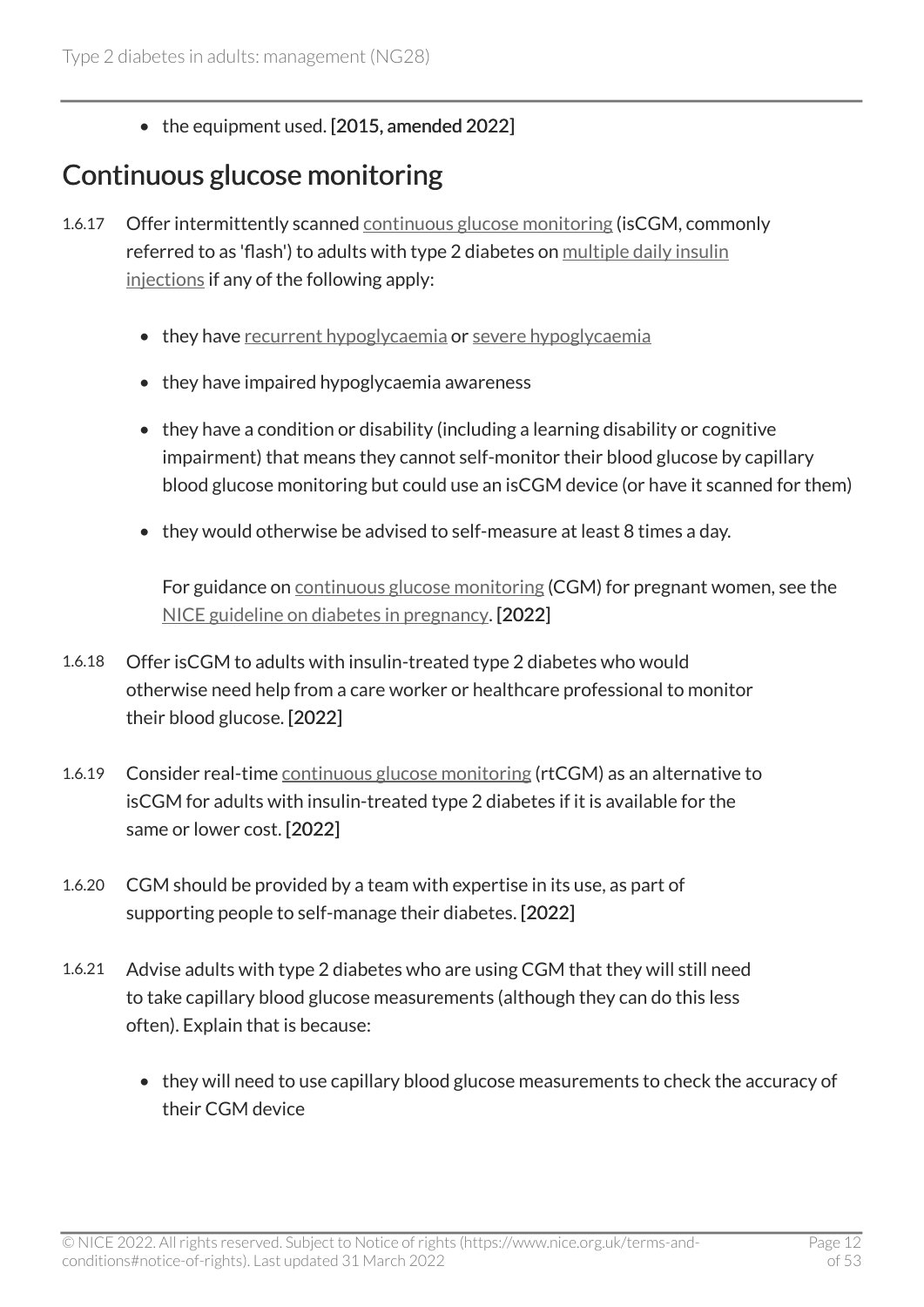• they will need capillary blood glucose monitoring as a back-up (for example when their blood glucose levels are changing quickly or if the device stops working).

Provide them with enough test strips to take capillary blood glucose measurements as needed. [2022]

- 1.6.22 If a person is offered rtCGM or isCGM but cannot or does not want to use any of these devices, offer capillary blood glucose monitoring. [2022]
- 1.6.23 Ensure CGM is part of the education provided to adults with type 2 diabetes who are using it (see the [section on education](#page-4-2)). [2022]
- 1.6.24 Monitor and review the person's use of CGM as part of reviewing their diabetes care plan (see the [section on individualised care](#page-4-1)). [2022]
- 1.6.25 If there are concerns about the way a person is using the CGM device:
	- ask if they are having problems using their device
	- look at ways to address any problems and concerns to improve their use of the device, including further education and emotional and psychological support. [2022]
- 1.6.26 Commissioners, providers and healthcare professionals should address inequalities in CGM access and uptake by:
	- monitoring who is using CGM
	- identifying groups who are eligible but who have a lower uptake
	- making plans to engage with these groups to encourage them to consider CGM. [2022]

For a short explanation of why the committee made these recommendations see the rationale [and impact section on continuous glucose monitoring](#page-33-1).

Full details of the evidence and the committee's discussion are in [evidence review](https://www.nice.org.uk/guidance/ng28/evidence/c-continuous-glucose-monitoring-in-adults-with-type-2-diabetes-pdf-11013297805) C: [continuous glucose monitoring in adults with type](https://www.nice.org.uk/guidance/ng28/evidence/c-continuous-glucose-monitoring-in-adults-with-type-2-diabetes-pdf-11013297805) 2 diabetes.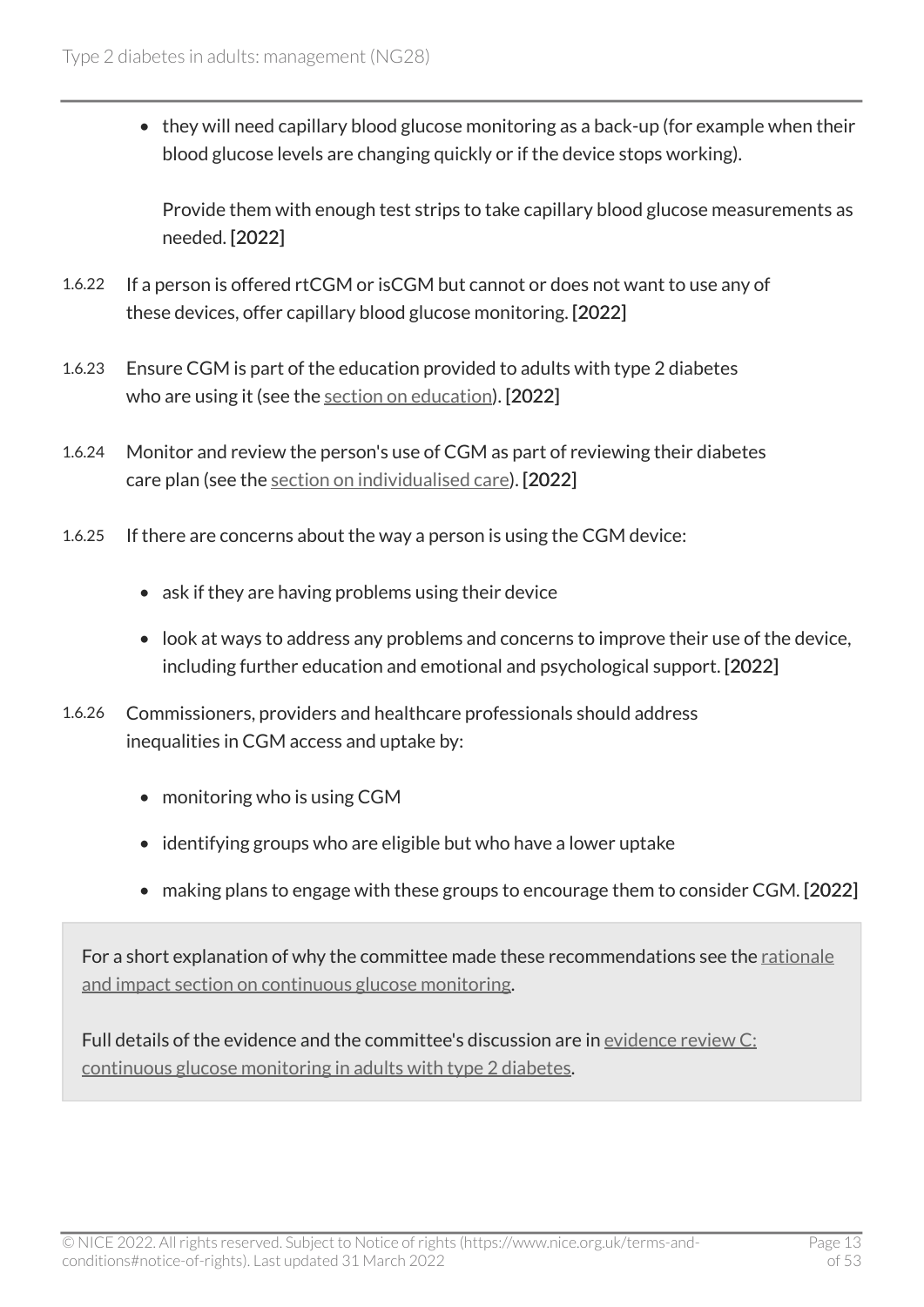## <span id="page-13-0"></span>1.7 Drug treatment

Recommendations in this section that cover dipeptidyl peptidase-4 (DPP-4) inhibitors, glucagon-like peptide-1 (GLP-1) mimetics, sulfonylureas and sodium–glucose cotransporter-2 (SGLT2) inhibitors refer to each of these groups of drugs at class level unless otherwise stated.

NICE technology appraisals for SGLT2 inhibitors recommend the use of these medicines only in specific populations and in certain circumstances. The 2022 update of this guideline looked at the clinical- and cost-effectiveness evidence for SGLT2 inhibitors in people with cardiovascular disease or at [high risk of developing cardiovascular disease.](#page-27-2) The guideline recommends SGLT2 inhibitors in a wider population than the technology appraisals that were published before February 2022.

## <span id="page-13-1"></span>Choosing drug treatments

We have produced a [visual summary to provide an overview of the recommendations and](https://www.nice.org.uk/guidance/ng28/resources/visual-summary-full-version-choosing-medicines-for-firstline-and-further-treatment-pdf-10956472093) [additional information to support medicines choice](https://www.nice.org.uk/guidance/ng28/resources/visual-summary-full-version-choosing-medicines-for-firstline-and-further-treatment-pdf-10956472093).

- 1.7.1 Discuss with adults with type 2 diabetes the benefits and risks of drug treatment and the options available. Base the choice of drug treatments on:
	- the person's individual clinical circumstances, for example comorbidities, contraindications, weight, and risks from polypharmacy
	- the person's individual preferences and needs
	- the effectiveness of the drug treatments in terms of metabolic response and cardiovascular and renal protection
	- safety and tolerability of the drug treatment
	- monitoring requirements
	- the licensed indications or combinations available
	- cost (if 2 drugs in the same class are appropriate, choose the option with the lowest acquisition cost). [2015, amended 2022]

See the [NICE guideline on shared decision making](https://www.nice.org.uk/guidance/ng197) and the [section on safety of](https://www.nice.org.uk/guidance/ng3/chapter/recommendations#safety-of-medicines-for-diabetes-before-and-during-pregnancy)  [medicines for diabetes before and during pregnancy in the NICE guideline on diabetes](https://www.nice.org.uk/guidance/ng3/chapter/recommendations#safety-of-medicines-for-diabetes-before-and-during-pregnancy) [in pregnancy.](https://www.nice.org.uk/guidance/ng3/chapter/recommendations#safety-of-medicines-for-diabetes-before-and-during-pregnancy)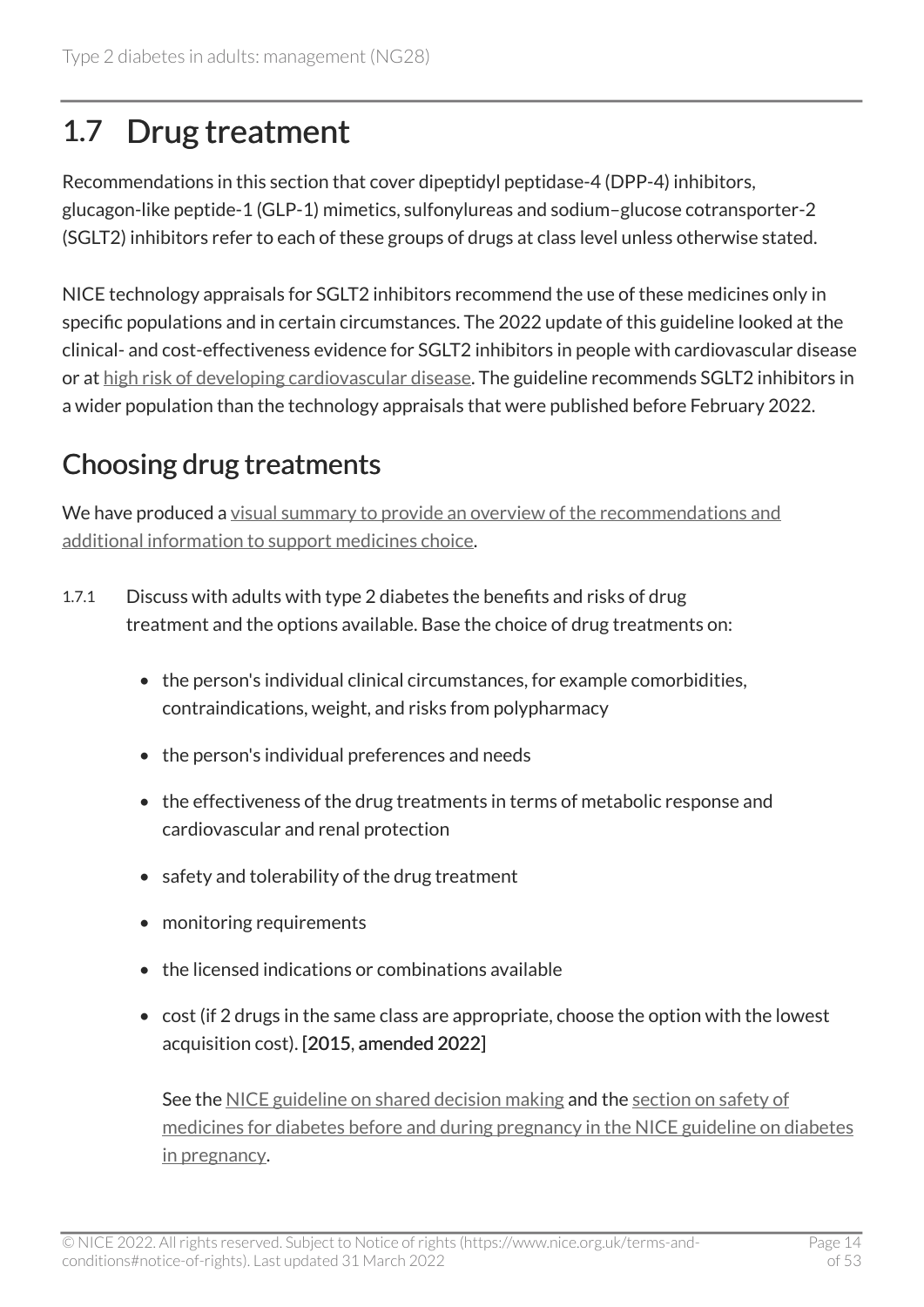### Rescue therapy at any phase of treatment

1.7.2 If an adult with type 2 diabetes is symptomatically hyperglycaemic, consider insulin (see the [section on insulin-based treatments\)](#page-20-0) or a sulfonylurea, and review treatment when blood glucose control has been achieved. [2015]

### <span id="page-14-0"></span>First-line drug treatment

Also see the [visual summary on first-line drug treatment](https://www.nice.org.uk/guidance/ng28/resources/visual-summary-short-version-choosing-medicines-for-firstline-treatment-pdf-10956472094) for an overview of the recommendations and additional information to support medicines choice.

For adults with type 2 diabetes and chronic kidney disease, follow recommendations on SGLT2 inhibitors in the [section on chronic kidney disease](#page-24-0) in this guideline.

- 1.7.3 Offer standard-release metformin as first-line drug treatment to adults with type 2 diabetes. [2015]
- 1.7.4 Assess the person's cardiovascular status and risk to determine whether they have chronic heart failure or established [atherosclerotic cardiovascular disease](#page-27-3)  or are at [high risk of developing cardiovascular disease](#page-27-2).

See the [recommendations on using risk scores and QRISK2 to assess](https://www.nice.org.uk/guidance/cg181/chapter/recommendations) [cardiovascular disease risk in adults with type](https://www.nice.org.uk/guidance/cg181/chapter/recommendations) 2 diabetes in NICE's guideline on [cardiovascular disease: risk assessment and reduction, including lipid](https://www.nice.org.uk/guidance/cg181/chapter/recommendations)  [modification.](https://www.nice.org.uk/guidance/cg181/chapter/recommendations) [2022]

- 1.7.5 Based on the cardiovascular risk assessment for the person with type 2 diabetes:
	- If they have chronic heart failure or established [atherosclerotic cardiovascular disease,](#page-27-3) offer an SGLT2 inhibitor with proven cardiovascular benefit in addition to metformin.
	- If they are at [high risk of developing cardiovascular disease,](#page-27-2) consider an SGLT2 inhibitor with proven cardiovascular benefit in addition to metformin. [2022]

See the [rationale and impact section on first-line drug treatment](#page-36-0) for an explanation of 'proven cardiovascular benefit'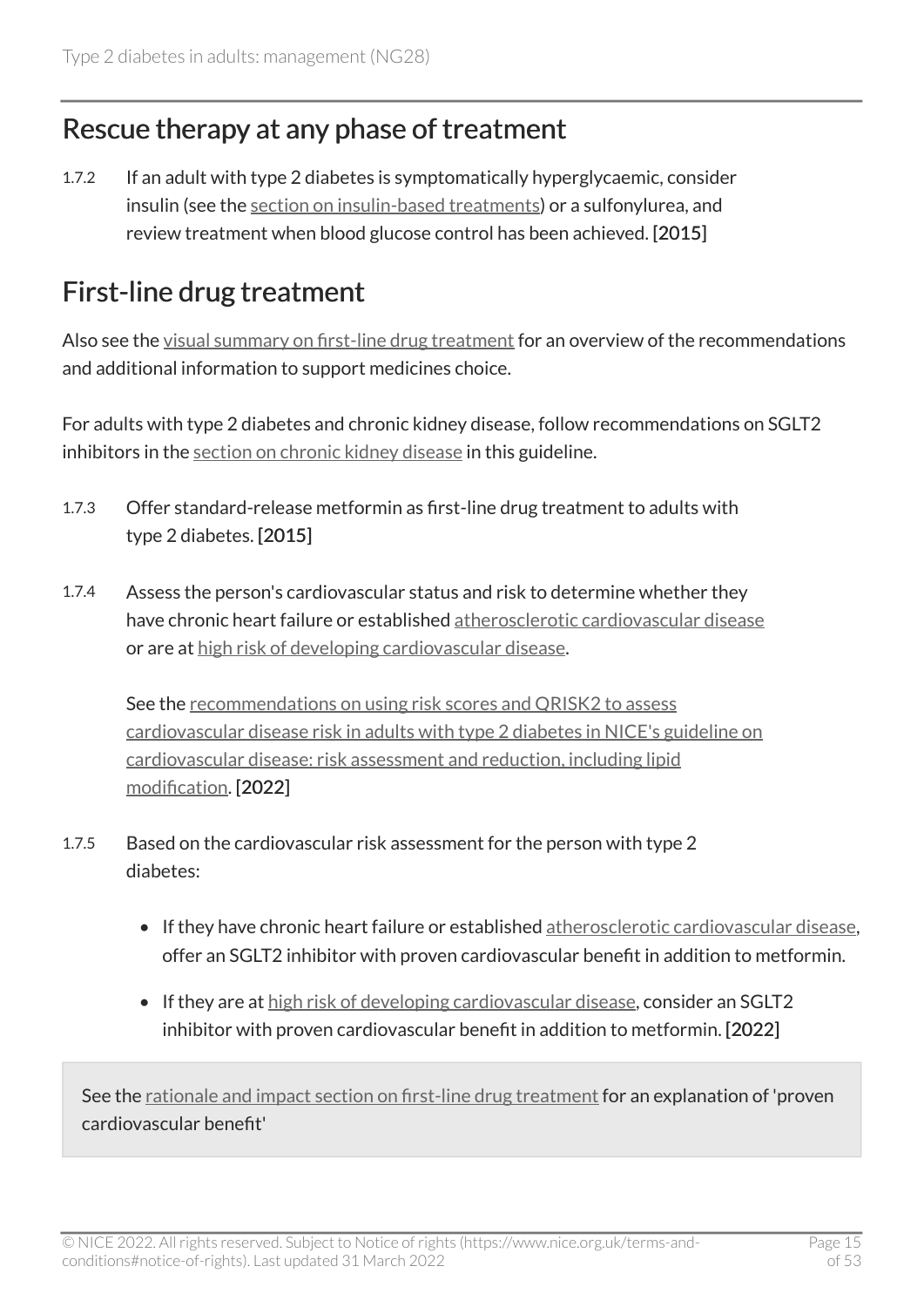- 1.7.6 When starting an adult with type 2 diabetes on dual therapy with metformin and an SGLT2 inhibitor as first-line therapy, introduce the drugs sequentially, starting with metformin and checking tolerability. Start the SGLT2 inhibitor as soon as metformin tolerability is confirmed. [2022]
- 1.7.7 Gradually increase the dose of standard-release metformin over several weeks to minimise the risk of gastrointestinal side effects in adults with type 2 diabetes. [2015]
- 1.7.8 If an adult with type 2 diabetes experiences gastrointestinal side effects with standard-release metformin, consider a trial of modified-release metformin. [2015]
- 1.7.9 For first-line drug treatment in adults with type 2 diabetes, if metformin is contraindicated or not tolerated:
	- If they have chronic heart failure or established [atherosclerotic cardiovascular disease,](#page-27-3) offer an SGLT2 inhibitor with proven cardiovascular benefit.
	- If they are at [high risk of developing cardiovascular disease,](#page-27-2) consider an SGLT2 inhibitor with proven cardiovascular benefit. [2022]
- 1.7.10 For first-line drug treatment in adults with type 2 diabetes, if metformin is contraindicated or not tolerated and if they are not in either of the groups in recommendation 1.7.9, consider:
	- a DPP-4 inhibitor or
	- pioglitazone or
	- a sulfonylurea or
	- an SGLT2 inhibitor for people who meet the criteria in NICE's technology appraisal [guidance on canagliflozin, dapagliflozin and empagliflozin as monotherapies](https://www.nice.org.uk/guidance/ta390) or [ertugliflozin as monotherapy or with metformin for treating type](https://www.nice.org.uk/guidance/ta572) 2 diabetes. [2015, amended 2022]
- 1.7.11 Before starting an SGLT2 inhibitor, check whether the person may be at increased risk of diabetic ketoacidosis (DKA), for example if: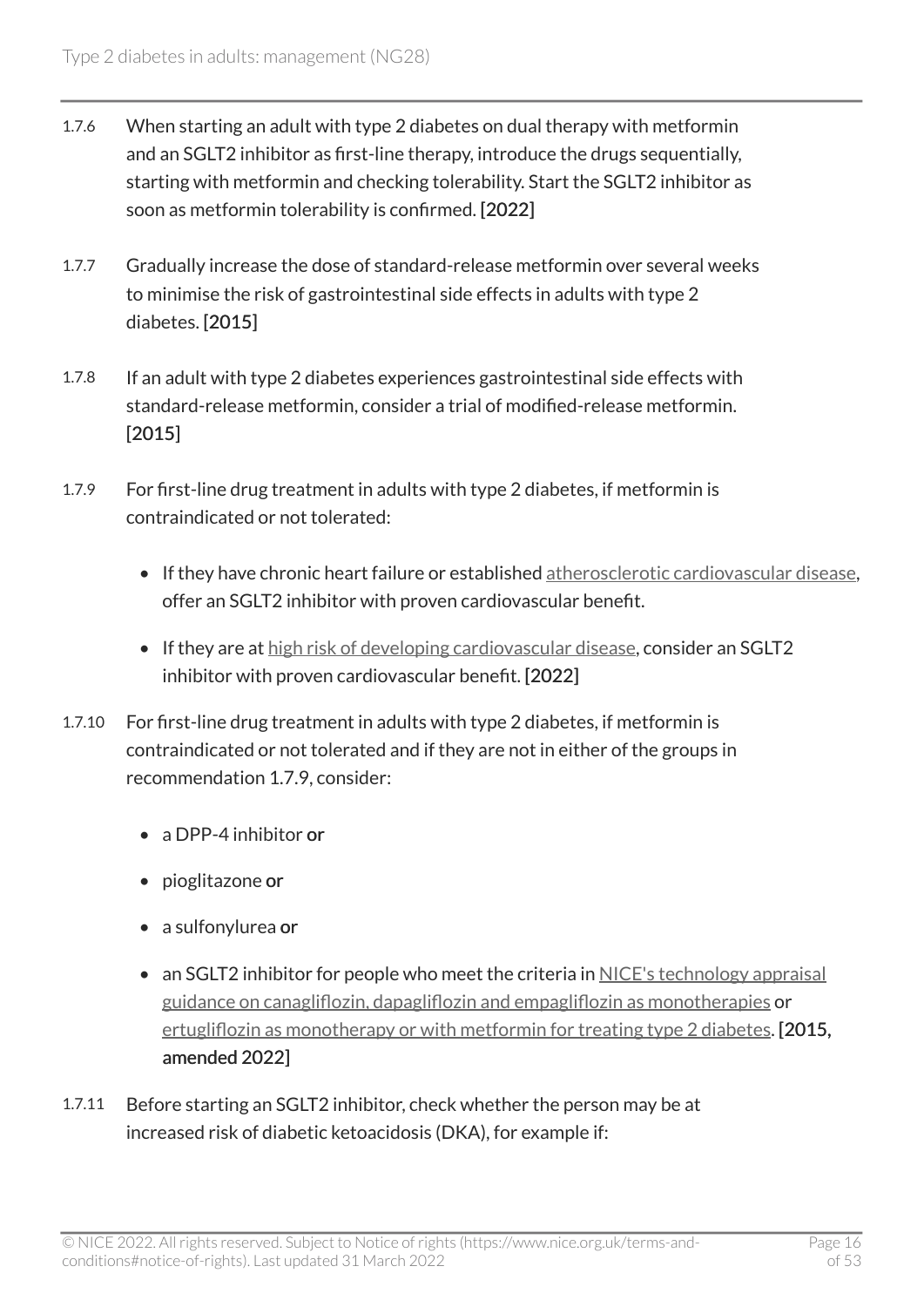- they have had a previous episode of DKA
- they are unwell with intercurrent illness
- they are following a [very low carbohydrate or ketogenic diet.](#page-28-3) [2022]
- 1.7.12 Address modifiable risks for DKA before starting an SGLT2 inhibitor. For example, for people who are following a [very low carbohydrate or ketogenic](#page-28-3) [diet,](#page-28-3) they may need to delay treatment until they have changed their diet. [2022]
- 1.7.13 Advise adults with type 2 diabetes who are taking an SGLT2 inhibitor about the need to minimise their risk of DKA by not starting a [very low carbohydrate or](#page-28-3) [ketogenic diet](#page-28-3) without discussing it with their healthcare professional, because they may need to suspend SGLT2 inhibitor treatment. [2022]

For a short explanation of why the committee made these recommendations and how they might affect practice, see the [rationale and impact section on first-line drug treatment](#page-36-0).

Full details of the evidence and the committee's decision are in [evidence review B:](https://www.nice.org.uk/guidance/ng28/evidence/b-pharmacological-therapies-with-cardiovascular-and-other-benefits-in-people-with-type-2-diabetes-pdf-10956473392)  [pharmacological therapies with cardiovascular and other benefits in people with type](https://www.nice.org.uk/guidance/ng28/evidence/b-pharmacological-therapies-with-cardiovascular-and-other-benefits-in-people-with-type-2-diabetes-pdf-10956473392) 2 [diabetes.](https://www.nice.org.uk/guidance/ng28/evidence/b-pharmacological-therapies-with-cardiovascular-and-other-benefits-in-people-with-type-2-diabetes-pdf-10956473392)

#### <span id="page-16-0"></span>Reviewing drug treatments

- 1.7.14 When reviewing or considering changing treatments for adults with type 2 diabetes, think about and discuss the following with the person:
	- how to optimise their current treatment regimen before thinking about changing treatments, taking into account factors such as:
		- $-$  adverse effects
		- $-$  adherence to existing medicines
		- $-$  the need to revisit advice about diet and lifestyle
		- $-$  prescribed doses and formulations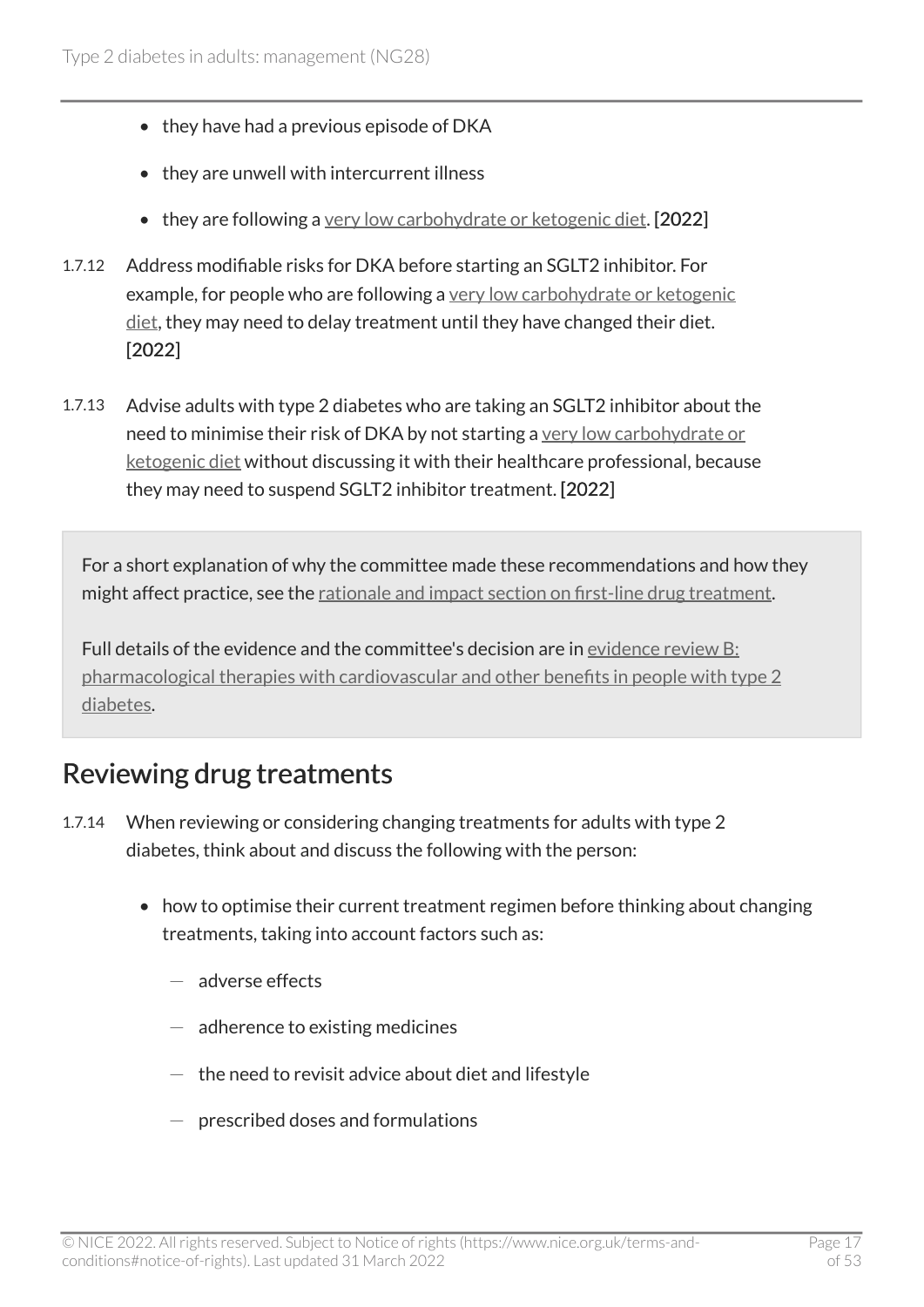- stopping medicines that have had no impact on glycaemic control or weight, unless there is an additional clinical benefit, such as cardiovascular or renal protection, from continued treatment (see the note below on off-label use)
- whether switching rather than adding drugs could be effective
- the considerations about treatment choice in [recommendation 1.7.1.](#page-13-1) [2022]

In February 2022, using ertugliflozin to reduce cardiovascular risk when blood glucose is well controlled was off-label. See [NICE's information on prescribing medicines](https://www.nice.org.uk/about/what-we-do/our-programmes/nice-guidance/nice-guidelines/making-decisions-using-nice-guidelines#prescribing-medicines).

Also see the [recommendations on medication review in the NICE guideline on](https://www.nice.org.uk/guidance/ng5/chapter/1-Recommendations#medication-review) [medicines optimisation](https://www.nice.org.uk/guidance/ng5/chapter/1-Recommendations#medication-review) and on [reviewing medicines and supporting adherence in the](https://www.nice.org.uk/guidance/cg76/chapter/1-Guidance)  [NICE guideline on medicines adherence](https://www.nice.org.uk/guidance/cg76/chapter/1-Guidance).

#### Adding an SGLT2 inhibitor at any stage after first-line treatment has been started

- 1.7.15 For adults with type 2 diabetes at any stage after they have started first-line treatment:
	- If they have or develop chronic heart failure or established [atherosclerotic](#page-27-3) [cardiovascular disease](#page-27-3), offer an SGLT2 inhibitor with proven cardiovascular benefit in addition to current treatment or replace an existing drug with the SGLT2 inhibitor.
	- If they are or become at [high risk of developing cardiovascular disease](#page-27-2), consider adding an SGLT2 inhibitor with proven cardiovascular benefit to current treatment or replacing an existing drug with the SGLT2 inhibitor.

Take into account the person's current treatment regimen and preferences and make a shared decision about switching treatments or adding an SGLT2 inhibitor, as appropriate (also [see recommendations 1.7.12 and 1.7.13](#page-14-0) on starting an SGLT2 inhibitor). [2022]

In February 2022, using ertugliflozin to reduce cardiovascular risk when blood glucose is well controlled was off-label. See [NICE's information on prescribing medicines](https://www.nice.org.uk/about/what-we-do/our-programmes/nice-guidance/nice-guidelines/making-decisions-using-nice-guidelines#prescribing-medicines).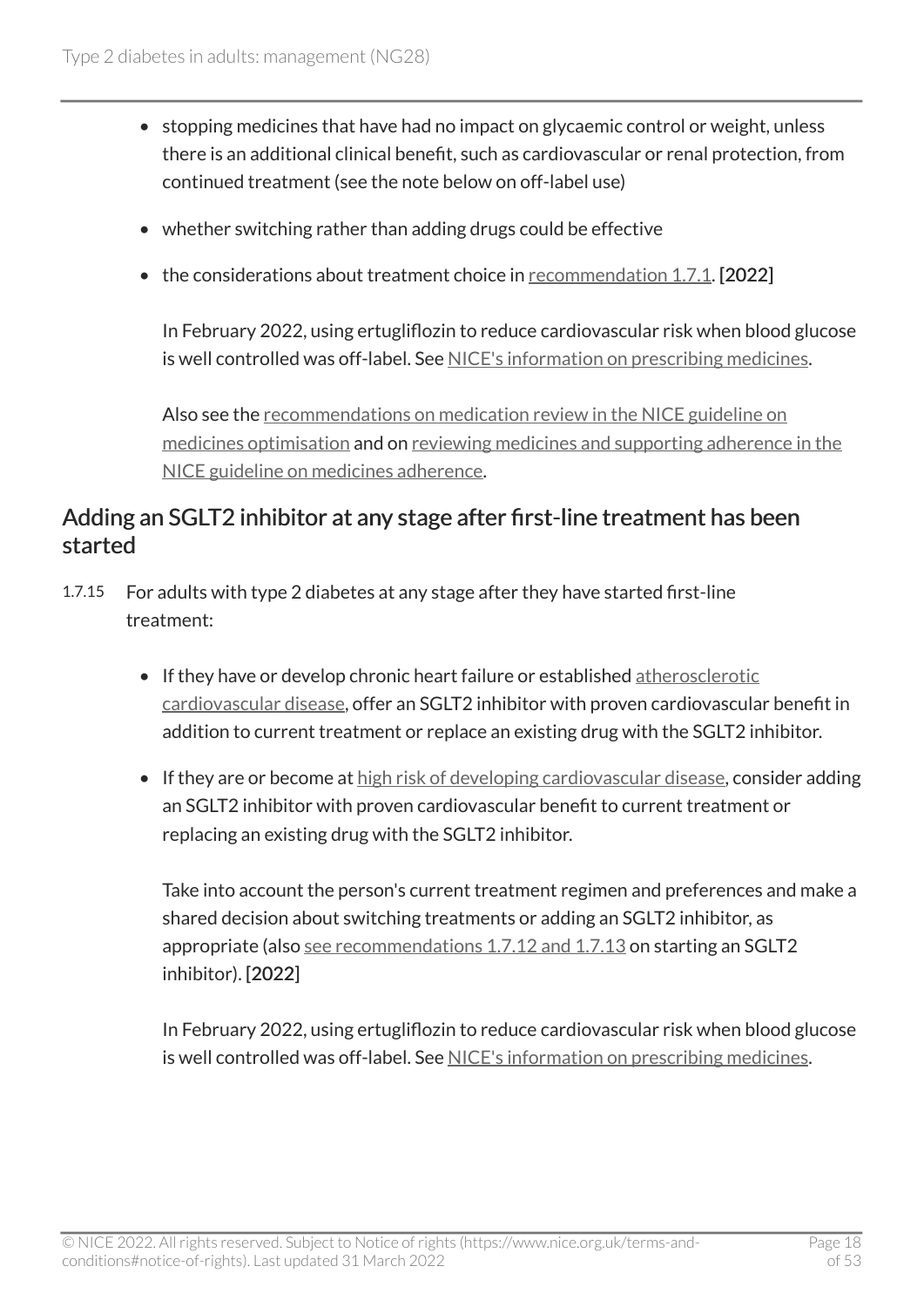For a short explanation of why the committee made these recommendations and how they might affect practice, see the [rationale and impact section on reviewing drug treatments](#page-42-0).

Full details of the evidence and the committee's discussion are in [evidence review B:](https://www.nice.org.uk/guidance/ng28/evidence/b-pharmacological-therapies-with-cardiovascular-and-other-benefits-in-people-with-type-2-diabetes-pdf-10956473392) [pharmacological therapies with cardiovascular and other benefits in people with type](https://www.nice.org.uk/guidance/ng28/evidence/b-pharmacological-therapies-with-cardiovascular-and-other-benefits-in-people-with-type-2-diabetes-pdf-10956473392) 2 [diabetes.](https://www.nice.org.uk/guidance/ng28/evidence/b-pharmacological-therapies-with-cardiovascular-and-other-benefits-in-people-with-type-2-diabetes-pdf-10956473392)

### <span id="page-18-0"></span>Treatment options if further interventions are needed

Also see our [visual summary on treatment options if further interventions are needed](https://www.nice.org.uk/guidance/ng28/resources/visual-summary-short-version-choosing-medicines-for-further-treatment-pdf-10956472095) for an overview of the recommendations and additional information to support medicines choice.

- 1.7.16 Introduce drugs used in combination therapy in a stepwise manner, checking for tolerability and effectiveness of each drug. [2015]
- 1.7.17 For adults with type 2 diabetes, if monotherapy has not continued to control HbA1c to below the person's individually agreed threshold for further intervention, consider adding:
	- a DPP-4 inhibitor or
	- pioglitazone or
	- a sulfonylurea or
	- an SGLT2 inhibitor for people who meet the criteria in NICE's technology appraisal [guidance on canagliflozin in combination therapy,](https://www.nice.org.uk/guidance/ta315) [ertugliflozin as monotherapy or with](https://www.nice.org.uk/guidance/ta572) [metformin](https://www.nice.org.uk/guidance/ta572), or [dapagliflozin](https://www.nice.org.uk/guidance/ta288) or [empagliflozin](https://www.nice.org.uk/guidance/ta336) in combination therapy. [2015, amended 2022]
- 1.7.18 For adults with type 2 diabetes, if dual therapy with metformin and another oral drug has not continued to control HbA1c to below the person's individually agreed threshold for further intervention consider either:
	- triple therapy by adding a DPP-4 inhibitor, pioglitazone or a sulfonylurea or an SGLT2 inhibitor for people who meet the criteria in NICE's technology appraisal guidance on [canagliflozin in combination therapy](https://www.nice.org.uk/guidance/ta315), [dapagliflozin in triple therapy,](https://www.nice.org.uk/guidance/ta418) [empagliflozin in](https://www.nice.org.uk/guidance/ta336) [combination therapy](https://www.nice.org.uk/guidance/ta336), or [ertugliflozin with metformin and a dipeptidyl peptidase-4](https://www.nice.org.uk/guidance/ta583) [inhibitor](https://www.nice.org.uk/guidance/ta583) or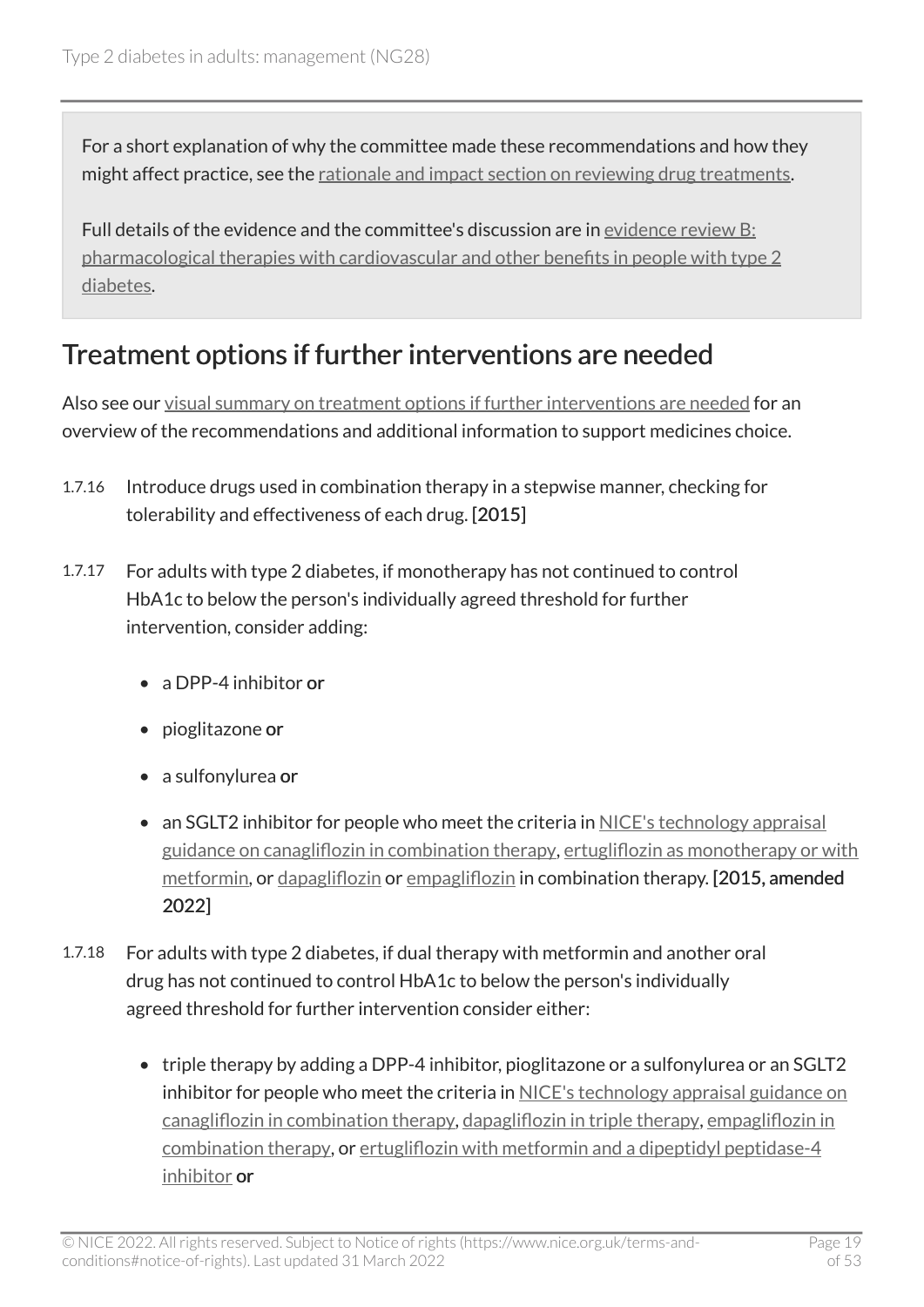- starting insulin-based treatment (see the [section on insulin-based treatments\)](#page-20-0) [2015, amended 2022]
- 1.7.19 In adults with type 2 diabetes, if metformin is contraindicated or not tolerated and dual therapy with 2 oral drugs has not continued to control HbA1c to below the person's individually agreed threshold for intervention, consider insulinbased treatment (see the [section on insulin-based treatments](#page-20-0)). [2015, amended 2022]
- 1.7.20 If triple therapy with metformin and 2 other oral drugs is not effective, not tolerated or contraindicated, consider triple therapy by switching one drug for a GLP-1 mimetic for adults with type 2 diabetes who:
	- have a body mass index (BMI) of 35 kg/m<sup>2</sup> or higher (adjust accordingly for people from Black, Asian and other minority ethnic groups) and specific psychological or other medical problems associated with obesity or
	- have a BMI lower than  $35 \text{ kg/m}^2$  and:
		- $-$  for whom insulin therapy would have significant occupational implications or
		- $-$  weight loss would benefit other significant obesity-related comorbidities. [2015, amended 2022]
- 1.7.21 Only continue GLP-1 mimetic therapy if the adult with type 2 diabetes has had a beneficial metabolic response (a reduction of at least 11 mmol/mol [1.0%] in HbA1c and weight loss of at least 3% of initial body weight in 6 months). [2015]
- 1.7.22 For adults with type 2 diabetes, only offer combination therapy with a GLP-1 mimetic and insulin along with specialist care advice and ongoing support from a [consultant-led multidisciplinary team.](#page-27-4) [2015]

For a short explanation of why the committee did not make any new 2022 recommendations, see the [rationale and impact section on treatment options if further interventions are needed.](#page-43-0)

Full details of the evidence and the committee's discussion are in [evidence review B:](https://www.nice.org.uk/guidance/ng28/evidence/pharmacological-therapies-with-cardiovascular-and-other-benefits-in-people-with-type-2-diabetes-pdf-10956473392) [pharmacological therapies with cardiovascular and other benefits in people with type](https://www.nice.org.uk/guidance/ng28/evidence/pharmacological-therapies-with-cardiovascular-and-other-benefits-in-people-with-type-2-diabetes-pdf-10956473392) 2 [diabetes.](https://www.nice.org.uk/guidance/ng28/evidence/pharmacological-therapies-with-cardiovascular-and-other-benefits-in-people-with-type-2-diabetes-pdf-10956473392)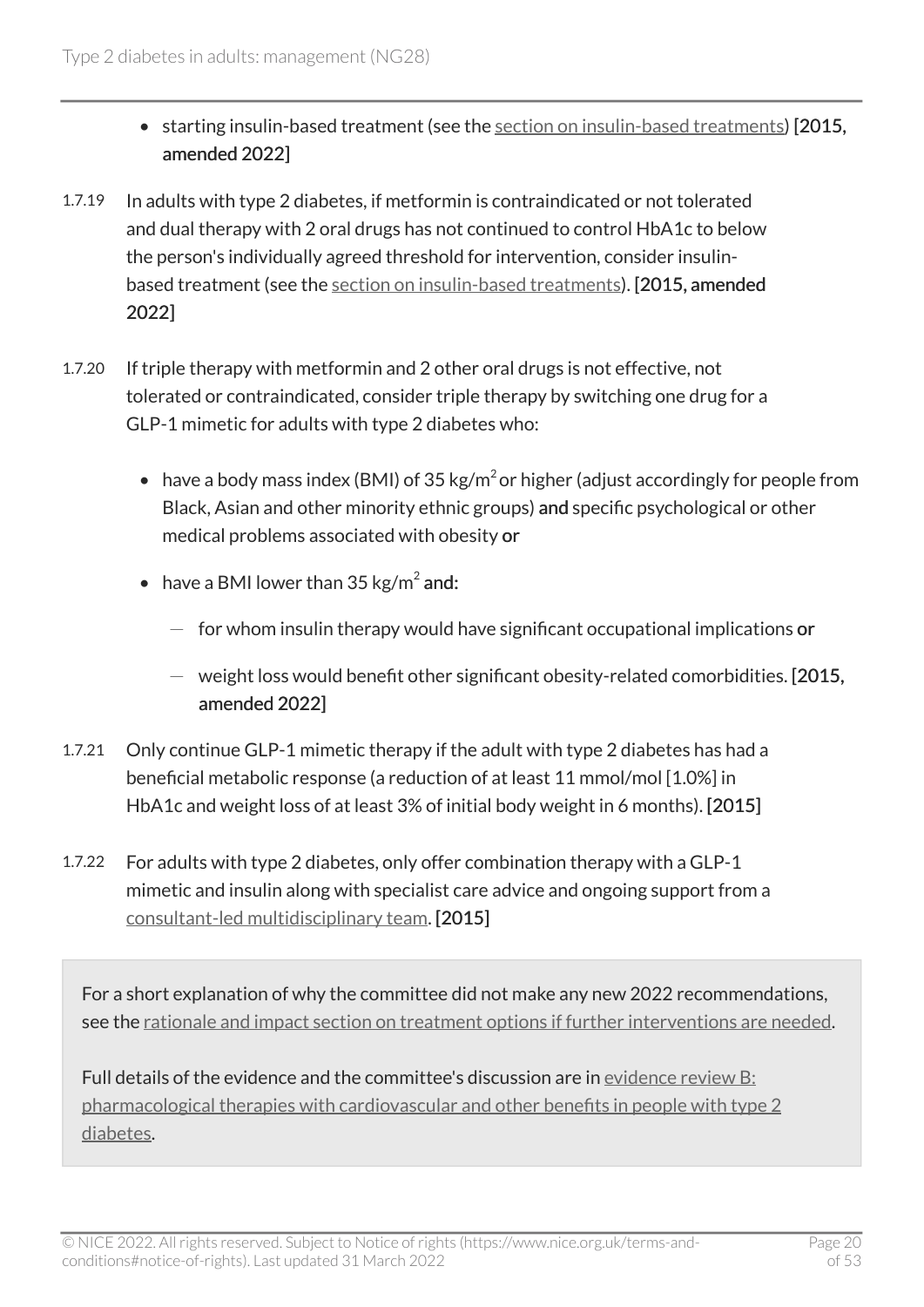### <span id="page-20-0"></span>Insulin-based treatments

- 1.7.23 For adults with type 2 diabetes starting insulin therapy, provide a structured programme using active insulin dose titration that encompasses:
	- injection technique, including rotating injection sites and avoiding repeated injections at the same point within sites
	- continuing telephone support
	- self-monitoring
	- dose titration to target levels
	- dietary advice
	- the [DVLA's Assessing fitness to drive: a guide for medical professionals](http://www.gov.uk/government/publications/at-a-glance)
	- managing hypoglycaemia
	- managing acute changes in plasma glucose control
	- support from an appropriately trained and experienced healthcare professional. [2015]
- 1.7.24 For adults with type 2 diabetes starting insulin therapy, continue to offer metformin for people without contraindications or intolerance. Review the continued need for other blood glucose lowering therapies. [2015]
- 1.7.25 Start insulin therapy for adults with type 2 diabetes from a choice of the following insulin types and regimens:
	- Offer neutral protamine Hagedorn (NPH) insulin injected once or twice daily according to need.
	- Consider starting both NPH and short-acting insulin (particularly if the person's HbA1c is 75 mmol/mol [9.0%] or higher), administered either:
		- $-$  separately or
		- $-$  as a pre-mixed (biphasic) human insulin preparation.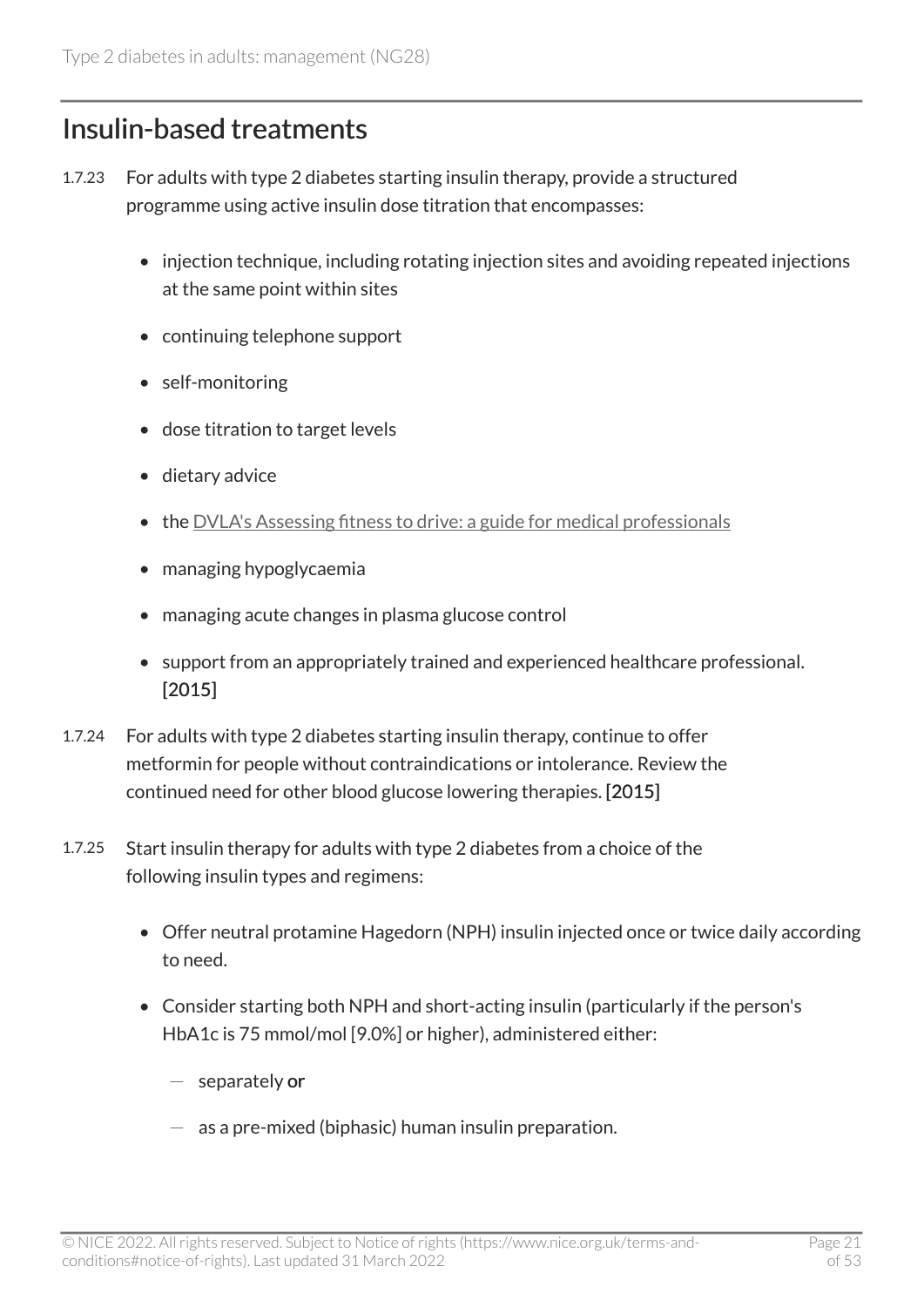- Consider, as an alternative to NPH insulin, using insulin detemir or [insulin glargine](#page-28-4) if:
	- $-$  the person needs help from a carer or healthcare professional to inject insulin, and use of insulin detemir or insulin glargine would reduce the frequency of injections from twice to once daily or
	- $-$  the person's lifestyle is restricted by recurrent symptomatic hypoglycaemic episodes or
	- $-$  the person would otherwise need twice-daily NPH insulin injections in combination with oral glucose-lowering drugs.
- Consider pre-mixed (biphasic) preparations that include short-acting insulin analogues, rather than pre-mixed (biphasic) preparations that include short-acting human insulin preparations, if:
	- $-$  the person prefers injecting insulin immediately before a meal or
	- $-$  hypoglycaemia is a problem or
	- $-$  blood glucose levels rise markedly after meals. [2015]
- 1.7.26 Consider switching to insulin detemir or [insulin glargine](#page-28-4) from NPH insulin in adults with type 2 diabetes:
	- who do not reach their target HbA1c because of significant hypoglycaemia or
	- who experience significant hypoglycaemia on NPH insulin irrespective of the level of HbA1c reached or
	- who cannot use the device needed to inject NPH insulin but could administer their own insulin safely and accurately if a switch to one of the long-acting insulin analogues was made or
	- who need help from a carer or healthcare professional to administer insulin injections and for whom switching to one of the long-acting insulin analogues would reduce the number of daily injections. [2015]
- 1.7.27 Monitor adults with type 2 diabetes who are on a basal insulin regimen (NPH insulin, insulin detemir or [insulin glargine](#page-28-4)) for the need for short-acting insulin before meals (or a pre-mixed [biphasic] insulin preparation). [2015]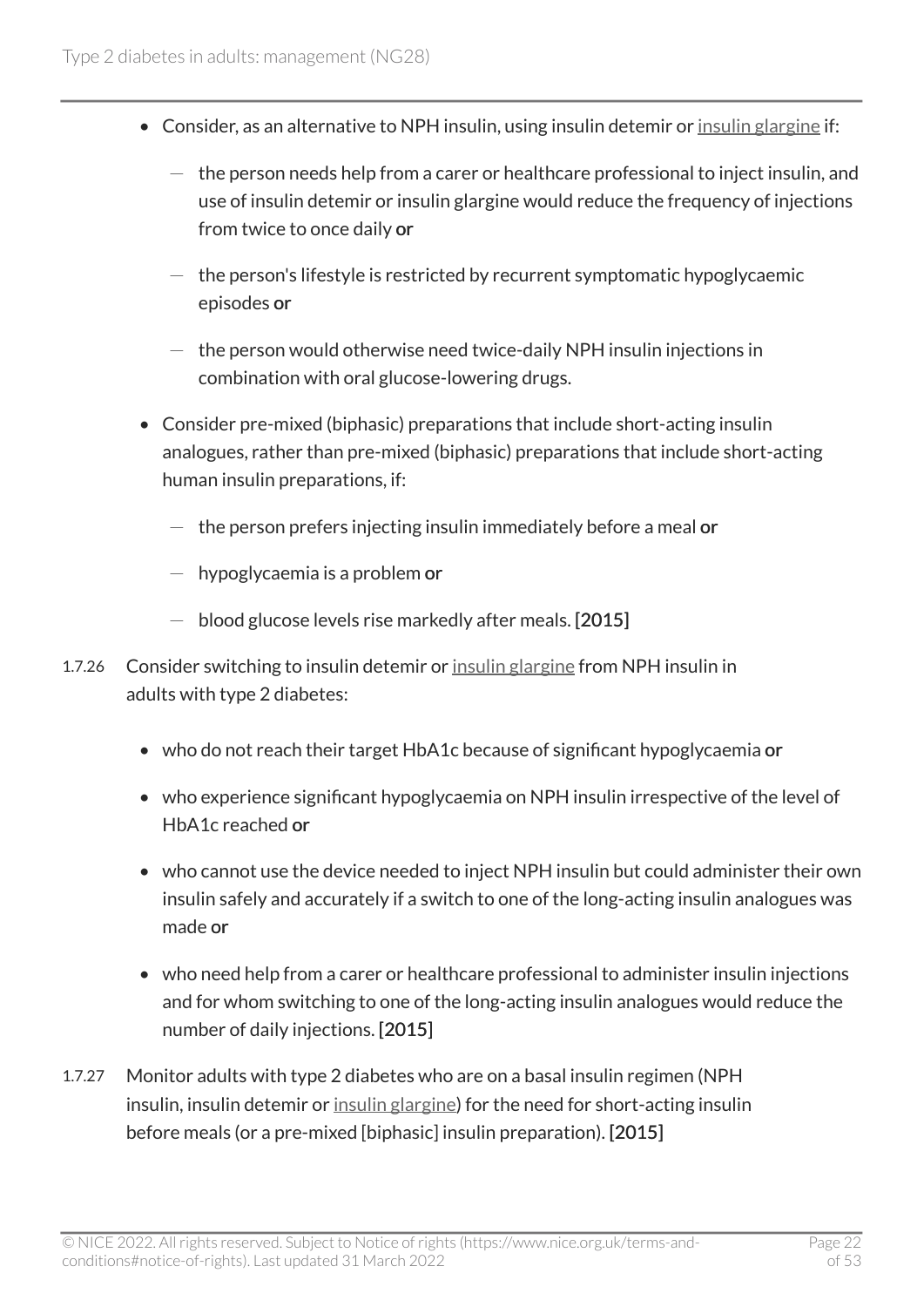- 1.7.28 Monitor adults with type 2 diabetes who are on pre-mixed (biphasic) insulin for the need for a further injection of short-acting insulin before meals or for a change to a basal-bolus regimen with NPH insulin or insulin detemir or [insulin](#page-28-4) [glargine,](#page-28-4) if blood glucose control remains inadequate. [2015]
- 1.7.29 When starting an insulin for which a biosimilar is available, use the product with the lowest acquisition cost. [2021]
- 1.7.30 Ensure the risk of medication errors with insulins is minimised by following the [Medicines and Healthcare products Regulatory Agency \(MHRA\) guidance on](https://www.gov.uk/drug-safety-update/high-strength-fixed-combination-and-biosimilar-insulin-products-minimising-the-risk-of-medication-error?UNLID=7533607272016481362) [minimising the risk of medication error with high strength, fixed combination](https://www.gov.uk/drug-safety-update/high-strength-fixed-combination-and-biosimilar-insulin-products-minimising-the-risk-of-medication-error?UNLID=7533607272016481362)  [and biosimilar insulin products,](https://www.gov.uk/drug-safety-update/high-strength-fixed-combination-and-biosimilar-insulin-products-minimising-the-risk-of-medication-error?UNLID=7533607272016481362) which includes advice for healthcare professionals when starting treatment with a biosimilar. [2021]
- 1.7.31 When people are already using an insulin for which a lower cost biosimilar is available, discuss the possibility of switching to the biosimilar. Make a shared decision with the person after discussing their preferences. [2021]

For a short explanation of why the committee made the 2021 recommendations on biosimilars and how they might affect practice, see the [rationale and impact section on long-acting insulin](#page-45-0).

For guidance on using insulin in combination with SGLT2 inhibitors, see:

- the [section on drug treatment](#page-13-0)
- [NICE's technology appraisal guidance on canagliflozin](https://www.nice.org.uk/guidance/ta315), [dapagliflozin,](https://www.nice.org.uk/guidance/ta288) and empagliflozin in [combination therapy.](https://www.nice.org.uk/guidance/ta336)

### Insulin delivery

1.7.32 For guidance on insulin delivery for adults with type 2 diabetes, see the section [on insulin delivery in the NICE guideline on type](http://www.nice.org.uk/guidance/ng17/chapter/1-Recommendations#insulin-delivery) 1 diabetes. [2015]

## <span id="page-22-0"></span>1.8 Managing complications

### **Gastroparesis**

1.8.1 Think about a diagnosis of gastroparesis in adults with type 2 diabetes who have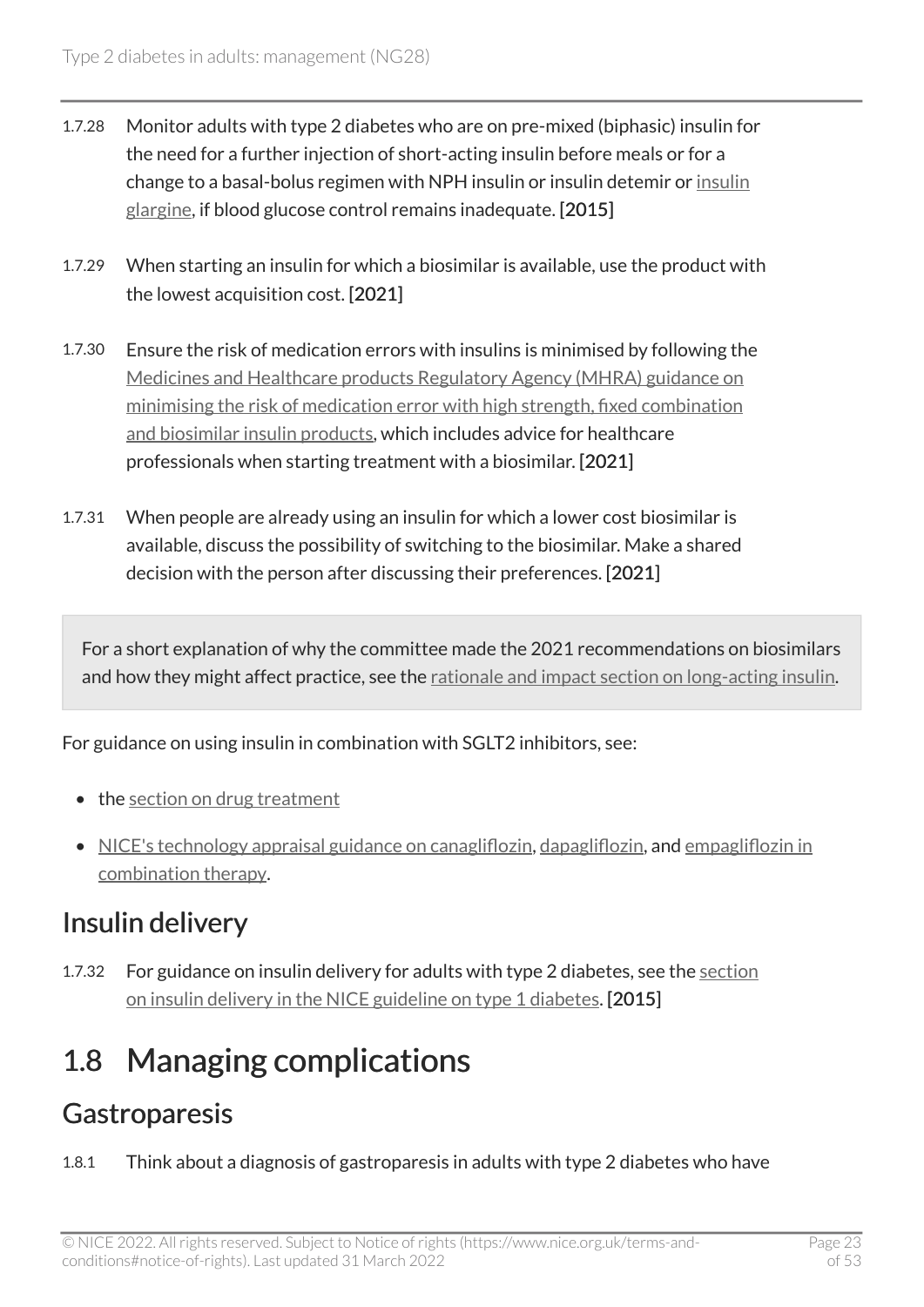erratic blood glucose control or unexplained gastric bloating or vomiting, taking into account possible alternative diagnoses. [2009, amended 2015]

- 1.8.2 For adults with type 2 diabetes who have vomiting caused by gastroparesis, explain that:
	- there is no strong evidence that any available antiemetic therapy is effective
	- some people have had benefit with domperidone, erythromycin or metoclopramide
	- the strongest evidence for effectiveness is for domperidone, but prescribers must take into account its safety profile, in particular its cardiac risk and potential interactions with other medicines. [2015]

In December 2015, the use of erythromycin was off-label. See NICE's information on [prescribing medicines.](https://www.nice.org.uk/about/what-we-do/our-programmes/nice-guidance/nice-guidelines/making-decisions-using-nice-guidelines#prescribing-medicines)

- 1.8.3 To treat vomiting caused by gastroparesis in adults with type 2 diabetes:
	- consider alternating the use of erythromycin and metoclopramide
	- consider domperidone only in exceptional circumstances (if domperidone is the only effective treatment) and in accordance with [MHRA guidance on domperidone](https://www.gov.uk/drug-safety-update/domperidone-risks-of-cardiac-side-effects). [2015]

In December 2015, the use of erythromycin was off-label. See [NICE's information on](https://www.nice.org.uk/about/what-we-do/our-programmes/nice-guidance/nice-guidelines/making-decisions-using-nice-guidelines#prescribing-medicines)  [prescribing medicines.](https://www.nice.org.uk/about/what-we-do/our-programmes/nice-guidance/nice-guidelines/making-decisions-using-nice-guidelines#prescribing-medicines)

- 1.8.4 If gastroparesis is suspected, consider referring adults with type 2 diabetes to specialist services if:
	- the differential diagnosis is in doubt or
	- the person has persistent or severe vomiting. [2009]

#### Painful diabetic neuropathy

1.8.5 For guidance on managing painful diabetic peripheral neuropathy in adults with type 2 diabetes, see the [NICE guideline on neuropathic pain in adults](https://www.nice.org.uk/guidance/cg173). [2015]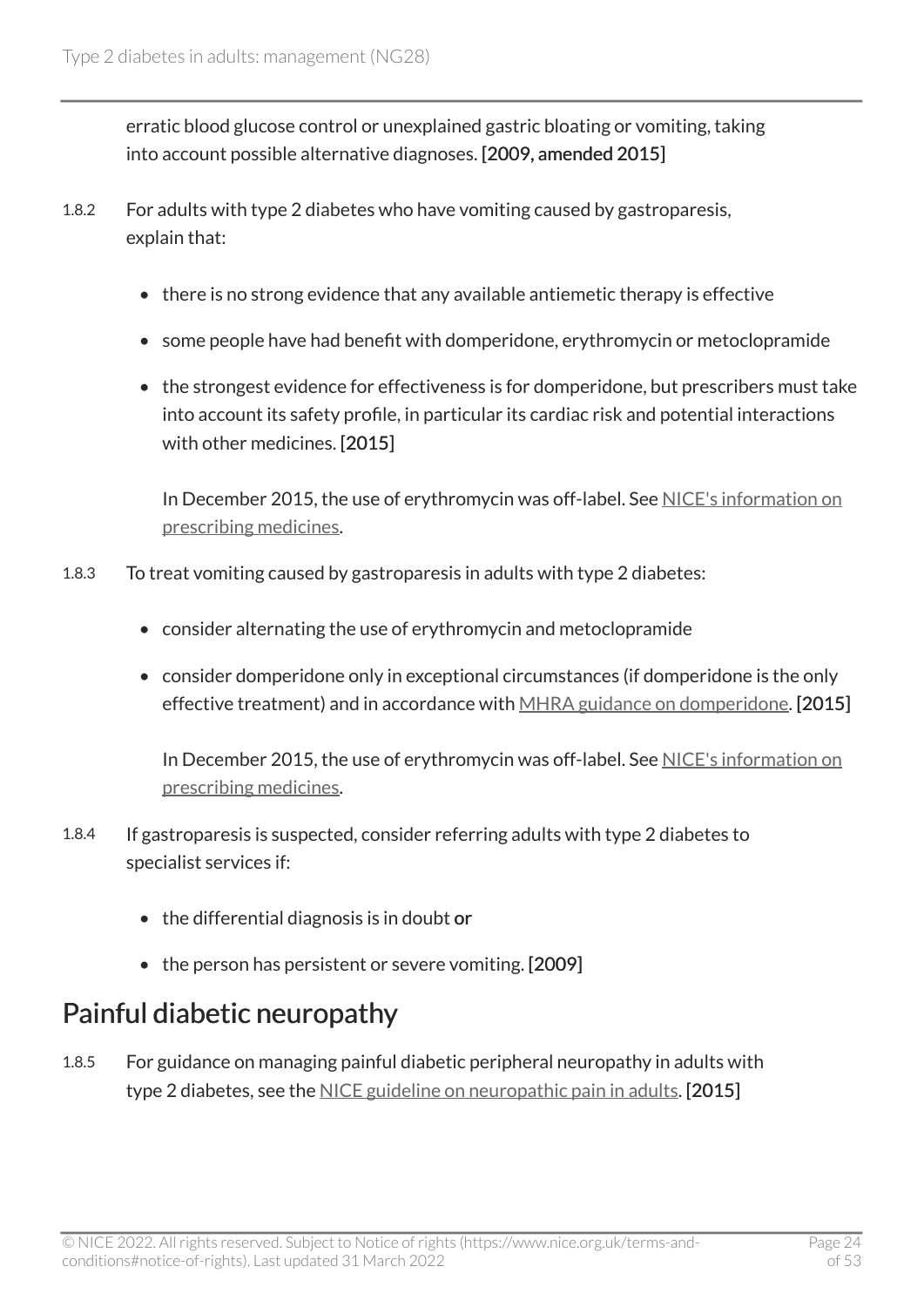#### Autonomic neuropathy

- 1.8.6 Think about the possibility of contributory sympathetic nervous system damage in adults with type 2 diabetes who lose the warning signs of hypoglycaemia. [2009, amended 2015]
- 1.8.7 Think about the possibility of autonomic neuropathy affecting the gut in adults with type 2 diabetes who have unexplained diarrhoea that happens particularly at night. [2009, amended 2015]
- 1.8.8 For adults with type 2 diabetes and autonomic neuropathy who are taking tricyclic drugs and antihypertensive drug treatments, be aware of the increased likelihood of side effects such as orthostatic hypotension. For guidance on safe prescribing of antidepressants (such as tricyclic drugs) and managing withdrawal, see [NICE's guideline on medicines associated with dependence or](https://www.nice.org.uk/guidance/ng215)  [withdrawal symptoms.](https://www.nice.org.uk/guidance/ng215) [2009]
- 1.8.9 For adults with type 2 diabetes who have unexplained bladder-emptying problems, investigate the possibility of autonomic neuropathy affecting the bladder. [2009]
- 1.8.10 In managing autonomic neuropathy symptoms, include specific interventions indicated by the manifestations (for example, for abnormal sweating or nocturnal diarrhoea). [2009]

### Diabetic foot problems

1.8.11 For guidance on preventing and managing foot problems in adults with type 2 diabetes, see the [NICE guideline on diabetic foot problems.](https://www.nice.org.uk/guidance/ng19) [2015]

### <span id="page-24-0"></span>Chronic kidney disease

1.8.12 For adults with chronic kidney disease (CKD) and type 2 diabetes, offer an angiotensin receptor blocker (ARB) or an angiotensin-converting enzyme (ACE) inhibitor (titrated to the highest licensed dose that the person can tolerate) if albumin-to-creatinine ratio (ACR) is 3 mg/mmol or more, as recommended in the [section on pharmacotherapy for CKD in adults, children, and young people](https://www.nice.org.uk/guidance/ng203/chapter/recommendations#pharmacotherapy-for-ckd-in-adults-children-and-young-people-with-related-persistent-proteinuria)  with related persistent proteinuria in the NICE guideline on chronic kidney [disease](https://www.nice.org.uk/guidance/ng203/chapter/recommendations#pharmacotherapy-for-ckd-in-adults-children-and-young-people-with-related-persistent-proteinuria). [2021]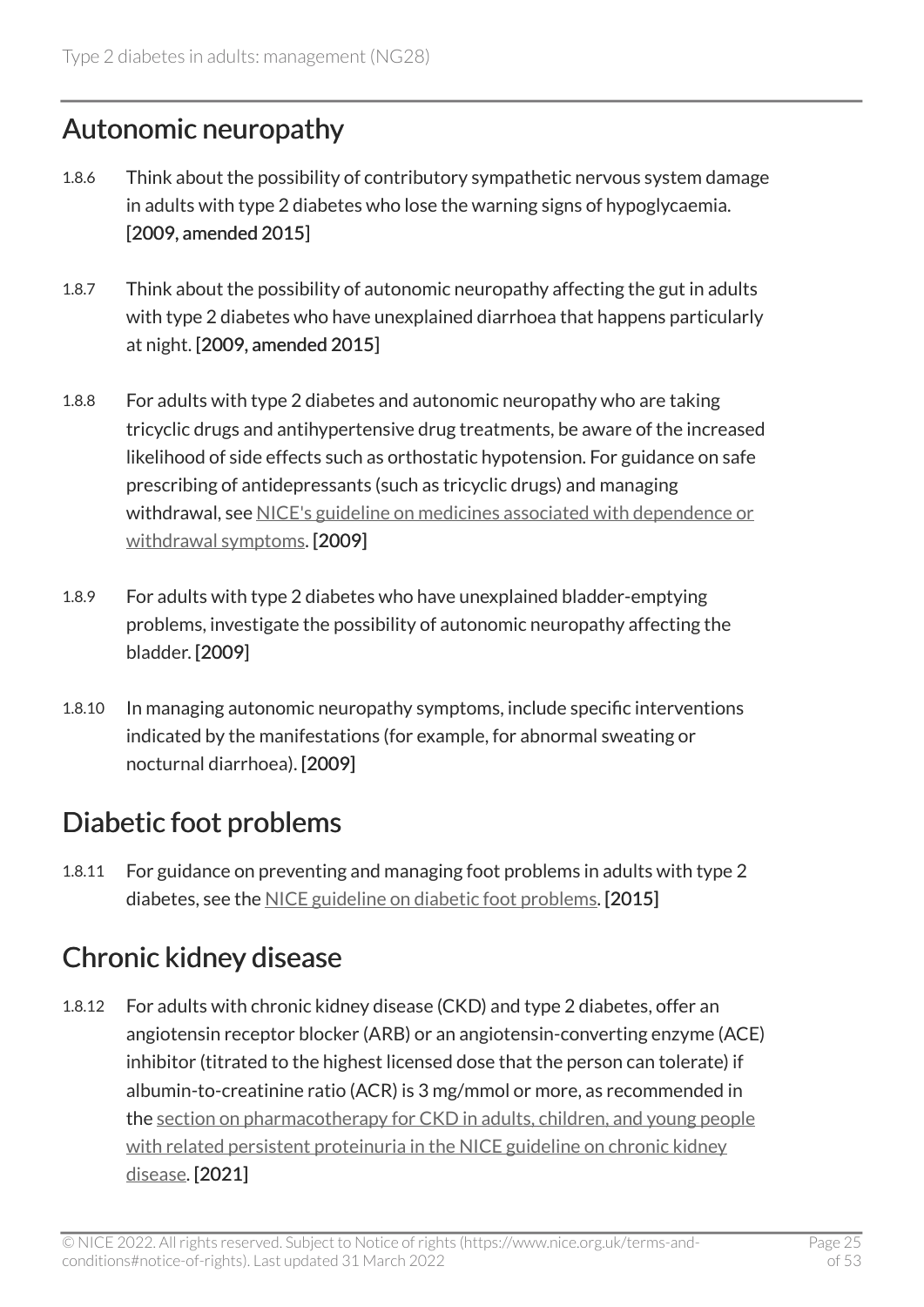- 1.8.13 For adults with type 2 diabetes and CKD who are taking an ARB or an ACE inhibitor (titrated to the highest licensed dose that they can tolerate), offer an SGLT2 inhibitor (in addition to the ARB or ACE inhibitor) if:
	- ACR is over 30 mg/mmol and
	- they meet the criteria in the marketing authorisation (including relevant estimated glomerular filtration rate [eGFR] thresholds).

In November 2021, not all SGLT2 inhibitors were licensed for this indication. See [NICE's information on prescribing medicines](https://www.nice.org.uk/about/what-we-do/our-programmes/nice-guidance/nice-guidelines/making-decisions-using-nice-guidelines#prescribing-medicines). [2021]

- 1.8.14 For adults with type 2 diabetes and CKD who are taking an ARB or an ACE inhibitor (titrated to the highest licensed dose that they can tolerate), consider an SGLT2 inhibitor (in addition to the ARB or ACE inhibitor) if:
	- ACR is between 3 and 30 mg/mmol and
	- they meet the criteria in the marketing authorisation (including relevant eGFR thresholds).

In November 2021, not all SGLT2 inhibitors were licensed for this indication. See [NICE's information on prescribing medicines](https://www.nice.org.uk/about/what-we-do/our-programmes/nice-guidance/nice-guidelines/making-decisions-using-nice-guidelines#prescribing-medicines). [2021]

- 1.8.15 For guidance on dapagliflozin for adults with CKD, see [NICE's technology](https://www.nice.org.uk/guidance/ta775)  [appraisal guidance on dapagliflozin for treating chronic kidney disease](https://www.nice.org.uk/guidance/ta775). [2022]
- 1.8.16 For further guidance on managing kidney disease in adults with type 2 diabetes, see the [NICE guideline on chronic kidney disease.](https://www.nice.org.uk/guidance/ng203) [2015]

For a short explanation of why the committee made these recommendations and how they might affect practice, see the [rationale and impact section on SGLT2 inhibitors for adults with](#page-46-0)  type [2 diabetes and chronic kidney disease](#page-46-0).

Full details of the evidence and the committee's discussion are in [evidence review A: SGLT2](https://www.nice.org.uk/guidance/ng28/evidence/sglt2-inhibitors-for-people-with-chronic-kidney-disease-and-type-2-diabetes-pdf-10958150413) [inhibitors for people with chronic kidney disease and type](https://www.nice.org.uk/guidance/ng28/evidence/sglt2-inhibitors-for-people-with-chronic-kidney-disease-and-type-2-diabetes-pdf-10958150413) 2 diabetes.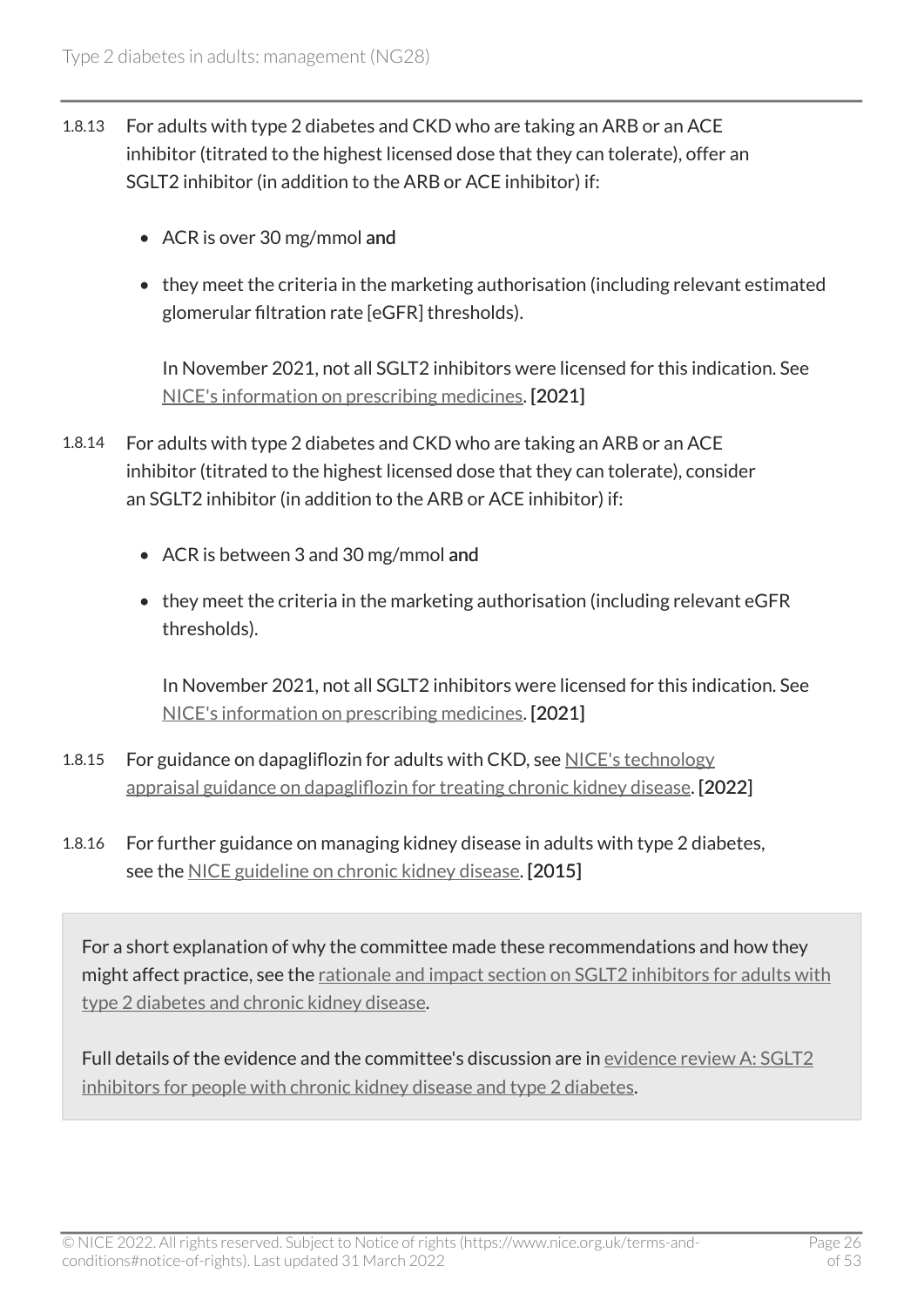### Erectile dysfunction

- 1.8.17 Offer men with type 2 diabetes the opportunity to discuss erectile dysfunction as part of their annual review. [2015]
- 1.8.18 Assess, educate and support men with type 2 diabetes who have problematic erectile dysfunction, addressing contributory factors such as cardiovascular disease as well as possible treatment options. [2015]
- 1.8.19 Consider a phosphodiesterase-5 inhibitor to treat problematic erectile dysfunction in men with type 2 diabetes. Initially choose the drug with the lowest acquisition cost and take into account any contraindications. [2015]
- 1.8.20 After discussion, refer men with type 2 diabetes to a service offering other medical, surgical or psychological management of erectile dysfunction if treatment (including a phosphodiesterase-5 inhibitor, as appropriate) has been unsuccessful. [2015]

### Eye disease

- 1.8.21 When adults are diagnosed with type 2 diabetes, refer them immediately to the local eye screening service. [2009, amended 2020]
- 1.8.22 Encourage adults to attend eye screening, and explain that it will help them to keep their eyes healthy and help to prevent problems with their vision. Explain that the screening service is effective at identifying problems so that they can be treated early. [2009]
- 1.8.23 Arrange emergency review by an ophthalmologist for:
	- sudden loss of vision
	- rubeosis iridis
	- pre-retinal or vitreous haemorrhage
	- retinal detachment. [2009]
- 1.8.24 Refer to an ophthalmologist in accordance with the UK National Screening Committee criteria and timelines for any large sudden unexplained drop in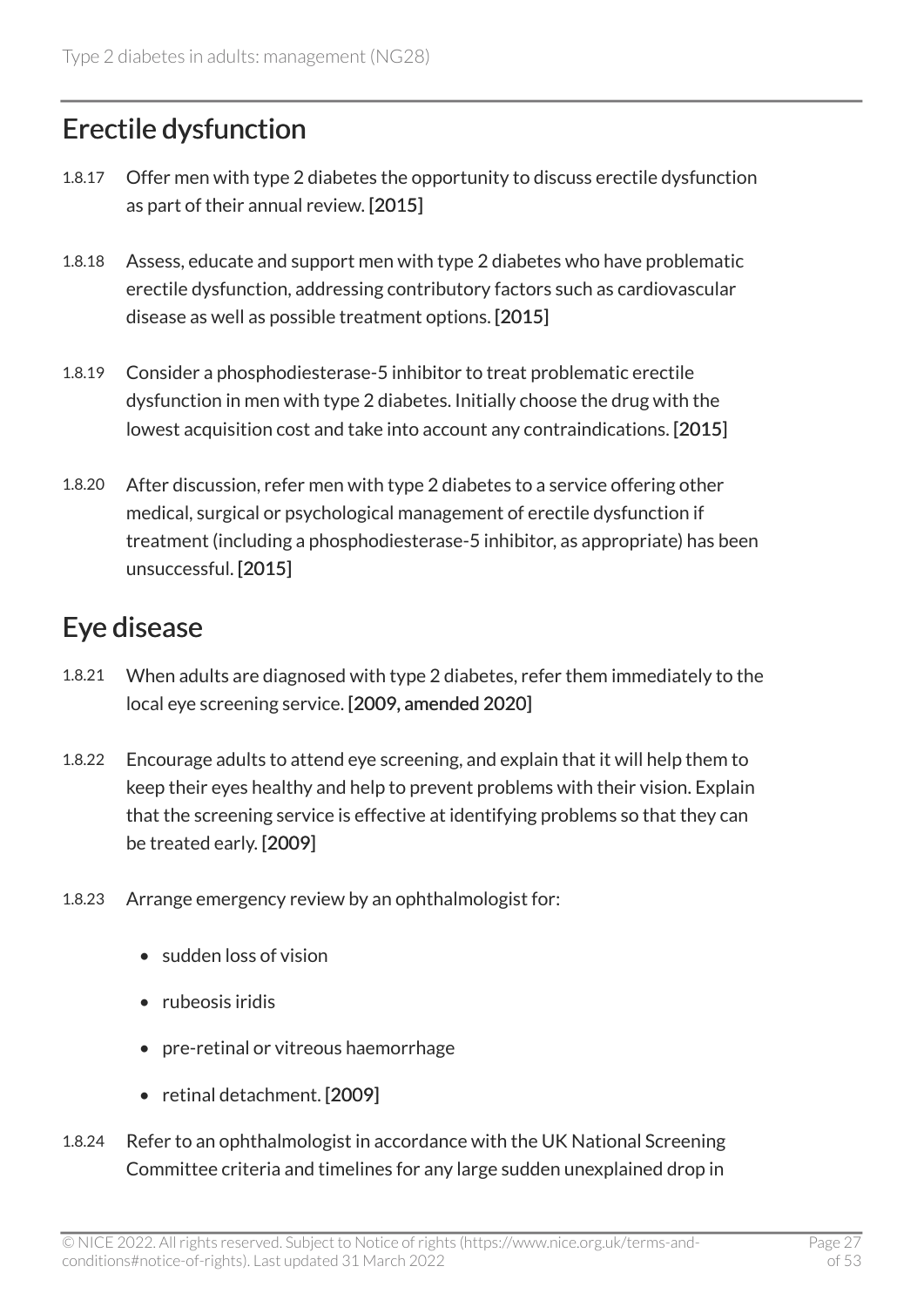visual acuity. [2009, amended 2020]

## <span id="page-27-0"></span>Terms used in this guideline

This section defines terms that have been used in a particular way for this guideline. For other definitions, see the [NICE glossary](https://www.nice.org.uk/glossary) and the [Think Local, Act Personal Care and Support Jargon](http://www.thinklocalactpersonal.org.uk/Browse/Informationandadvice/CareandSupportJargonBuster/)  [Buster](http://www.thinklocalactpersonal.org.uk/Browse/Informationandadvice/CareandSupportJargonBuster/).

### <span id="page-27-3"></span>Atherosclerotic cardiovascular disease

This includes coronary heart disease, acute coronary syndrome, previous myocardial infarction, stable angina, previous coronary or other revascularisation, cerebrovascular disease (ischaemic stroke and transient ischaemic attack) and peripheral arterial disease.

### <span id="page-27-4"></span>Consultant-led multidisciplinary team

A consultant-led multidisciplinary team may include a wide range of staff based in primary, secondary and community care.

### <span id="page-27-1"></span>Continuous glucose monitoring

This covers both real-time continuous glucose monitoring (rtCGM) and intermittently scanned continuous glucose monitoring (isCGM, commonly referred to as 'flash').

A continuous glucose monitor is a device that measures blood glucose levels and sends the readings to a display device or smartphone.

### <span id="page-27-2"></span>High risk of developing cardiovascular disease

Adults with type 2 diabetes who have:

- QRISK2 more than 10% in adults aged 40 and over or
- an elevated lifetime risk of cardiovascular disease (defined as the presence of 1 or more cardiovascular risk factors in someone under 40).

Cardiovascular disease risk factors: hypertension, dyslipidaemia, smoking, obesity, and family history (in a first-degree relative) of premature cardiovascular disease.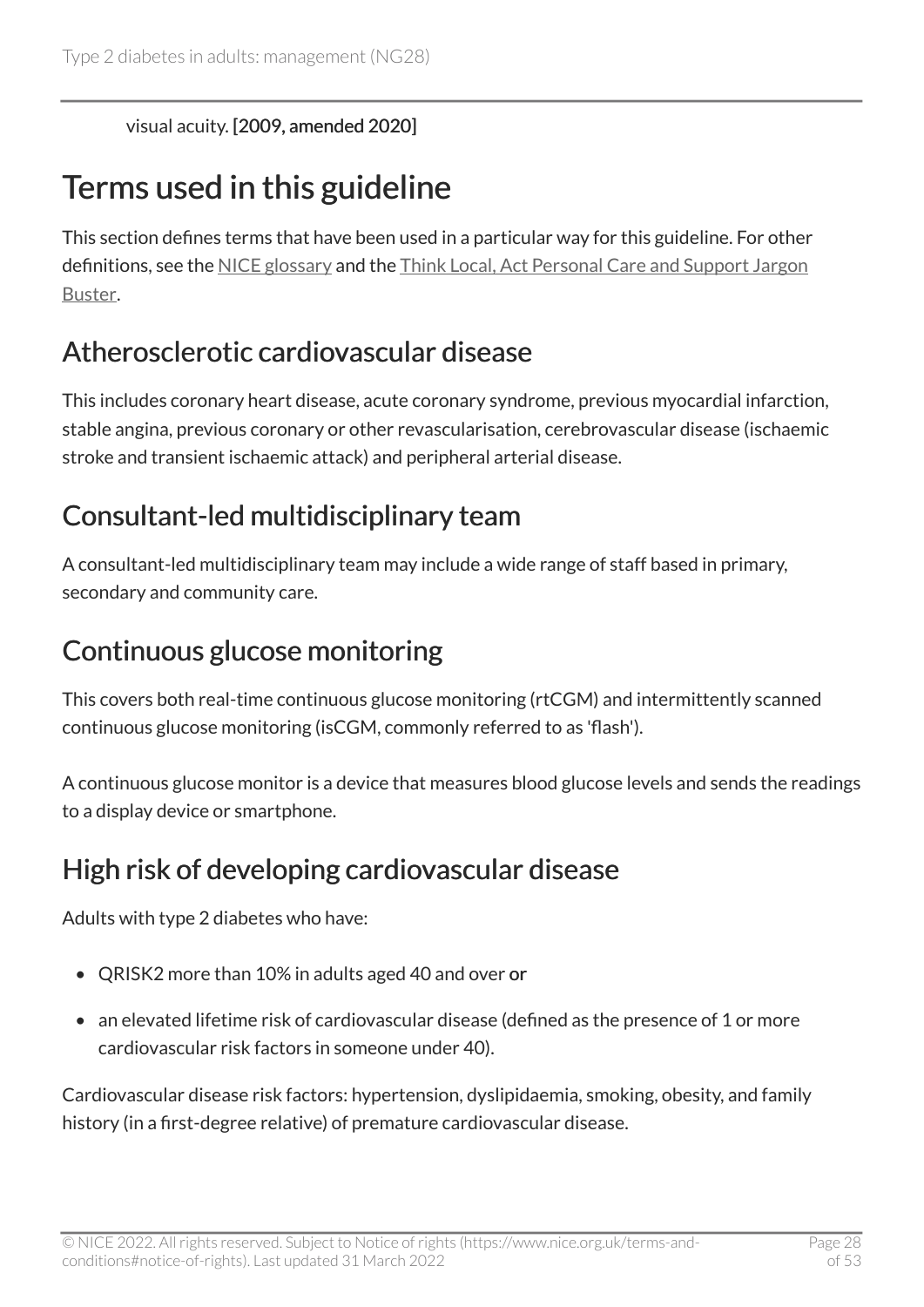## <span id="page-28-4"></span>Insulin glargine

The recommendations in this guideline also apply to any current or future biosimilar product of insulin glargine that has an appropriate marketing authorisation that allows the use of the biosimilar in the same indication.

## <span id="page-28-0"></span>Multiple daily injections

Two or more daily insulin injections, which could either be a basal-bolus regimen or more than one daily insulin injection.

## <span id="page-28-2"></span>Severe hypoglycaemia

Episodes of hypoglycaemia that require assistance from another person to treat.

### <span id="page-28-1"></span>Recurrent hypoglycaemia

Frequent events of hypoglycaemia that occur each week or month and have an impact on quality of life.

### <span id="page-28-3"></span>Very low carbohydrate and ketogenic diets

A very low carbohydrate diet has 20 to 50 grams per day of carbohydrate or less than 10% of a 2000 kcal/day diet. A ketogenic diet is a very low carbohydrate, high fat diet that is designed to induce ketosis.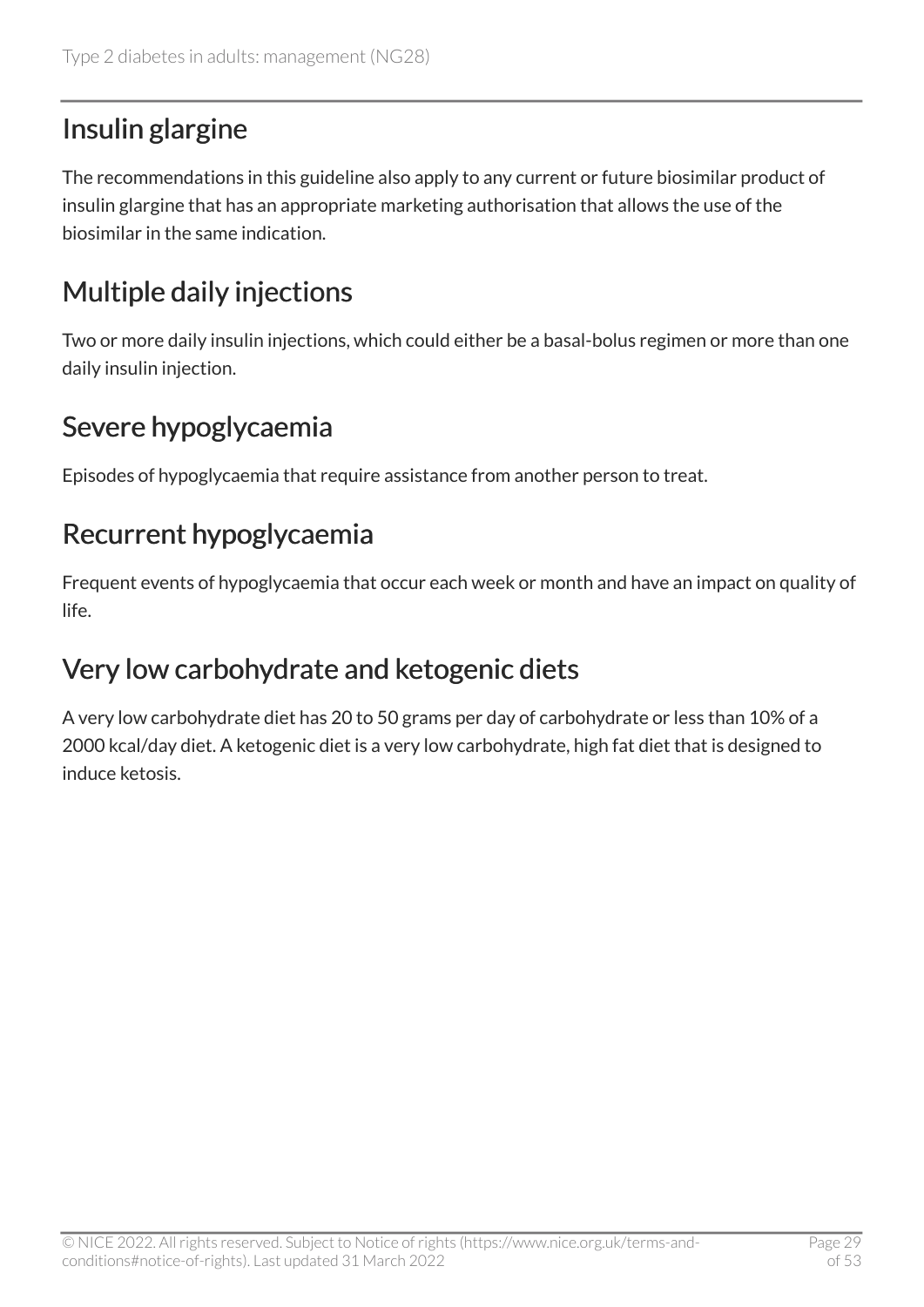# <span id="page-29-0"></span>Recommendations for research

The guideline committee has made the following recommendations for research.

# <span id="page-29-1"></span>Key recommendations for research

#### 1 The effects of stopping or switching drug treatments to control blood glucose levels

In adults with type 2 diabetes, what are the effects of stopping and/or switching drug treatments to control blood glucose levels, and what criteria should inform the decision? [2015]

#### Why this is important

There is a lack of evidence on the effects of stopping and/or switching drug treatments to control blood glucose levels. The current practice of 'stopping rules' is typically motivated by either inadequate blood glucose control (rising HbA1c levels) or intolerable side effects. There is limited understanding of the short- and long-term effects of stopping a therapy and switching to another in terms of diabetes control (HbA1c levels), hypoglycaemic risk, weight gain, and cardiovascular morbidity and mortality. In addition, there is limited understanding of how quickly consideration should be given to stopping and switching to another drug treatment and, if stopping and switching may be needed, what the optimal sequencing is of drug treatments. Randomised controlled trials examining these different issues would help to improve diabetes care.

#### 2 Non-metformin-based drug treatment combinations to control blood glucose levels

In adults with type 2 diabetes, what treatment combinations (for example, glucagon-like peptide-1 [GLP-1] mimetics and insulin combination therapy with meglitinides) are most effective when initial drug treatment with non-metformin monotherapy fails to adequately control blood glucose levels? [2015]

#### Why this is important

Although it is recognised that metformin therapy is suitable for most adults with type 2 diabetes, its use is contraindicated or not tolerated in approximately 15% of individuals. To date, research evidence has largely focused on metformin-based treatment combinations. Given the progressive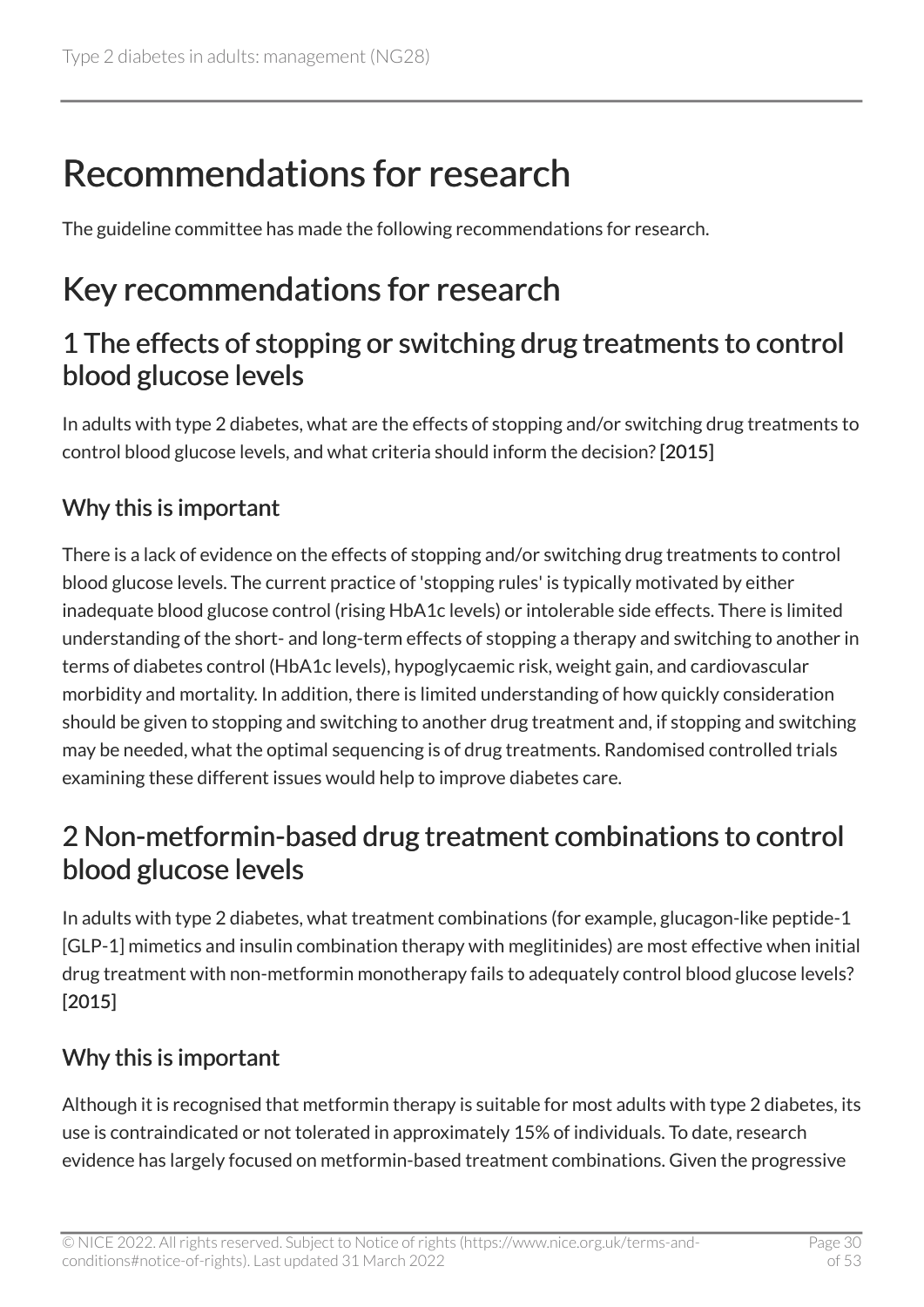nature of the condition, in which intensification of blood glucose lowering drug therapies are indicated over time, there is little evidence, for some adults, to guide management strategies on treatment combinations that do not include metformin. Randomised controlled trials are therefore needed to better understand the treatment choices that are available which improve blood glucose control and long-term risks of complications associated with diabetes.

#### 3 Drug treatment for when blood glucose levels are inadequately controlled by 3 oral antidiabetic drugs or insulin combinations

When blood glucose levels are inadequately controlled by 3 oral antidiabetic drugs and/or insulin combinations, which blood glucose lowering therapies should be used to control blood glucose levels? [2015, amended 2021]

#### Why this is important

As the incidence of type 2 diabetes increases in the younger population and as blood glucose control declines naturally over time, it is likely that further intensification of therapies would be needed. Currently, there is evidence up to second intensification of drug therapies, that is, when 2 or more non-insulin-based treatment combinations fail to adequately control blood glucose levels. Randomised controlled trials are needed to improve understanding of alternative treatment options for adults at second intensification whose blood glucose is inadequately controlled with insulin and/or triple non-insulin-based drug therapies.

### 4 Self-monitoring of blood glucose levels

What is the optimal frequency for self-monitoring of blood glucose in adults with type 2 diabetes? [2015]

#### Why this is important

There is limited evidence in relation to the long-term effects (at least 5 years) of blood glucose lowering therapies, particularly newer agents in terms of efficacy and adverse events (for example, cardiovascular outcomes). Randomised controlled trials and prospective longitudinal studies are needed to better understand the long-term efficacy and safety issues surrounding these medicines.

# <span id="page-30-0"></span>Other recommendations for research

#### 1 Effectiveness of SGLT2 inhibitors for different ethnic groups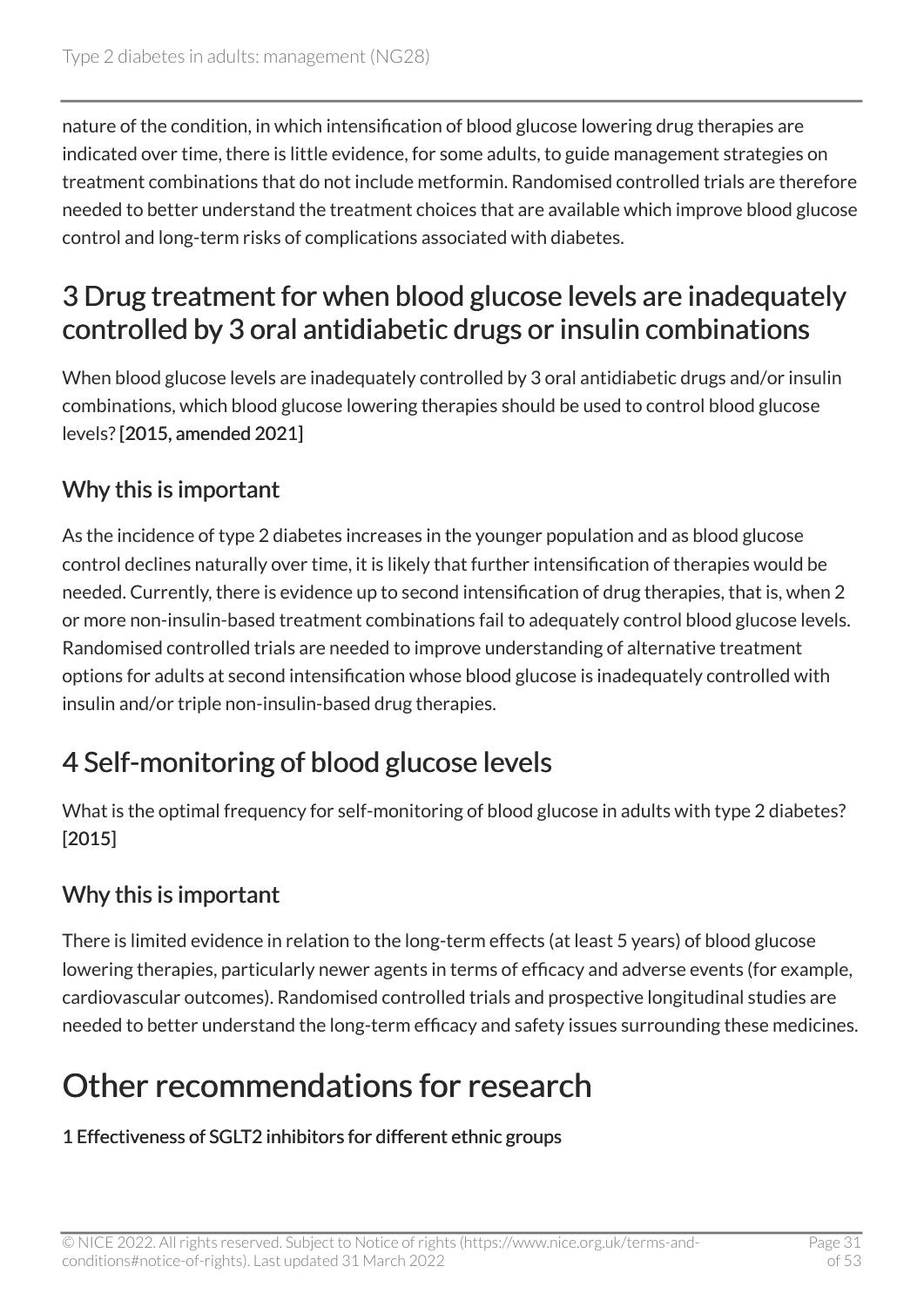What is the clinical and cost effectiveness of SGLT2 inhibitors in adults with type 2 diabetes and chronic kidney disease, stratified across different ethnic groups? [2021]

For a short explanation of why the committee made the recommendation for research, see the [rationale on SGLT2 inhibitors for adults with type](#page-46-0) 2 diabetes and chronic kidney disease.

Full details of the evidence and the committee's discussion are in [evidence review](https://www.nice.org.uk/guidance/ng28/evidence/sglt2-inhibitors-for-people-with-chronic-kidney-disease-and-type-2-diabetes-pdf-10958150413) A: SGLT2 [inhibitors for people with chronic kidney disease and type](https://www.nice.org.uk/guidance/ng28/evidence/sglt2-inhibitors-for-people-with-chronic-kidney-disease-and-type-2-diabetes-pdf-10958150413) 2 diabetes.

2 Effectiveness of SGLT2 inhibitors for adults with a urine albumin-to-creatinine ratio (ACR) below 3 mg/mmol

What is the clinical and cost effectiveness of SGLT2 inhibitors in adults with type 2 diabetes, chronic kidney disease and a urine ACR of less than 3 mg/mmol? [2021]

For a short explanation of why the committee made the recommendation for research, see the [rationale on SGLT2 inhibitors for adults with type](#page-46-0) 2 diabetes and chronic kidney disease.

Full details of the evidence and the committee's discussion are in [evidence review](https://www.nice.org.uk/guidance/ng28/evidence/sglt2-inhibitors-for-people-with-chronic-kidney-disease-and-type-2-diabetes-pdf-10958150413) A: SGLT2 [inhibitors for people with chronic kidney disease and type](https://www.nice.org.uk/guidance/ng28/evidence/sglt2-inhibitors-for-people-with-chronic-kidney-disease-and-type-2-diabetes-pdf-10958150413) 2 diabetes.

#### 3 Long-term outcomes associated with blood glucose lowering agents

In adults with type 2 diabetes, what are the long-term effects of blood glucose lowering therapies such as dipeptidyl peptidase-4 (DPP-4) inhibitors, sodium–glucose cotransporter-2 (SGLT2) inhibitors and meglitinides? [2015]

#### <span id="page-31-0"></span>4 Using routinely collected real-world data to assess the effectiveness of continuous glucose monitoring

Based on routinely collected real-world data, what is the effectiveness and cost effectiveness of CGM devices to improve glycaemic control in adults with type 2 diabetes? [2022]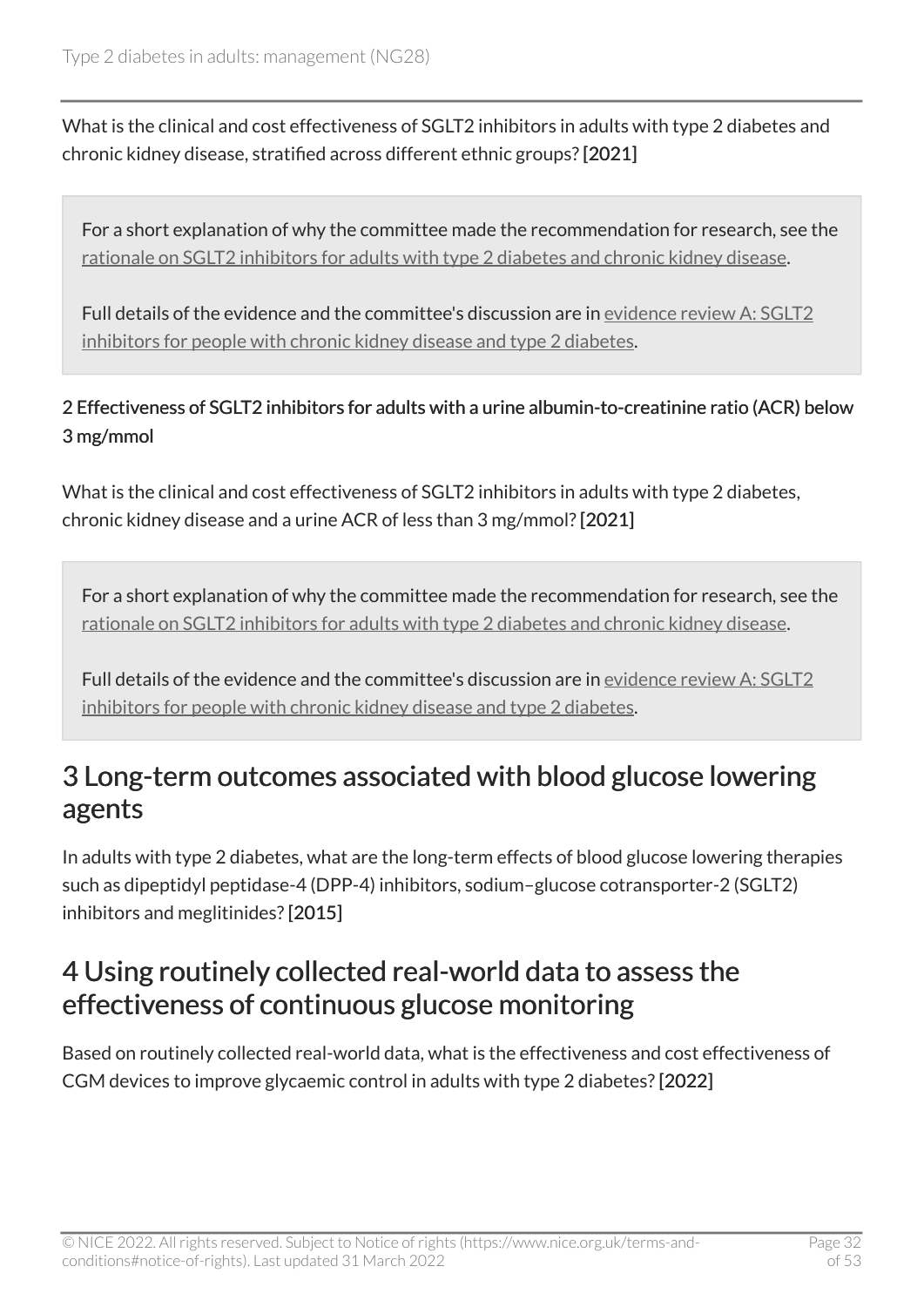For a short explanation of why the committee made this recommendation and how it might affect practice, see the [rationale section on continuous glucose monitoring.](#page-33-1)

Full details of the evidence and the committee's discussion are in [evidence review](https://www.nice.org.uk/guidance/ng28/evidence/c-continuous-glucose-monitoring-in-adults-with-type-2-diabetes-pdf-11013297805) C: [continuous glucose monitoring in adults with type](https://www.nice.org.uk/guidance/ng28/evidence/c-continuous-glucose-monitoring-in-adults-with-type-2-diabetes-pdf-11013297805) 2 diabetes.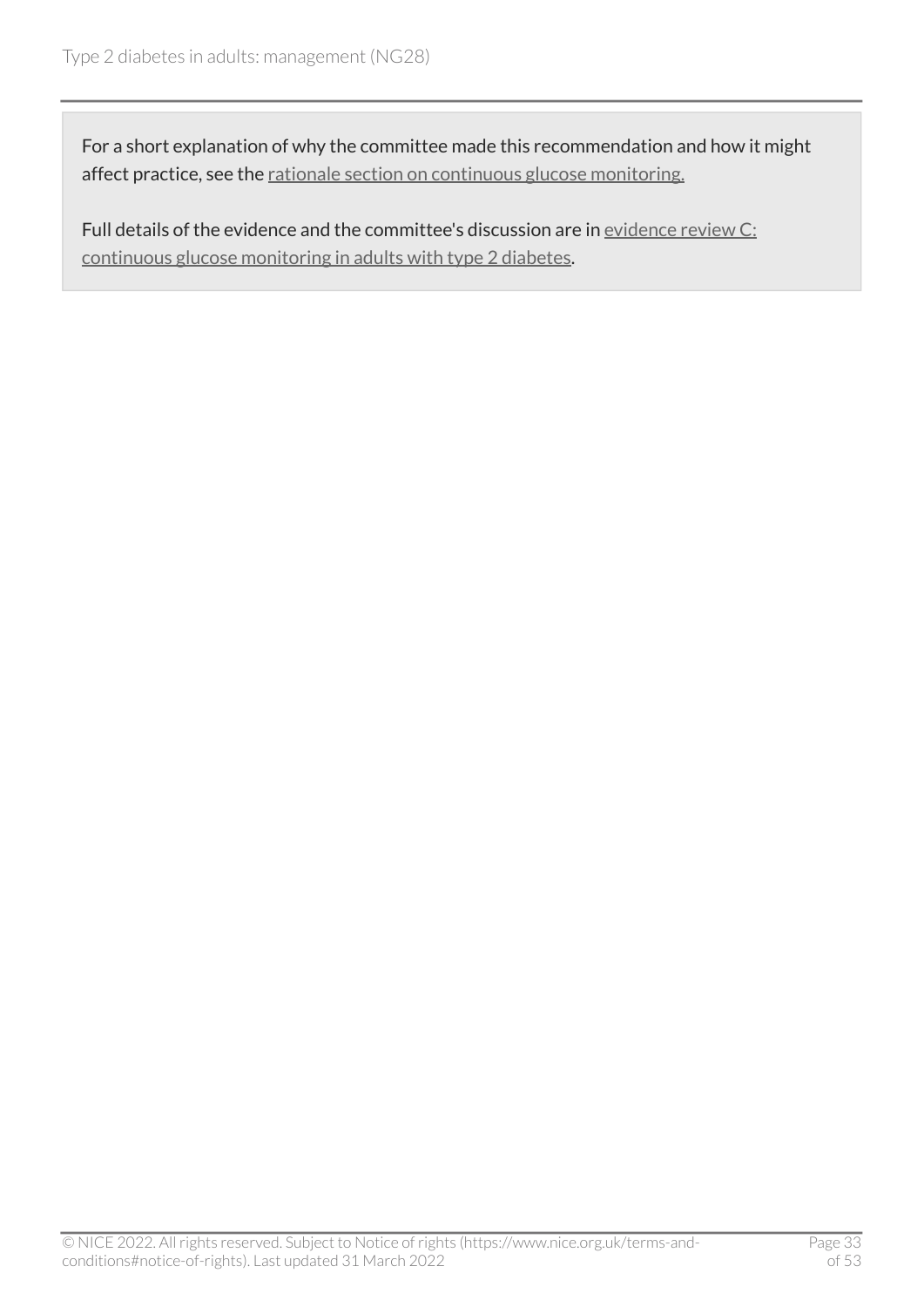# <span id="page-33-0"></span>Rationale and impact

These sections briefly explain why the committee made the recommendations and how they might affect practice.

# <span id="page-33-1"></span>Continuous glucose monitoring

[Recommendations 1.6.17 to 1.6.26](#page-11-0) 

### Why the committee made the recommendations

The committee discussed how [continuous glucose monitoring](#page-27-1) (CGM) could potentially be useful for many people with type 2 diabetes. They were aware of examples from current practice in which adults who have insulin-treated type 2 diabetes and use intermittently scanned CGM (isCGM) have had good outcomes. Because of the additional cost associated with CGM and the large number of adults with type 2 diabetes, the committee used both the evidence and their clinical experience to decide who would gain the most benefit from using CGM.

There was evidence that intermittently scanned CGM (isCGM) was cost effective for adults with type 2 diabetes using insulin, but no evidence for populations not using insulin, so the committee agreed to restrict their recommendations to that subpopulation.

People who have recurrent or severe hypoglycaemic events were identified as one of the groups likely to benefit most from isCGM, because hypoglycaemic events were considered to be one of the most important and concerning outcomes for adults with type 2 diabetes who are using insulin. The committee decided that the number of hypoglycaemic events was a more effective indicator of someone who would benefit from isCGM than specific HbA1c target values, because target values can vary between people. The evidence also indicated minimal effects of isCGM on HbA1c values.

The committee agreed that people with impaired hypoglycaemic awareness would also benefit from isCGM. However, they did not recommend specific methods for assessing impaired hypoglycaemic awareness. This is because validated methods for assessing impaired hypoglycaemic awareness in people with type 2 diabetes (such as the GOLD or Clarke scores) are not always available in primary care.

People who use insulin and have a condition or disability that restricts their ability to self-monitor blood glucose levels should also be offered isCGM. This is because having access to isGCM means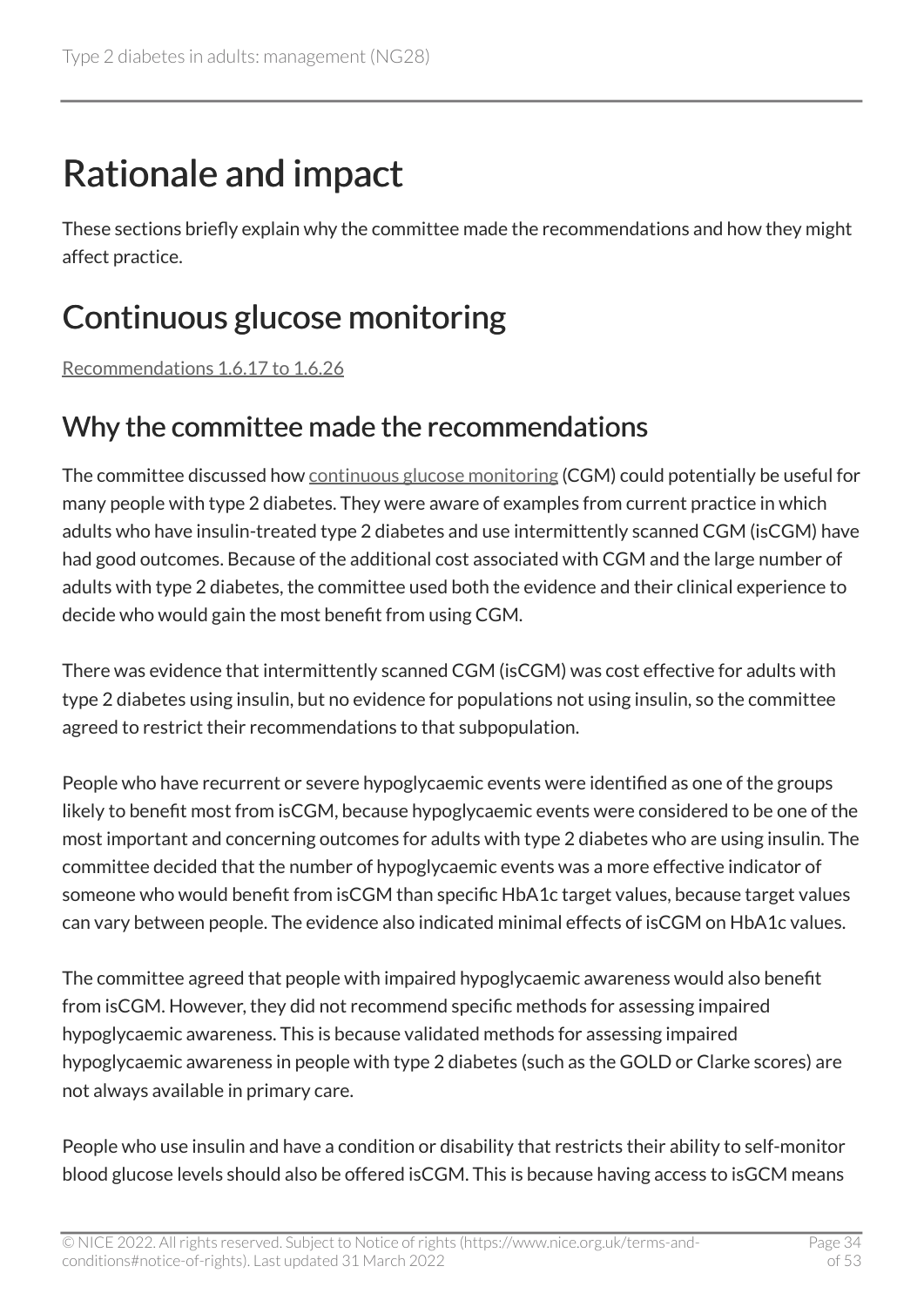they will no longer have to rely on others to monitor their diabetes, potentially increasing their independence. For people with learning disabilities, this recommendation is in line with similar guidance for type 1 diabetes set out in the [NHS RightCare Pathway,](https://www.england.nhs.uk/rightcare/products/pathways/diabetes-pathway/) which specifies reasonable adjustments for people with a learning disability who have diabetes.

People who are advised to self-measure using capillary blood glucose monitoring more than 8 times a day should also be offered isCGM. This is in line with the funding requirements for NHS England's [flash glucose monitoring: national arrangements for funding of relevant diabetes patients.](https://www.england.nhs.uk/publication/flash-glucose-monitoring-national-arrangements-for-funding-of-relevant-diabetes-patients/) Although the funding requirements are specifically for people with type 1 diabetes, the committee thought that this criterion was also important for people with type 2 diabetes who have to monitor their blood glucose levels multiple times a day.

People who need help from a care worker or other healthcare professional to administer their insulin injections should also be offered isCGM, even if they only use once-daily insulin injections. isCGM will help care workers to record a person's blood glucose levels quickly. And for people who have multiple home care visits per day, blood glucose levels can be recorded at each visit. This will help them to adjust their insulin levels to reduce the risk of hypoglycaemic events between home visits. It may also reduce the number of hospital admissions for this group.

The committee discussed how short-term use of isCGM may still be useful for some people. It may help people to understand when they have hypoglycaemic episodes, which would help them to develop a more effective treatment plan.

There was no evidence that real-time CGM (rtCGM) was cost effective for people with type 2 diabetes, so the committee agreed it could not be recommended for all adults with type 2 diabetes (whether or not they used insulin). They noted, however, that prices of rtCGM have reduced over the past few years, and if this continues to happen there may come a time when it is no more expensive than isCGM. At this point, rtCGM would be an appropriate alternative for people who meet the criteria for isCGM.

The committee did not make a recommendation on using specific devices because CGM technologies are changing very quickly and this recommendation would soon be out of date. Local healthcare services are better placed to assess which devices are evidence-based and suitable for use at any given time.

The committee discussed how self-monitoring of blood glucose should still take place, albeit less frequently, even when a person is using CGM. The ability to self-monitor blood glucose levels allows people to ensure the accuracy of the CGM device. The committee also recommended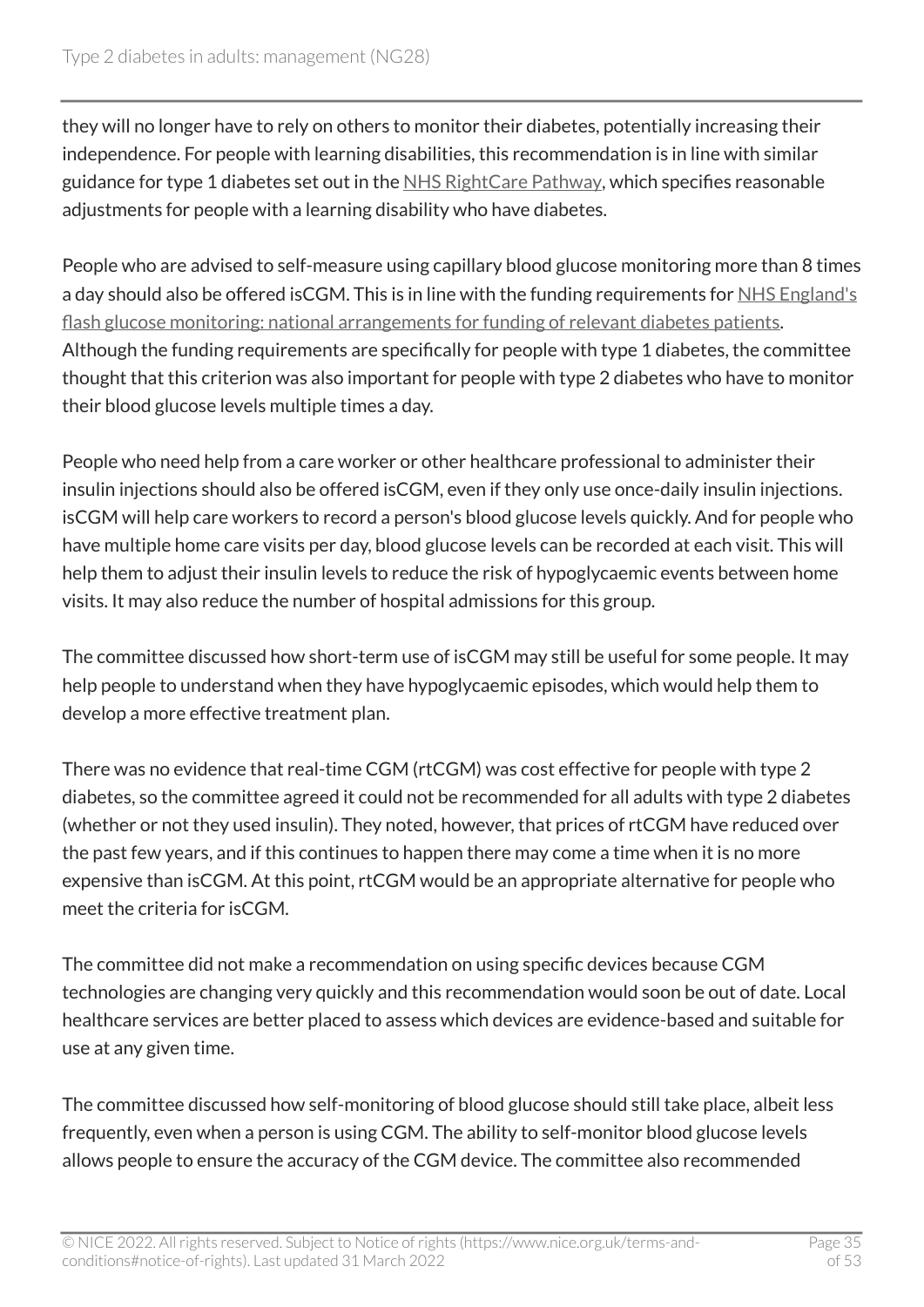keeping capillary blood glucose monitoring as a back-up for situations such as when the technology fails.

The committee decided to highlight that CGM should be provided by a team who have expertise in its use. To ensure that CGM is effective, healthcare professionals need to have the skills to interpret and communicate the data effectively. As well as healthcare professionals having a clear understanding of CGM, it is also crucial that people with type 2 diabetes who are using CGM have education about the technology. This will increase the likelihood that people will scan and report the results frequently, allowing people to understand and manage their diabetes effectively.

Although many people will choose CGM if offered, there are some people who either cannot be offered it or do not want to use it. Because it is still important for these people to monitor their blood glucose levels, the committee made a recommendation to reinforce the importance of offering capillary blood glucose monitoring instead.

The committee did not make a recommendation on how long CGM should be used because there was no evidence on this, and they did not want to stop people accessing CGM for short periods if they and their healthcare professional thought they could benefit from this. Using CGM for a short period of time may help some people to understand when they have hypoglycaemic episodes, thereby helping them to develop a more effective treatment plan.

Despite the positive recommendations on CGM, the committee were concerned that existing health inequalities may still lead to lower uptake of CGM in some groups of people. To address this, the committee made a recommendation outlining actions for commissioners, providers and healthcare professionals.

The committee highlighted the importance of routinely reviewing a person's use of CGM. This will establish whether it is providing clinical benefits and whether the monitor is being used correctly. Making people aware that their use of CGM will be continually reviewed is important so they know it is not a guaranteed long-term option.

The committee also made a [recommendation for research on using routinely collected real-world](#page-31-0) [data to assess the effectiveness and cost effectiveness of CGM](#page-31-0). They agreed that this has the potential to show the direct effects of the technology used by people with type 2 diabetes instead of interpreting it through the results of clinical trials. Increased monitoring of routine healthcare data including registries and audits would ensure that findings from a broader population are captured.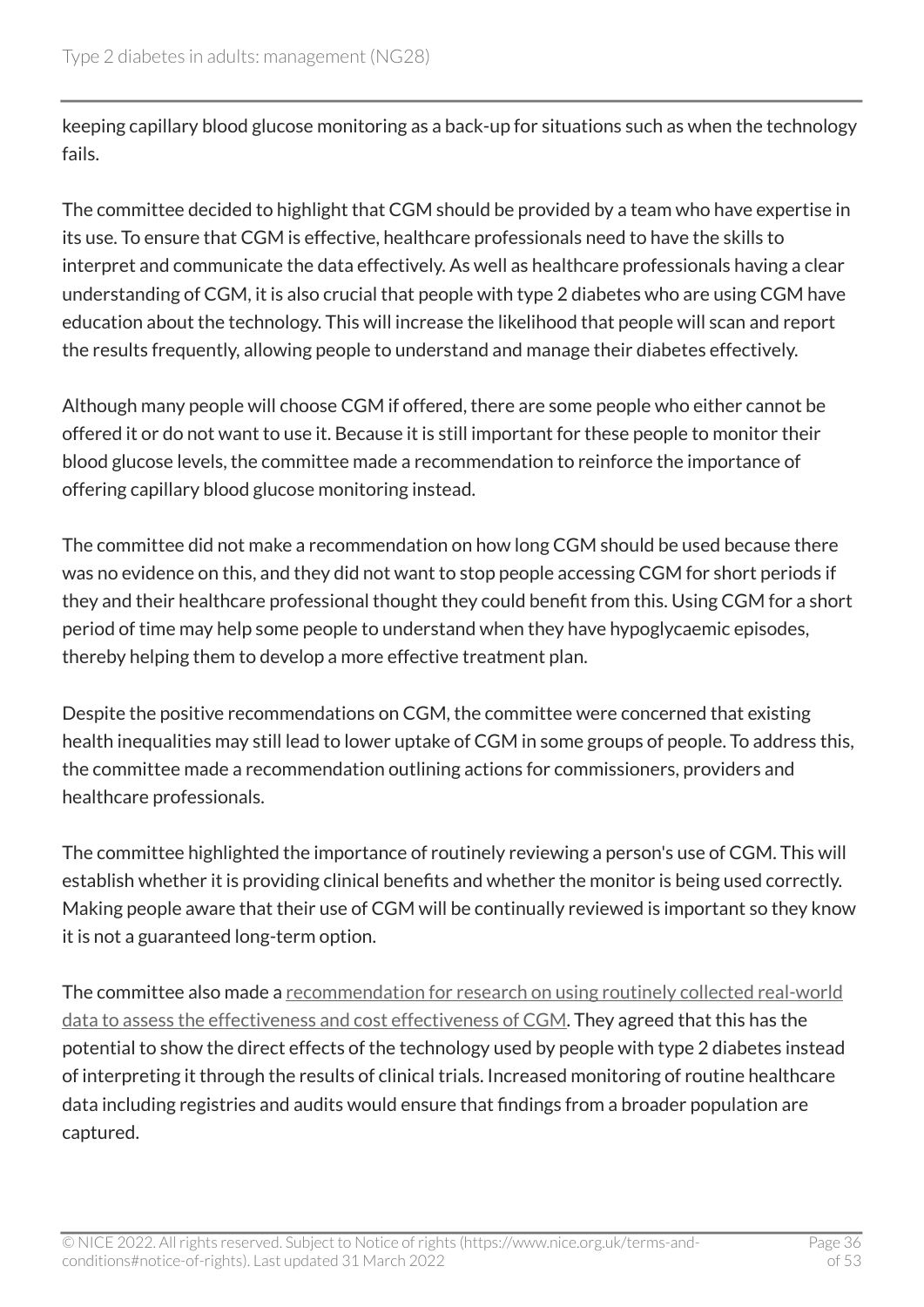### How the recommendations might affect practice

The recommendations are likely to increase the number of adults with type 2 diabetes who are offered CGM, particularly those who have issues with hypoglycaemia. This will have associated cost implications:

- It may save the NHS time, because healthcare professionals do not have to meet people who are using CGM as often as people who use capillary blood glucose monitoring.
- There should be fewer hypoglycaemic events to manage.

The committee did not expect a significant resource impact related to education and monitoring for the CGM devices.

[Return to recommendations](#page-11-0)

# <span id="page-36-0"></span>First-line drug treatment

[Recommendations 1.7.3 to 1.7.13](#page-14-0) 

#### Why the committee made the recommendations

#### Drug treatment for people without high cardiovascular risk

The evidence from the clinical trials looking at cardiovascular benefits, the network meta-analyses, and the economic modelling, showed that some treatments were effective at improving cardiovascular outcomes and were likely to be cost effective. All of these trials recruited people with established cardiovascular disease, and some also included people with a high risk of developing cardiovascular disease. However, for people without high cardiovascular risk, the committee agreed there was more uncertainty over whether the same level of cardiovascular benefits seen in the high-risk groups could be applied to a lower risk population. They decided that they could not justify changing the recommendations for people at lower risk based on this evidence. Therefore, they retained the 2015 recommendations outlining the drug treatment options for people in the lower risk group.

#### Assessing cardiovascular status

The committee agreed it was important to assess people's cardiovascular status and risk to help determine which treatments are suitable for them. They used a definition for the established cardiovascular disease group (adults with type 2 diabetes and chronic heart failure or established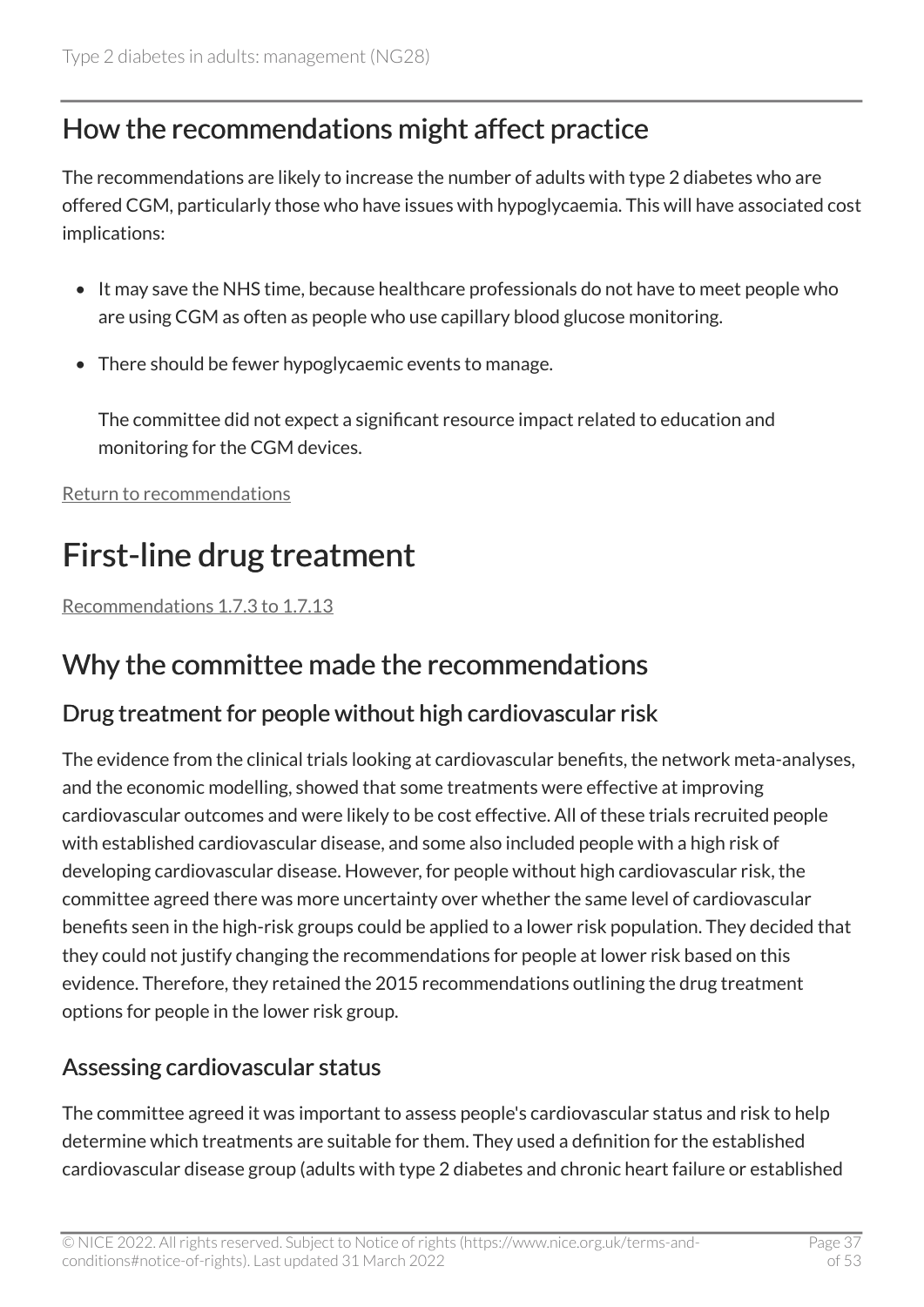atherosclerotic cardiovascular disease) that reflected the people included in all the clinical trials and modelled as a subgroup in the economic model.

To assess whether people are at high risk of developing cardiovascular disease, the committee recommended using the QRISK2 tool because this is recommended in the [NICE guideline on](https://www.nice.org.uk/guidance/cg181) [cardiovascular disease: risk assessment and reduction, including lipid modification](https://www.nice.org.uk/guidance/cg181) for adults with type 2 diabetes, and the factors covered by this tool were similar to those used in the trials and economic model to define this population. In addition, this tool is widely used in current practice in the NHS.

Lifetime cardiovascular risk may be underestimated in people aged under 40 using this tool, so the committee also included risk factors to consider for this age group. This definition was broadly aligned to the subgroup of people with high cardiovascular risk without established cardiovascular disease who were included in the model.

#### Choosing an SGLT2 inhibitor with cardiovascular benefit

The evidence showed that SGLT2 inhibitors as a class of drugs were most likely to be cost effective in combination with metformin, although the incremental cost-effectiveness ratio (ICER) varied between different drugs in the class and in different scenarios in the model. The exception to this was dapagliflozin, which was cost effective at a threshold of £20,000 per quality-adjusted life year in the base-case analysis and across a range of model scenarios. However, the committee agreed there was too much uncertainty in the clinical data, and therefore the economic modelling, for them to be confident that these different ICERs represented true underlying differences in cost effectiveness.

There were also varying levels of certainty in the clinical trials and the network meta-analyses about:

• which individual SGLT2 inhibitors were effective at improving cardiovascular outcomes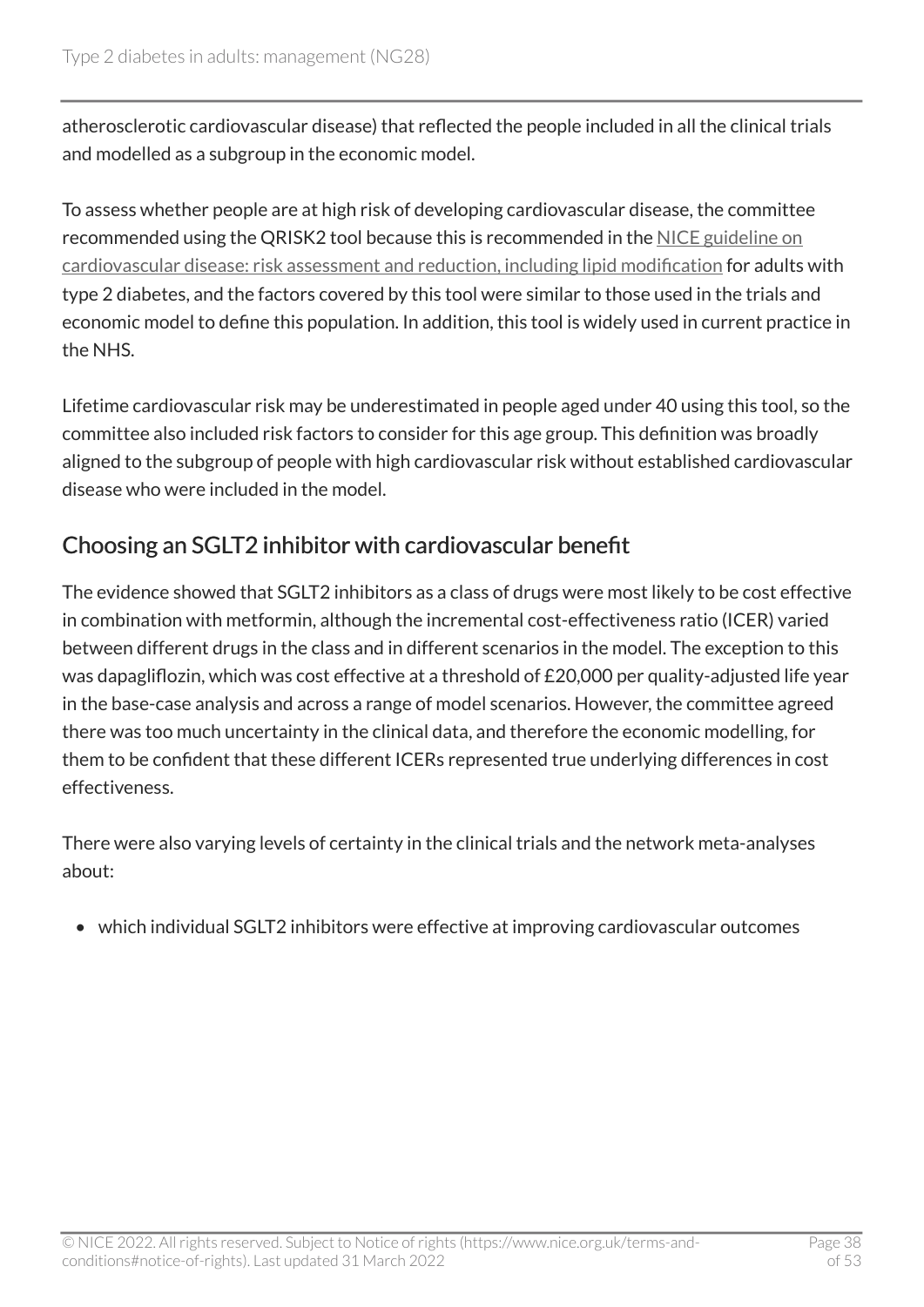• whether there were real differences in cardiovascular benefits between the different SGLT2 inhibitors.

For hospitalisation for heart failure, empagliflozin, canagliflozin and dapagliflozin produced a clinically meaningful reduction compared with placebo in the random effects network metaanalysis model. However, in the sensitivity analyses using a fixed effect model, ertugliflozin also showed a clinically meaningful reduction compared with placebo (which reflects the original clinical trial data). The network meta-analysis could not differentiate between the SGLT2 inhibitors.

For the 3-point MACE outcome (a composite of major adverse cardiovascular events), only canagliflozin and empagliflozin produced a statistically significant reduction compared with placebo. However, the network meta-analyses again could not differentiate between SGLT2 inhibitors.

For all-cause mortality and cardiovascular mortality, empagliflozin showed a clinically meaningful reduction compared with placebo and the other SGLT2 inhibitors. The network meta-analysis could not differentiate between the other SGLT2 inhibitors.

For non-fatal myocardial infarction and non-fatal stroke, the network meta-analysis could not differentiate between empagliflozin, canagliflozin, ertugliflozin or placebo. The data for dapagliflozin was reported differently and could not be included in the network meta-analyses. In the clinical trial data, dapagliflozin could not be differentiated from placebo for myocardial infarction and was not meaningfully different from placebo for stroke.

Finally, only dapagliflozin showed a clinically meaningful reduction in severe hypoglycaemia compared with placebo. However, the remaining SGLT2 inhibitors could not be differentiated from each other or from placebo in the network meta-analysis.

Taking the cost effectiveness and clinical results into account, the committee decided against recommending only dapagliflozin and instead made recommendations for the SGLT2 inhibitors as a class. However, they recognised that there was greater uncertainty around the cardiovascular benefits associated with ertugliflozin than there was for empagliflozin, canagliflozin and dapagliflozin. This was because ertugliflozin did not consistently show a reduction in heart failure compared with placebo in the network meta-analyses (it depended on the model used), and it was not statistically significantly better than placebo for the 3-point MACE outcome. The committee therefore decided to refer to 'SGLT2 inhibitors with proven cardiovascular benefit' in the recommendations. This was to enable prescribers to select a particular drug from the class of SGLT2 inhibitors that they thought was clinically appropriate for each person, while allowing the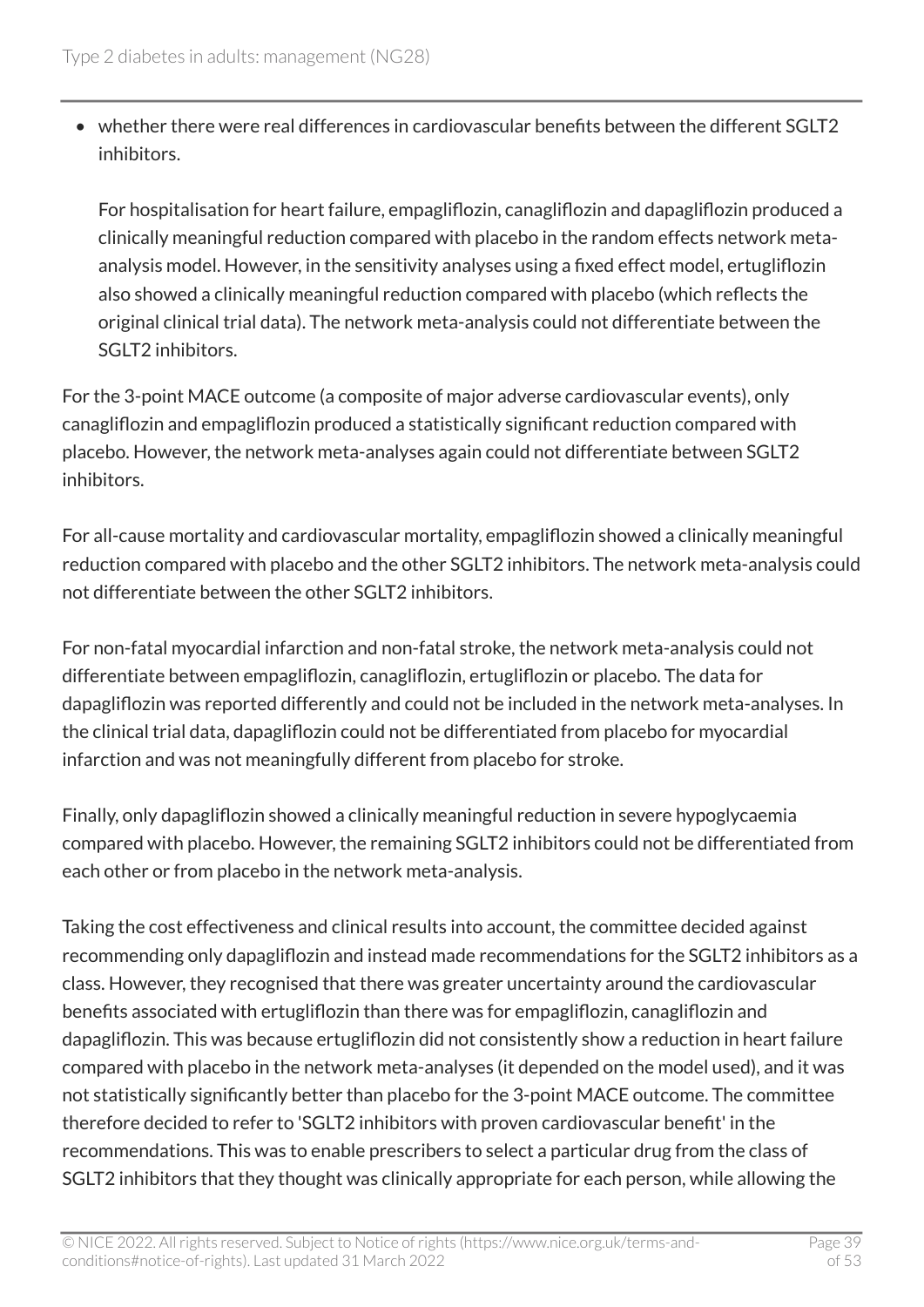recommendation to remain current even if additional evidence or new SGLT2 inhibitors become available.

The committee agreed there was more certainty of cardiovascular benefits in adults with type 2 diabetes and chronic heart failure or established atherosclerotic cardiovascular disease because they were participants in all the included trials, while people at high risk of developing cardiovascular disease were included in fewer trials. So, they recommended dual therapy with an SGLT2 inhibitor with proven cardiovascular benefit in addition to metformin for both groups, but only as an option to consider for people without established cardiovascular disease, to reflect the lower certainty. For people without a high risk of developing cardiovascular disease who do not have chronic heart failure or established atherosclerotic cardiovascular disease, metformin monotherapy remains the recommended first-line treatment option, based on the 2015 recommendation.

When starting first-line dual therapy, the committee noted the importance of introducing the drugs sequentially. This enables any side effects and intolerances from the first drug to be identified before the second drug is introduced. In line with current practice, the committee recommended starting with metformin and then adding the SGLT2 inhibitor without delay once metformin tolerability is established, to avoid people remaining on metformin alone for prolonged periods.

Some people will have established cardiovascular disease or a high risk of developing cardiovascular disease, but not be able to take an SGLT2 inhibitor. As GLP-1 mimetics were not cost-effective options in this situation (see the rationale and impact section on why GLP-1 mimetics were not recommended as first-line treatment), the committee agreed that these people would be offered metformin alone as a first-line treatment (see [recommendation](#page-14-0) 1.7.3).

#### If metformin is contraindicated or not tolerated

People who cannot tolerate metformin or for whom it is contraindicated were not included as a separate group in the economic model because the evidence was taken from trials that did not separate results by whether the person was able to take metformin or not. Most people in these trials were expected to be able to take metformin. The committee agreed with the assumption that people who cannot tolerate metformin or for whom it is contraindicated would be offered the next most effective and cost-effective treatment options after metformin.

In the economic model scenario, when another drug was used in place of metformin for people with established cardiovascular disease or at high risk of developing cardiovascular disease, SGLT2 inhibitors were the class of drugs that were most likely to be cost effective. The committee therefore prioritised this class of drugs for these people. As before, there was greater certainty in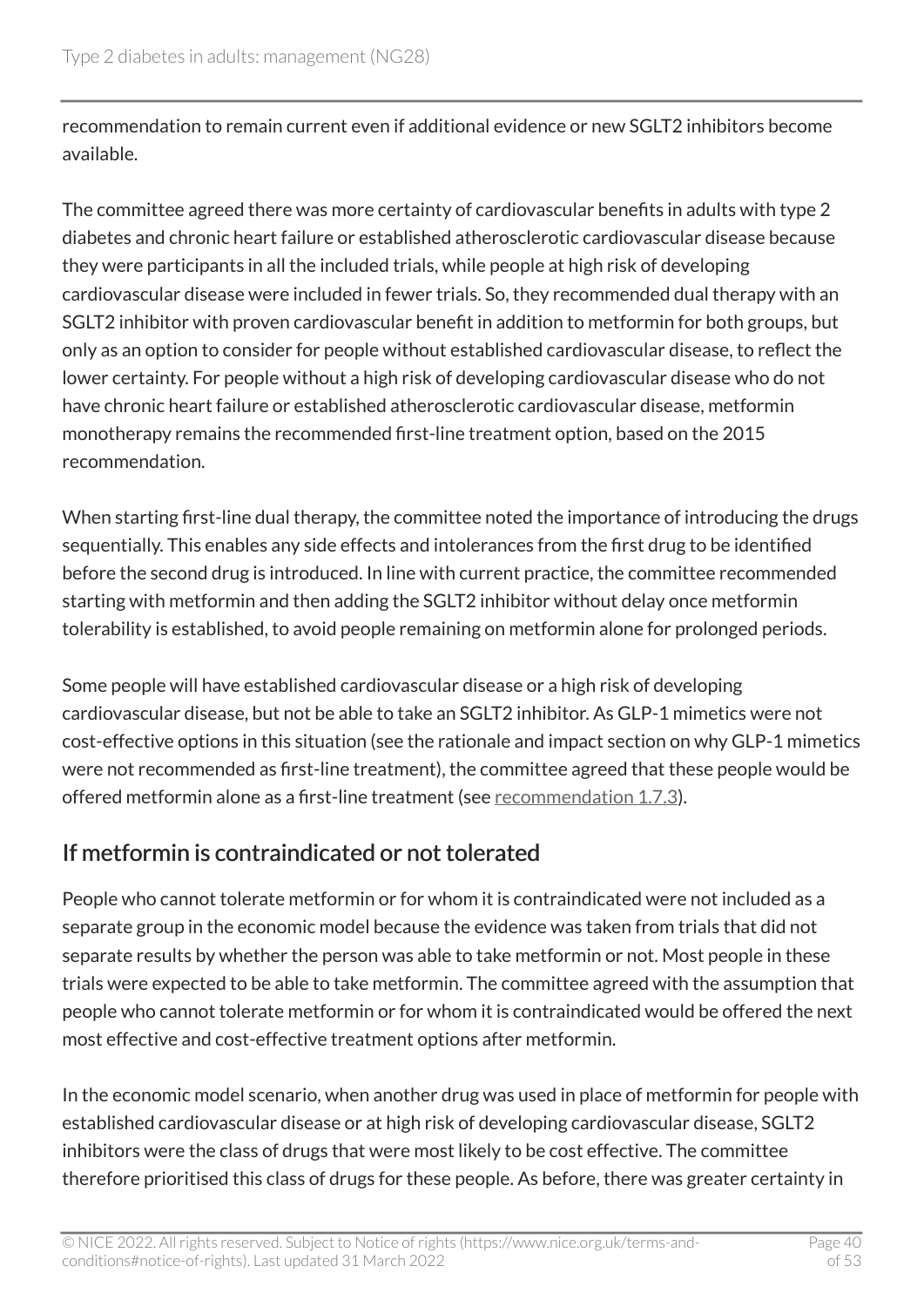the results for people with established cardiovascular disease compared with those at high risk of developing cardiovascular disease, and the rationale for referring to SGLT2 inhibitors with proven cardiovascular benefit also applies here.

Some people will have established cardiovascular disease or a high risk of developing cardiovascular disease, but not be able to take an SGLT2 inhibitor or metformin. There was no evidence specifically for this group so the committee made the same assumption as above (that these people would take the next most effective and cost-effective treatment). The committee did not recommend a specific drug for these people because GLP-1 mimetics were not cost-effective options in this situation (see the rationale and impact section on why GLP-1 mimetics were not recommended as first-line treatment). They agreed that in practice prescribers would use their clinical judgement to choose an appropriate treatment from the remaining options, based on the individual clinical circumstances and needs of the person with type 2 diabetes (see [recommendation](#page-13-1) 1.7.1).

#### Safety considerations for SGLT2 inhibitors

The committee noted some particularly important safety considerations to take into account before an adult with type 2 diabetes starts on an SGLT2 inhibitor. The committee highlighted these because the SGLT2 inhibitors are comparatively new drugs and clinical experience with them is low in primary care, but the new recommendations are expected to greatly increase their use in this setting. In the committee's experience there have been multiple instances of avoidable diabetic ketoacidosis (DKA) resulting in hospital admission. The committee highlighted some factors that might put someone at higher risk of DKA, but the list is not intended to be exhaustive. Addressing modifiable risk factors before starting an SGLT2 inhibitor could reduce the risk of DKA and make the drug safer for the person with type 2 diabetes.

The committee were aware that adults with type 2 diabetes who are overweight or obese may wish to try a ketogenic diet to reverse or reduce the severity of their diabetes or induce remission. However, the committee agreed, based on their experience, that there may be an increased risk of DKA associated with SGLT2 inhibitors and such diets. It is important to tell people about these risks and to advise them to discuss any planned change to a very low carbohydrate or ketogenic diet with their healthcare professional first.

#### Why GLP-1 mimetics were not recommended as first-line treatment

The committee did not recommend a GLP-1 mimetic as first-line treatment for the following reasons: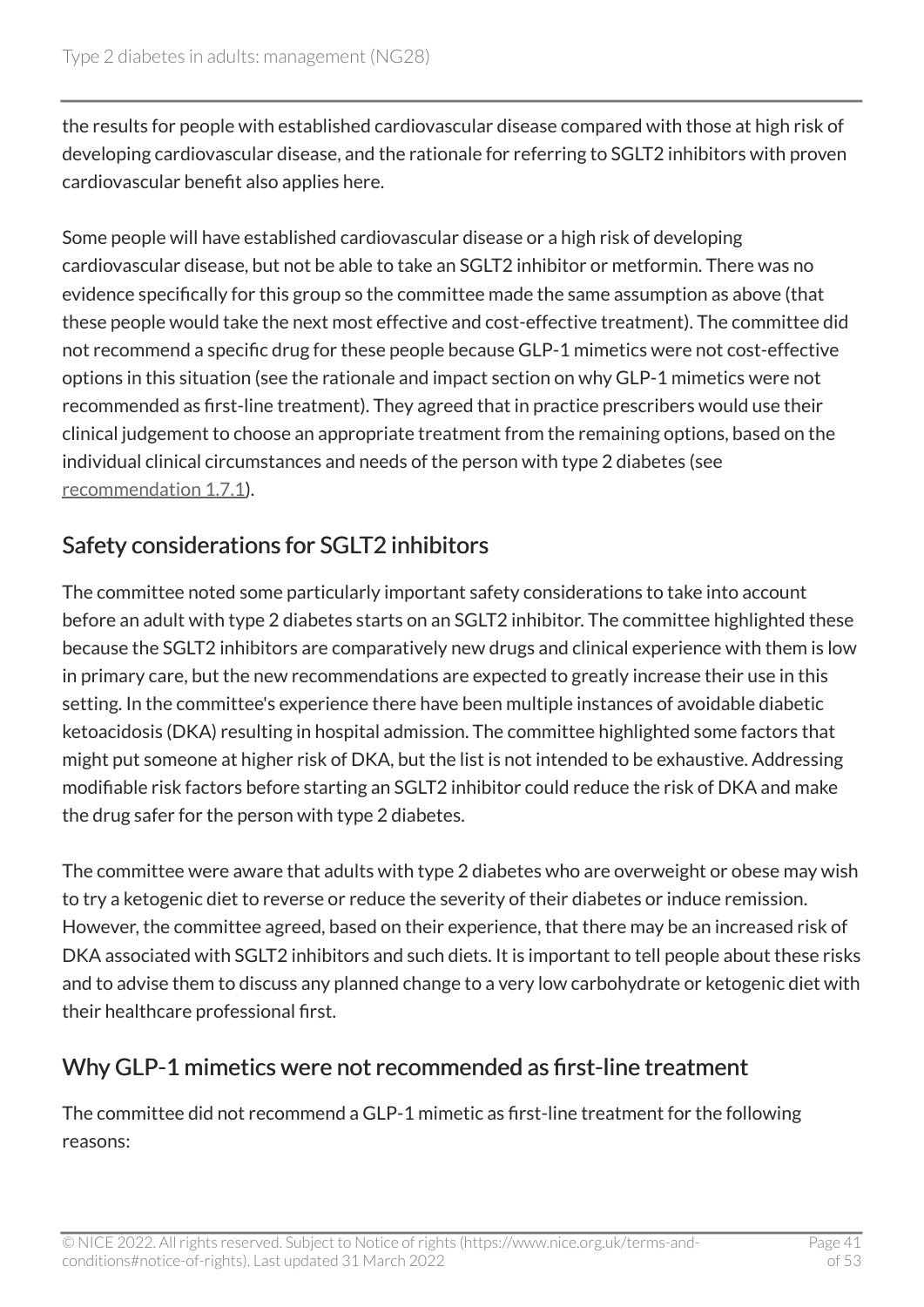- GLP-1 mimetics were not cost effective as a class at this (or any) stage of treatment for people with a high risk of developing cardiovascular disease or with established cardiovascular disease.
- Although the ICERs for injectable semaglutide for the various modelled scenarios and stages of treatment fell within a similar range to the ICERs for the individual SGLT2 inhibitors, there was more certainty that the SGLT2s were cost effective as a class. In contrast, the ICERs for injectable semaglutide increased significantly in a sensitivity analysis, highlighting the uncertainty surrounding the results.
- There were differences in clinical effectiveness between the injectable and oral forms of semaglutide compared with placebo for some outcomes, such as all-cause mortality, based on the evidence from the trials. However, the committee agreed it was uncertain whether the observed differences in effect were real or might be related to the relatively small size and low event rates in these trials compared with other trials included in the review, which resulted in wide 95% confidence intervals around the effect estimates for some outcomes.
- The committee concluded that the factors above combined to give such a high level of uncertainty around the clinical and cost effectiveness of injectable semaglutide that they could not make a positive recommendation for its use.

## How the recommendations might affect practice

The recommendations to offer SGLT2 inhibitors with metformin to adults with type 2 diabetes and chronic heart failure or established atherosclerotic cardiovascular disease at first-line treatment (or if they are already taking metformin monotherapy) are expected to lead to a change in practice and increase the number of people taking SGLT2 inhibitors at the beginning of their treatment. This is also expected to be the case for people with a high risk of developing cardiovascular disease, as this category is expected to cover a large proportion of adults with type 2 diabetes. In current practice, these people would not be offered combination therapy with an SGLT2 inhibitor until additional treatment is needed to control their HbA1c to below their individually agreed threshold for intervention, and then only if they met the criteria in the relevant NICE technology appraisals for being prescribed an SGLT2 inhibitor. Overall, this recommendation is expected to greatly increase the number of people taking SGLT2 inhibitors and is likely to have a substantial resource impact.

The number of adults with type 2 diabetes and chronic heart failure or established atherosclerotic cardiovascular disease or a high risk of developing cardiovascular disease who cannot tolerate metformin, or for whom metformin is contraindicated, are expected to be relatively low. The new recommendations are likely to see a change in practice as more people start taking an SGLT2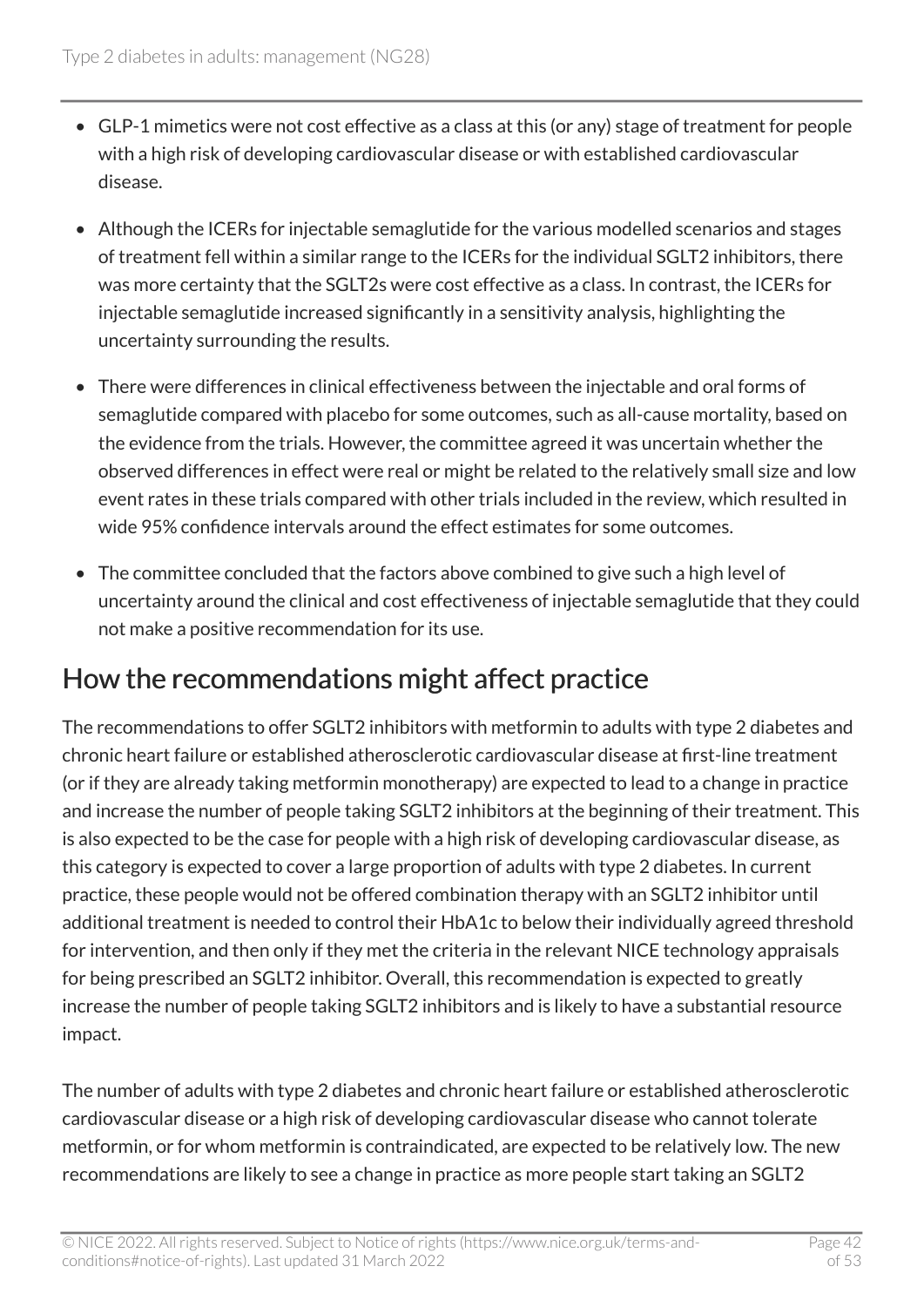inhibitor, and this will likely be associated with a resource impact.

The recommendations about how to begin combination therapy, factors to check before a person starts on an SGLT2 inhibitor, and topics to cover in a conversation with the person, are not expected to significantly increase consultation time or be a change in practice because these should already form part of the prescribing process. Checking that the person is not at increased risk of DKA when they are prescribed an SGLT2 inhibitor should help reduce the number of people who experience DKA and thereby reduce unnecessary hospital admissions.

[Return to recommendations](#page-14-0)

# <span id="page-42-0"></span>Reviewing drug treatments

[Recommendations 1.7.14 and 1.7.15](#page-16-0)

#### Why the committee made the recommendations

The committee agreed that when changes to treatment are being considered it is important to review existing treatment options first. Stopping medications that have not worked, for example, in controlling blood glucose or weight loss, and optimising current treatments may remove the need to prescribe additional drugs. However, some drugs, such as SGLT2 inhibitors, may be continued because they provide additional cardiovascular protective benefits. In particular, there might be reasons, such as problems with adherence or adverse effects, that might make existing treatments less effective or ineffective. Addressing these might mean that adding a new drug is unnecessary.

The list of factors to think about as part of optimisation is not exhaustive but includes those that the committee thought were particularly important. The committee agreed that it is important to revisit advice about diet and lifestyle because part of this discussion is to ensure the person is supported with both non-pharmacological and pharmacological interventions to improve their current health and prognosis.

Reviews should also take into account a person's current clinical circumstances (as detailed in [recommendation](#page-13-1) 1.7.1 on choosing drug treatments). This will help ensure that appropriate treatment options are considered if the person's clinical situation has changed: for example, if it has improved because of weight loss or if they have developed chronic heart failure or atherosclerotic cardiovascular disease.

Based on the evidence and the economic model, the benefits of SGLT2 inhibitors were not confined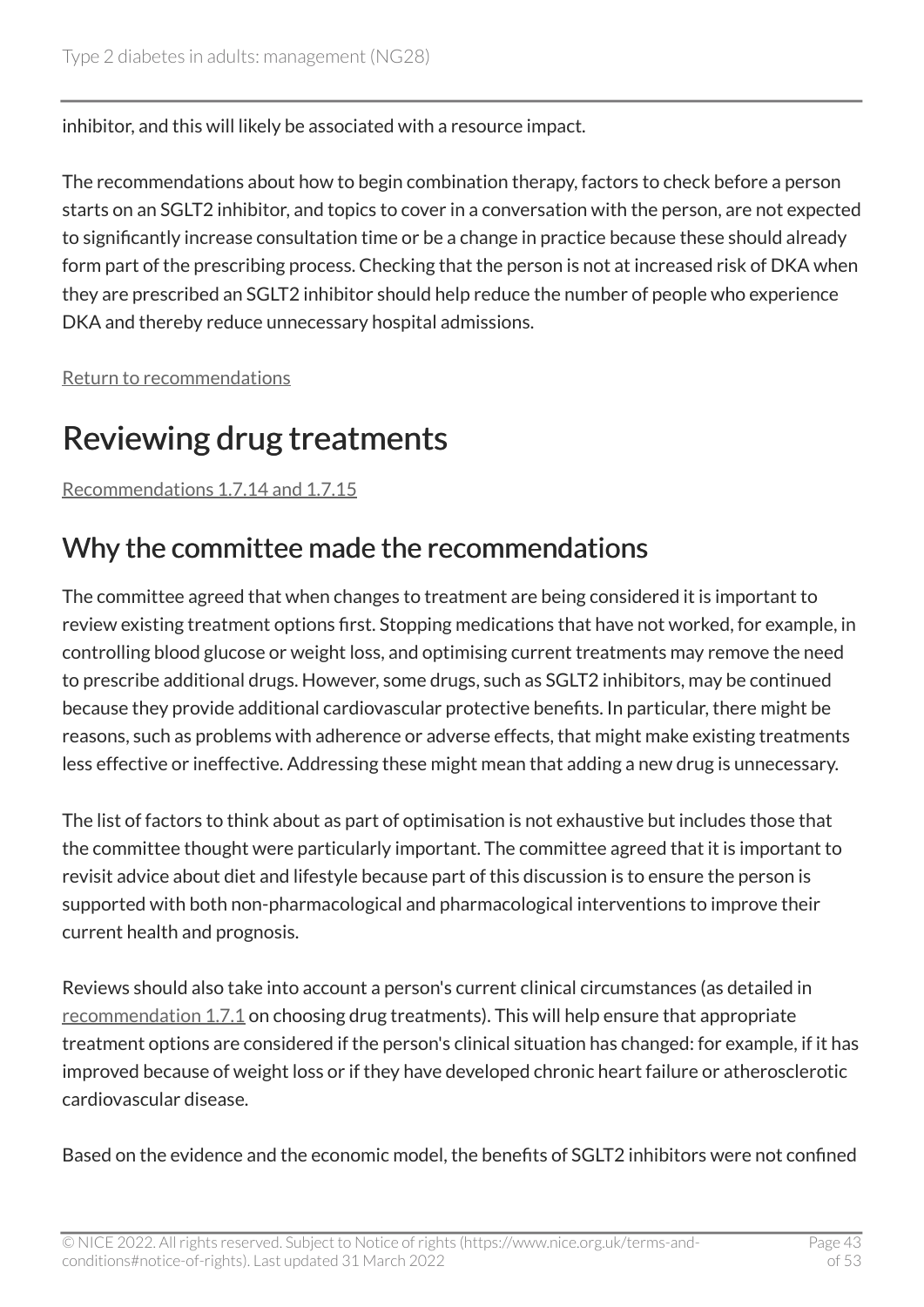to first-line treatment for people with elevated cardiovascular risk or chronic heart failure or established atherosclerotic cardiovascular disease. To ensure that people who are already on drug therapy (including those people who have started first-line treatment, and those people who are further along the treatment pathway and are taking dual or triple therapy) for type 2 diabetes can have an SGLT2 inhibitor if their level of cardiovascular risk is sufficiently high or they have chronic heart failure or established atherosclerotic cardiovascular disease, the committee included a separate recommendation on SGLT2 inhibitors for these people. As explained in the rationale for recommendations on first-line treatment, the committee specified SGLT2 inhibitors with proven cardiovascular benefits.

This recommendation also takes into account that adults with type 2 diabetes may develop these conditions (or an increase in their risk) over time. If that happens, an SGLT2 inhibitor could then be of benefit to them. The committee agreed that it was very important to highlight that it may be more appropriate to replace an existing therapy with an SGLT2 inhibitor than to add to it, depending on the person's circumstances. This is because they were aware that treatment optimisation as detailed in [recommendation 1.7.14](#page-16-0) is not always carried out in practice.

### How the recommendations might affect practice

The recommendation about reviewing drug treatment is not expected to be a change in practice or to need substantial additional resources because these conversations should already take place. However, the wider use of SGLT2 inhibitors in people who are already being treated for type 2 diabetes and who have or develop high cardiovascular risk or chronic heart failure or established atherosclerotic cardiovascular disease is expected to lead to an increase in resource use.

[Return to recommendations](#page-16-0)

# <span id="page-43-0"></span>Treatment options if further interventions are needed

[Recommendations 1.7.16 to 1.7.22](#page-18-0) 

#### Why the committee did not make any new recommendations in 2022

The committee did not make any new recommendations on further treatment options. They agreed that for later stages of treatment, separate recommendations were not needed for people at high risk of developing cardiovascular disease or with chronic heart failure or established atherosclerotic cardiovascular disease. This was for several reasons.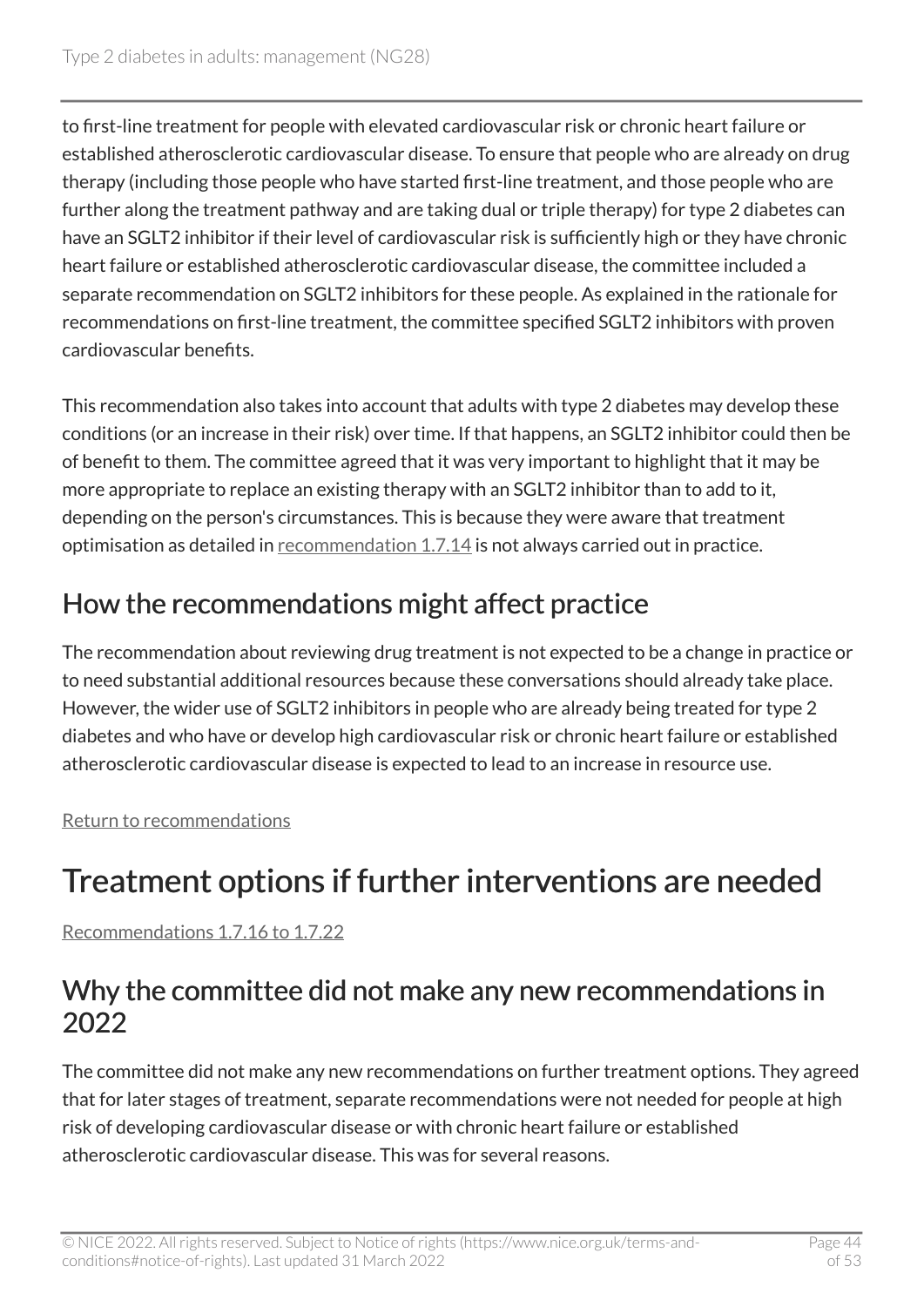Firstly, the evidence and the economic model continued to show that an SGLT2 inhibitor was likely to be the most cost-effective option for these people. Secondly, the recommendations they had made on first-line treatment using an SGLT2 inhibitor (either with metformin, or alone if metformin is contraindicated or not tolerated) and for switching or adding this drug at later stages meant that these people would be able to access an SGLT2 inhibitor without adding this consideration to the existing 2015 recommendations.

Finally, the alternative treatment options for people with and without increased cardiovascular risk remained the same for later treatment stages. Therefore, the committee agreed to retain the existing 2015 recommendations for treatment options if further interventions are needed, without making any changes based on cardiovascular risk.

To simplify treatment options, the committee merged recommendations for people in whom metformin is contraindicated or not tolerated into the existing 2015 recommendations where possible, and added the NICE technology appraisals as bullet points to the relevant existing recommendations.

The evidence reviewed in this update was limited to the cardiovascular benefits of GLP-1 mimetics and the committee agreed that this was only generalisable to people with a high risk of developing cardiovascular disease or with chronic heart failure or established atherosclerotic cardiovascular disease. As for first-line treatment, GLP-1 mimetics as a class were not cost-effective options for later stages of treatment, and there was too much uncertainty in the clinical and cost effectiveness to support recommending injectable semaglutide (see the rationale and impact section on first-line drug treatment).

The committee did not look at clinical- and cost-effectiveness evidence for the use of GLP-1 mimetics to control blood glucose levels. As a result, the committee were unable to update the 2015 GLP-1 mimetic recommendations in this update. However, the committee were concerned that, as written, the 2015 recommendation on GLP1-mimetics would mean that people taking newer drugs with proven cardiovascular benefit, such as SGLT2 inhibitors, would have to switch to a combination of metformin, a sulfonylurea and a GLP-1 mimetic. They agreed that this might be clinically inappropriate and not in keeping with current clinical practice, so they amended [recommendation](#page-18-0) 1.7.20 to remove the requirement for this specific combination of treatment options. The rest of the recommendation and the other recommendations for GLP-1 mimetics were out of scope for this update, so the criteria for accessing a GLP-1 mimetic remain unchanged. These recommendations set tight limits on who should be offered a GLP-1 mimetic, based on the lack of cost effectiveness of this treatment for most people in the 2015 guideline.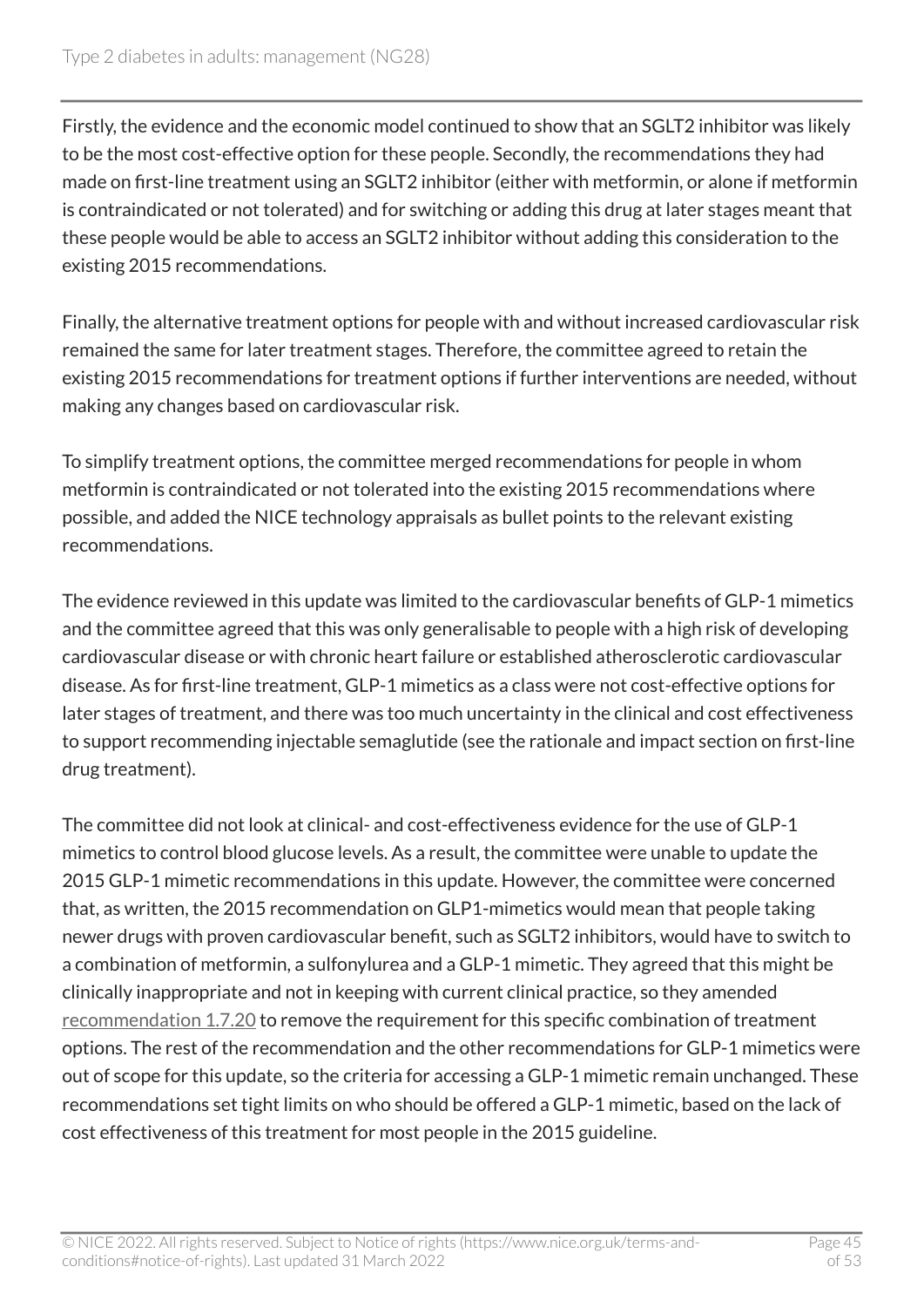### How the recommendations might affect practice

Since no new drug options have been added to later stages of treatment, these recommendations are not expected to lead to an increase in resource impact over that detailed above for starting drug treatment with metformin and an SGLT2 inhibitor, or an SGLT2 inhibitor alone, or for people who are already on drug therapy when an SGLT2 inhibitor is or becomes appropriate based on their cardiovascular risk.

Removing the previous restriction limiting the use of GLP-1 mimetics to combination therapy with metformin and a sulfonylurea may increase the use of GLP-1 mimetics at later stages of the treatment pathway by making additional combinations of triple therapy that include GLP-1 mimetics available to eligible people. However, these drugs are already widely used in some areas and this change may bring the guideline into line with current practice.

[Return to recommendations](#page-18-0)

# <span id="page-45-0"></span>Long-acting insulin

[Recommendations 1.7.29 to 1.7.31](#page-20-0) 

#### Why the committee made the recommendations

Biosimilars have the potential to offer the NHS considerable cost savings. To gain approval for use, biosimilar medicines have to be shown to be safe and as effective as the original reference medicine, and have the same quality. Based on this understanding, the committee noted it was appropriate when starting a new prescription of an insulin where a biosimilar is available, to use the one with the lowest cost.

Additionally, people may be using an insulin for which a lower cost biosimilar is available. In such cases, the committee recommended discussing with people the possibility of switching to the biosimilar. This could happen at the person's routine review. They also agreed that switching to the biosimilar should be carefully planned, taking into consideration the dose-switching protocols, monitoring and the person's concerns about switching from their existing regimen, and a shared decision reached. Healthcare professionals should also refer to the summary of product characteristics for further information when considering switching to biosimilars.

#### [Return to recommendations](#page-20-0)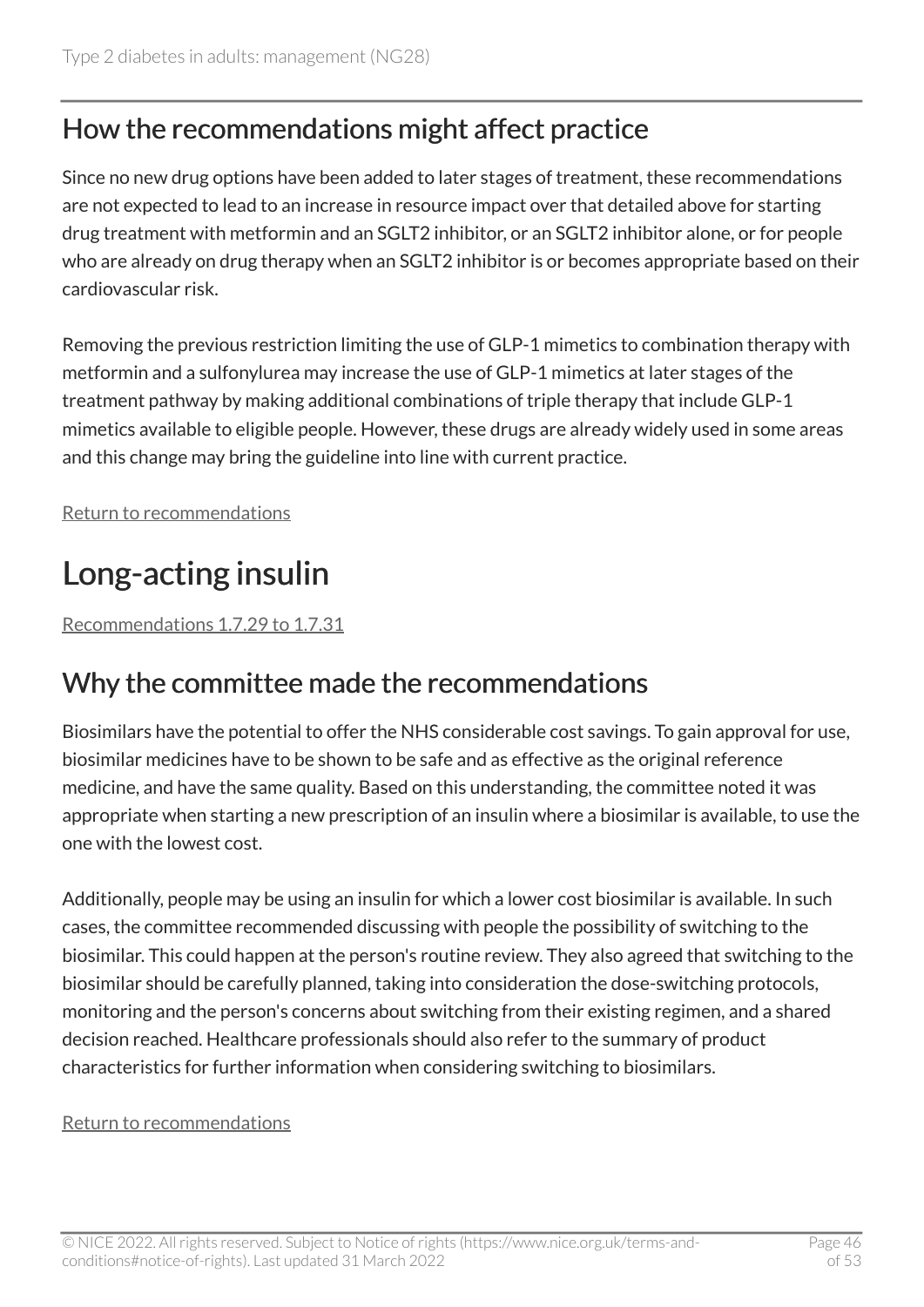## <span id="page-46-0"></span>SGLT2 inhibitors for adults with type 2 diabetes and chronic kidney disease

[Recommendations 1.8.12 to 1.8.16](#page-24-0) 

#### Why the committee made the recommendations

Strong evidence from well-conducted randomised controlled trials showed that SGLT2 inhibitors reduced the risk of chronic kidney disease (CKD) progression, mortality and cardiovascular events in adults with type 2 diabetes and CKD.

Economic modelling for people with an albumin-to-creatinine ratio (ACR) above 30 mg/mol at baseline showed that SGLT2 inhibitors were likely to be both more effective and cost saving in this group compared with standard treatment.

People with a baseline ACR of 3 mg/mmol to 30 mg/mmol will experience fewer cardiovascular events and events relating to CKD progression than people with a higher ACR. Because of this, SGLT2 inhibitors would prevent fewer events for this group in absolute terms, even if the relative effect was the same. Economic modelling showed that SGLT2 inhibitors were still likely to be both more effective and cost saving in people with a baseline ACR of between 3 mg/mol and 30 mg/mol compared with standard treatment. However, there was more uncertainty around the clinical and cost effectiveness in this group than in people with a baseline ACR over 30 mg/mmol. Because of this, SGLT2 inhibitors may not be suitable for everyone with a baseline ACR of between 3 mg/mmol and 30 mg/mmol, and the committee made a different recommendation for this group.

There was no evidence specifically looking at the effectiveness of SGLT2 inhibitors for people with a baseline ACR of less than 3 mg/mol, so the committee made a [research recommendation for this](https://www.nice.org.uk/proxy/?sourceUrl=other_research_recs_2)  [group.](https://www.nice.org.uk/proxy/?sourceUrl=other_research_recs_2)

The committee cautioned that SGLT2 inhibitors are not suitable for everyone and should only be used within their marketing authorisation.

Some ethnic groups have a higher risk of micro- and macrovascular complications and so may benefit more from SGLT2 inhibitors. However, no evidence was found that stratified data by ethnicity. To address this gap, the committee made a [research recommendation](https://www.nice.org.uk/proxy/?sourceUrl=other_research_recs_1).

For an explanation of why the committee recommended angiotensin receptor blockers (ARBs) and angiotensin-converting enzyme (ACE) inhibitors, see the [section on pharmacotherapy in NICE's](https://www.nice.org.uk/guidance/ng203/chapter/Recommendations#pharmacotherapy)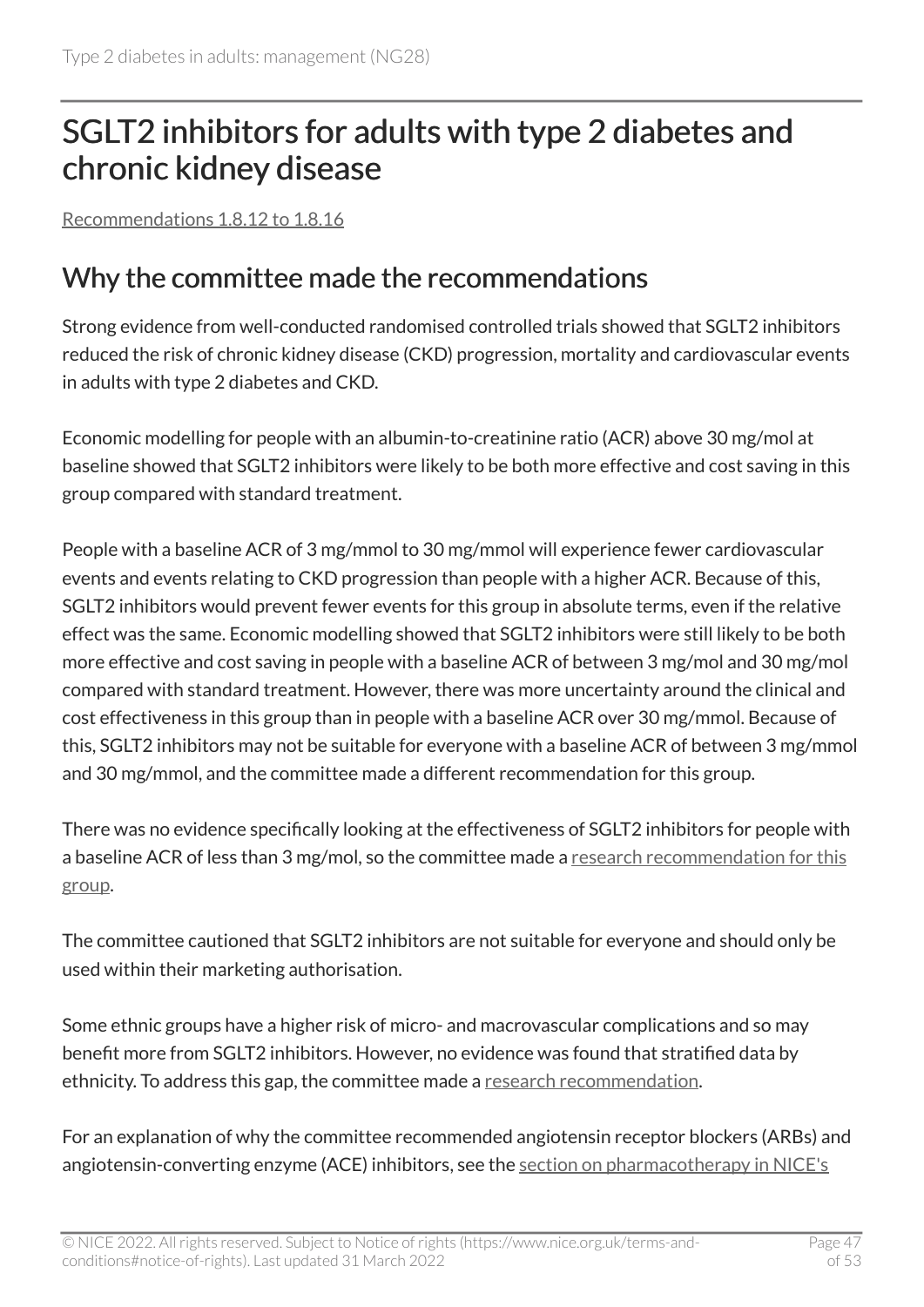[guideline on chronic kidney disease.](https://www.nice.org.uk/guidance/ng203/chapter/Recommendations#pharmacotherapy)

#### How the recommendations might affect practice

The recommendations will lead to a significant change in practice, since SGLT2 inhibitors will be prescribed more widely. This will result in a substantial cost impact. The committee noted, however, that there was likely to be a long-term cost saving from reduced downstream treatment costs, as SGLT2 inhibitors slow CKD progression and reduce the number of cardiovascular and end-stage renal events.

[Return to recommendations](#page-24-0)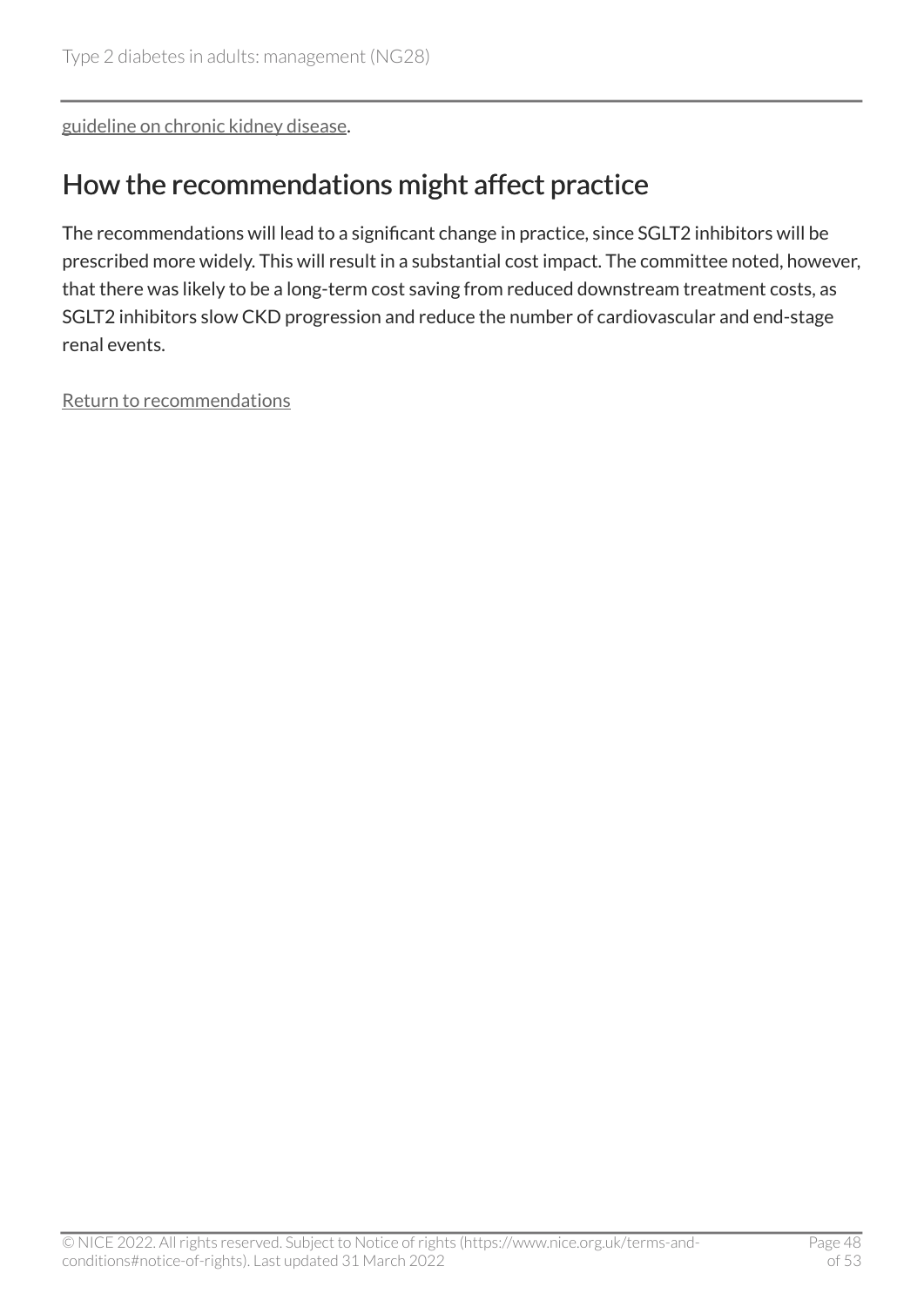# <span id="page-48-0"></span>**Context**

Type 2 diabetes is a chronic metabolic condition characterised by insulin resistance (that is, the body's inability to effectively use insulin) and insufficient pancreatic insulin production, resulting in high blood glucose levels (hyperglycaemia). Type 2 diabetes is commonly associated with obesity, physical inactivity, raised blood pressure, disturbed blood lipid levels and a tendency to develop thrombosis, and is therefore recognised to have an increased cardiovascular risk. It is associated with long-term microvascular and macrovascular complications, together with reduced quality of life and life expectancy.

In 2019, approximately 3.2 million adults in the UK had diagnosed diabetes. About 90% of these people had type 2 diabetes. Type 2 diabetes is more common in people of African, African-Caribbean and South Asian family background. It can occur in all age groups and is increasingly being diagnosed in adolescents and young adults.

Multiple vascular risk factors and wide-ranging complications make diabetes care complex and time-consuming, and many areas of healthcare services must be involved for optimal management. Necessary lifestyle changes, and the complexities and possible side effects of therapy, make structured education and self-management important aspects of diabetes care. Diabetes care is estimated to account for at least 5% of UK healthcare expenditure, and up to 10% of NHS expenditure.

This guideline contains recommendations for managing type 2 diabetes in adults, and focuses on education, dietary advice, managing cardiovascular risk, managing blood glucose levels, and identifying and managing long-term complications. The guideline does not cover diagnosis, secondary diabetes, type 1 diabetes in adults, diabetes in pregnancy or diabetes in children and young people.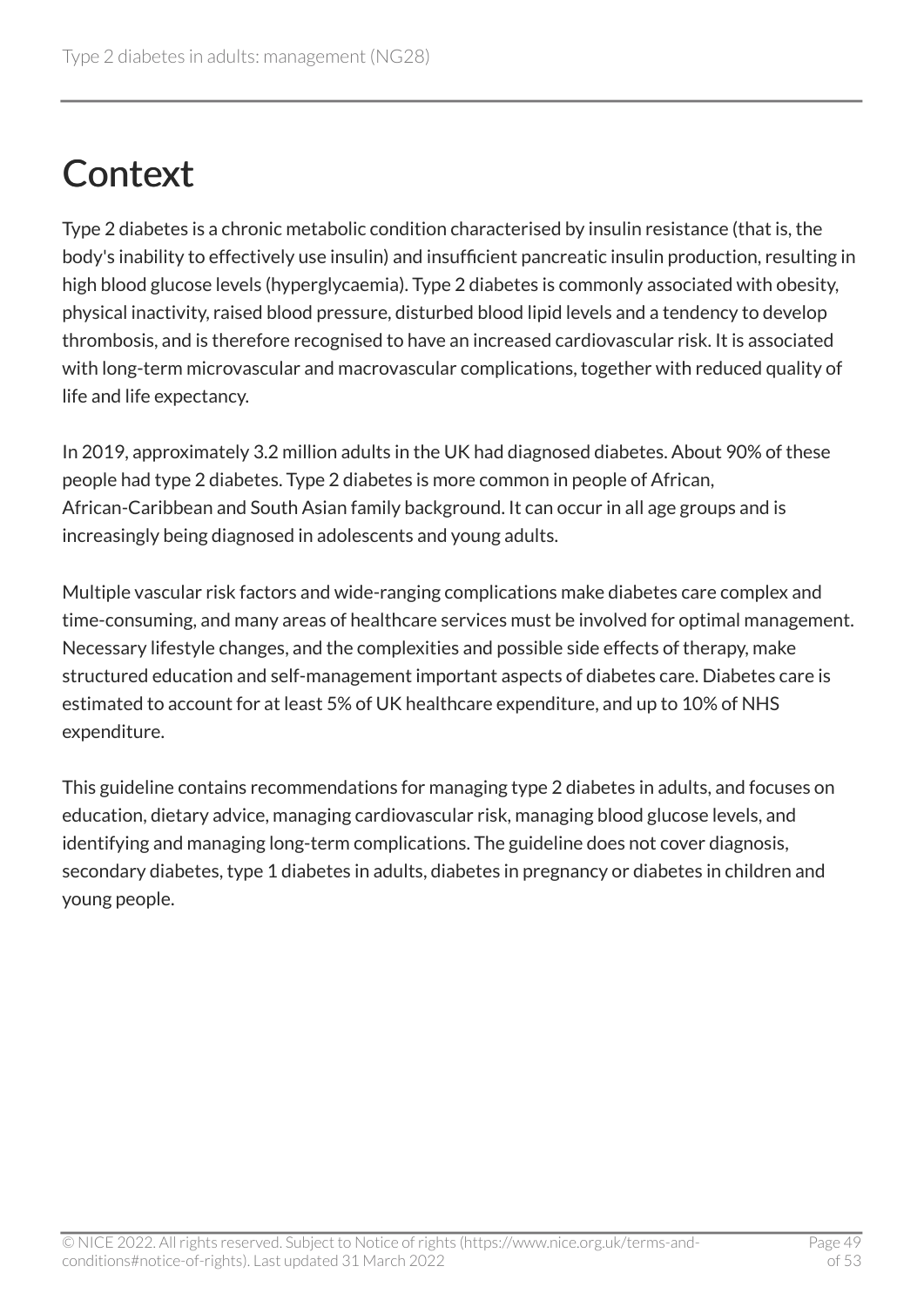# <span id="page-49-0"></span>Finding more information and committee details

To find NICE guidance on related topics, including guidance in development, see the [NICE webpage](https://www.nice.org.uk/guidance/conditions-and-diseases/diabetes-and-other-endocrinal--nutritional-and-metabolic-conditions/diabetes) [on diabetes](https://www.nice.org.uk/guidance/conditions-and-diseases/diabetes-and-other-endocrinal--nutritional-and-metabolic-conditions/diabetes).

For full details of the evidence and the guideline committee's discussions, see the [evidence reviews.](https://www.nice.org.uk/Guidance/NG28/evidence) You can also find information about [how the guideline was developed](https://www.nice.org.uk/Guidance/NG28/documents), including details of the [committee.](https://www.nice.org.uk/guidance/ng28/update/ng28-update-2/documents/committee-member-list)

NICE has produced [tools and resources to help you put this guideline into practice.](https://www.nice.org.uk/guidance/ng28/resources) For general help and advice on putting our guidelines into practice, see [resources to help you put NICE guidance](https://www.nice.org.uk/about/what-we-do/into-practice/resources-help-put-guidance-into-practice) [into practice.](https://www.nice.org.uk/about/what-we-do/into-practice/resources-help-put-guidance-into-practice)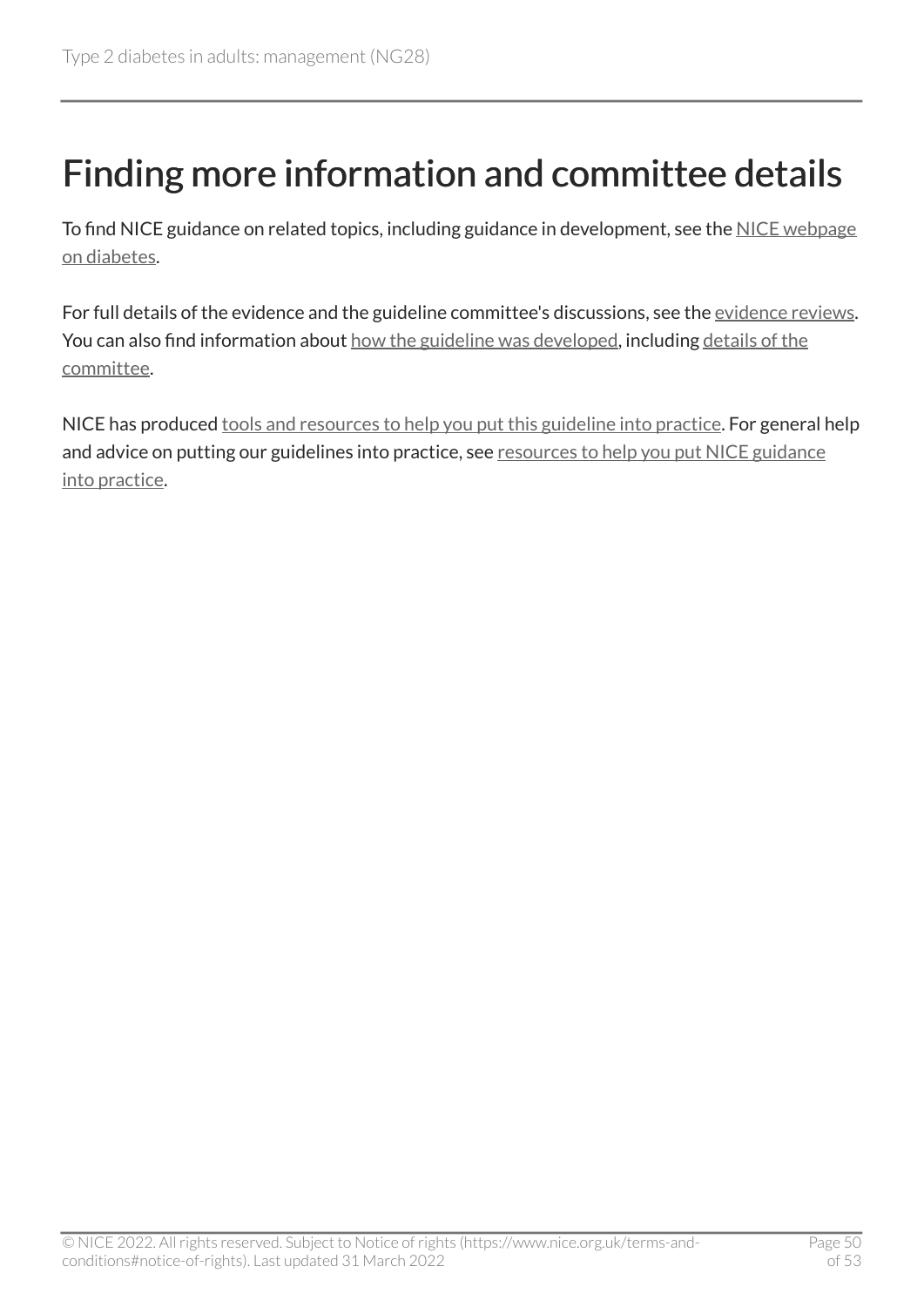# <span id="page-50-0"></span>Update information

March 2022: We have reviewed the evidence on continuous glucose monitoring for adults with type 2 diabetes. These recommendations are marked [2022].

We have also made one change without an evidence review: in the section on self-monitoring of capillary blood glucose, the word 'capillary' has been added to the heading and recommendations, to make it clear that recommendations apply to adults who are using capillary blood glucose monitoring rather than CGM. These recommendations are marked [2015, amended 2022].

Recommendations are marked to show when they last had an evidence review, for example [2009] or [2015]. In some cases, minor changes have been made to the wording to bring the language and style up to date, without changing the meaning.

We also added a cross-reference to [NICE's technology appraisal guidance on dapagliflozin for](https://www.nice.org.uk/guidance/ta775) [treating chronic kidney disease](https://www.nice.org.uk/guidance/ta775) in the section on managing complications.

February 2022: We have reviewed the evidence and made new recommendations on drug treatment for adults with type 2 diabetes. These recommendations are marked [2022].

We have also made some changes without an evidence review:

- We have replaced 'individually agreed threshold for intensification' throughout with 'individually agreed threshold for further intervention' for clarity. (Intensification was also removed from research recommendation 3.)
- In recommendation 1.1.1 we have removed 'because of reduced life expectancy'.
- Figure 1: Your target HbA1c: weighing it up has been added to the guideline as a tool that people can choose to use to help them discuss their HbA1c target with their healthcare professional.
- In recommendation 1.7.1 contraindications and weight have been added as examples to the bullet point about individual clinical circumstances. Monitoring requirements has been added as a separate bullet, and cardiovascular and renal protection have been added to bullet point 3 on effectiveness of the drug treatments.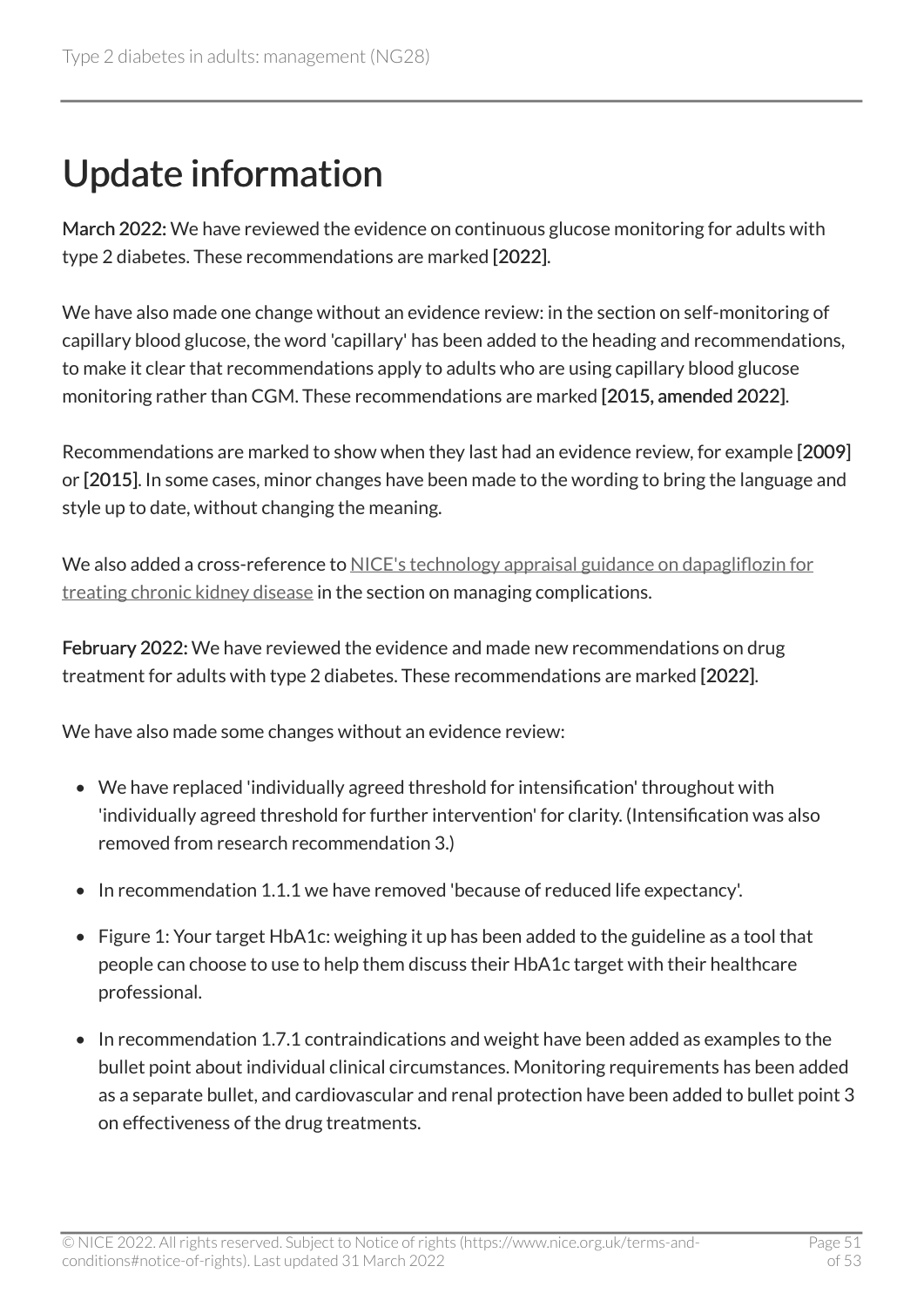- Recommendation 1.7.10 was amended to make it clear that it applies to people who are not in either of the high cardiovascular risk groups in recommendation 1.7.9. The NICE technology appraisals have been added as a bullet point to show that they may be treatment options at this stage. Information on repaglinide has been removed from the guideline.
- 'Initial drug treatment with metformin' was changed to 'monotherapy' in recommendation 1.7.17 because people may now be taking an SGLT2 inhibitor as monotherapy at this stage. The bullets have been simplified to show which drug could be added (rather than stating combinations) and the NICE technology appraisals have been added as a bullet point.
- The bullets in recommendation 1.7.18 have been simplified to show which drug could be added (rather than stating combinations) and the NICE technology appraisals have been added as a bullet point.
- In recommendation 1.7.20 'consider combination therapy with metformin, a sulfonylurea and a glucagon-like peptide-1 (GLP-1) mimetic' was changed to 'consider triple therapy by switching one drug for a GLP-1 mimetic' to reflect that people might be taking an SGLT2 inhibitor.

These recommendations are marked [2015, amended 2022].

November 2021: We reviewed the evidence and made new recommendations on SGLT2 inhibitors for adults with type 2 diabetes and chronic kidney disease. They are marked [2021].

December 2020: We have amended recommendations 1.8.21 and 1.8.24 to bring them in line with the diabetic eye screening programme. The evidence for these recommendations has not been reviewed, and they are marked [2009, amended 2020].

August 2019: The recommendations in section 1.4 on diagnosing and managing hypertension have been removed because diagnosis, treatment and monitoring of hypertension is broadly the same for people with type 2 diabetes as for other people (see the NICE guideline on hypertension in [adults](https://www.nice.org.uk/guidance/ng136)). When a different approach is needed for people with type 2 diabetes, this is specified in the hypertension guideline.

December 2015: We updated and replaced NICE guideline CG87 (published May 2009) and NICE technology appraisal guidance 203 and 248. We made a change without an evidence review. The recommendation on the treatment of gastroparesis was replaced by recommendations from the [NICE guideline on type](https://www.nice.org.uk/guidance/ng17) 1 diabetes. This change is labelled [2015].

#### Minor changes since publication